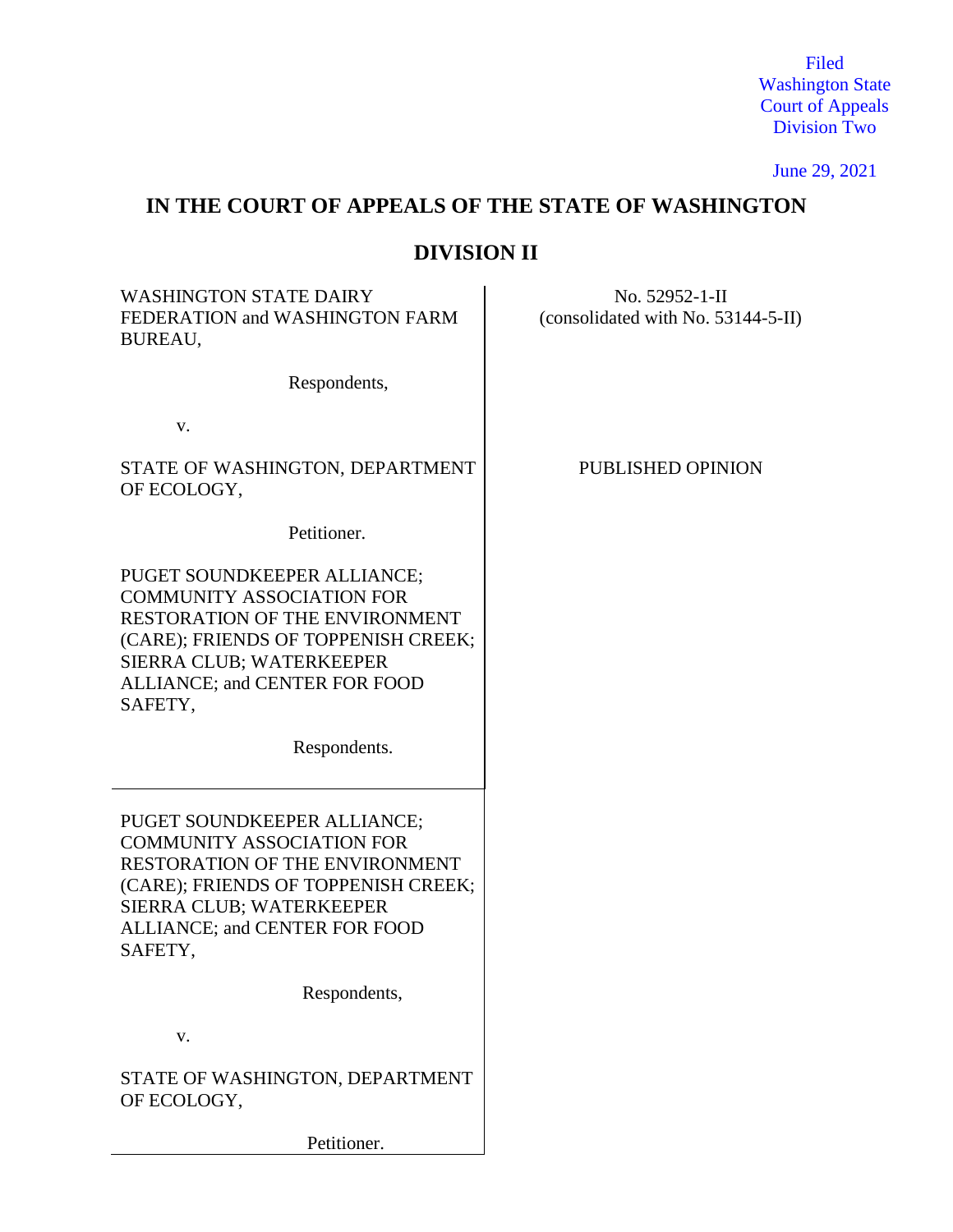CRUSER,J. — Puget Soundkeeper Alliance, Community Association for Restoration of the Environment, Friends of Toppenish Creek, Sierra Club, Waterkeeper Alliance, and Center for Food Safety (collectively, Soundkeeper) appeal the Pollution Control Hearing Board's (PCHB) order on partial summary judgment and its ruling following the administrative hearing approving the Washington Department of Ecology's (Ecology) Concentrated Animal Feeding Operation (CAFO) Waste Discharge General Permit (state only permit) and "Combined" National Pollutant Discharge Elimination System (NPDES) and State Waste Discharge General CAFO Permit (combined permit). Soundkeeper argues that the PCHB erred because (1) the permit conditions do not satisfy the "all known, available, and reasonable methods of prevention, control, and treatment" (AKART) requirement with respect to discharges emitted from manure storage lagoons, composting areas, and animal pens and corrals (2) the permit conditions do not ensure that discharges from CAFOs will not violate water quality standards, (3) the permits do not provide for adequate monitoring, (4) the permits fail to provide for public comment on site-specific nutrient plans prior to issuance, and (5) Ecology was required to consider the effects of climate change in drafting the permits but failed to do so.

The Washington State Dairy Federation and the Washington Farm Bureau (collectively, Dairy Federation) appeal the PCHB ruling affirming the use of T-SUM 200 as a standard for determining when to begin spring field application of manure. The Federation argues that (6) T-SUM 200 does not satisfy AKART requirements as applied to CAFOs in Eastern Washington.

We hold that (1) the permit conditions meet AKART requirements for animal pens and corrals, but not for existing manure lagoons or composting areas, (2) the permit conditions do not protect all covered activities from violating water quality standards, (3) monitoring beyond the soil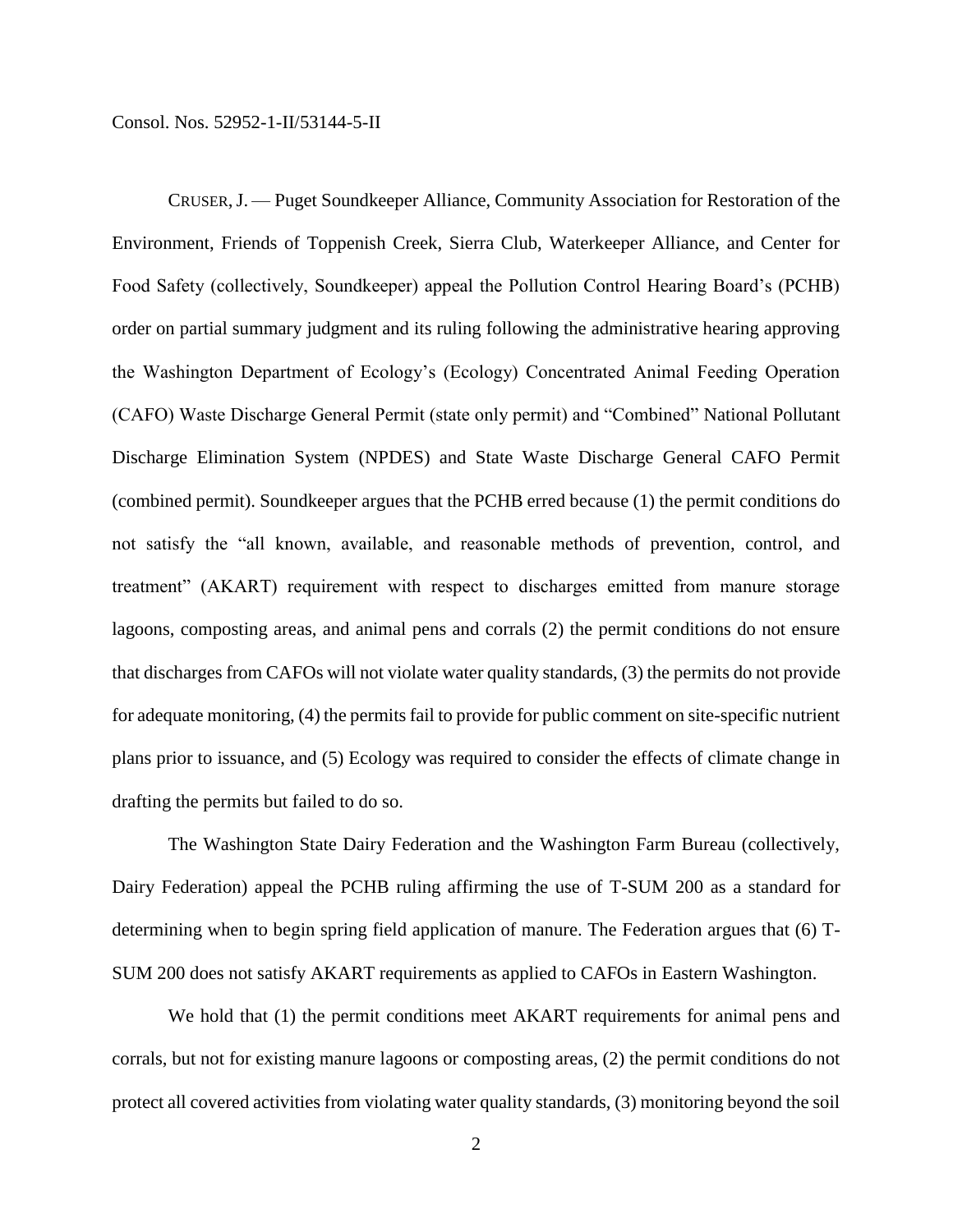sampling and visual inspections required by the permits is necessary to ensure compliance, (4) the combined permit fails to make site-specific information regarding how a CAFO will comply with permit requirements available for public comment and review as required under federal regulations, (5) Ecology had a responsibility pursuant to the State Environmental Policy Act (SEPA), ch. 43.21C RCW, to consider the effects of climate change before issuing the permit, and (6) the T-SUM 200 standard for field application satisfies AKART requirements as applied to Eastern Washington.

Accordingly, we affirm in part and reverse in part and remand the permits to Ecology for rewriting consistent with this opinion.

## FACTS

## I. CAFOS AND WATER CONTAMINATION

A Concentrated Animal Feeding Operation or "CAFO" is a type of agricultural facility that confines and feeds animals for a minimum of 45 days in a 12-month period in a designated lot or facility that is not otherwise used to produce crops or vegetation. 40 C.F.R. § 122.23(b)(2). CAFOs vary in size depending on the number of animals confined at a facility. 40 C.F.R. § 122.23(b)(2), (6). And they may house animals such as dairy cows, sheep, hens, or other types of livestock and poultry. 40 C.F.R. § 122.23(b)(2), (6). Dairies represent one type of animal feeding operation, but not all dairies are CAFOs. As of July 5, 2018, there were 377 dairies operating in Washington, of which 230 were CAFOs.

CAFOs produce byproducts, including manure, litter (manure produced by poultry), and process wastewater (a form of liquid waste created during production of animal-based products). "[O]nce the appropriate time is reached during spring and crops are starting to grow,"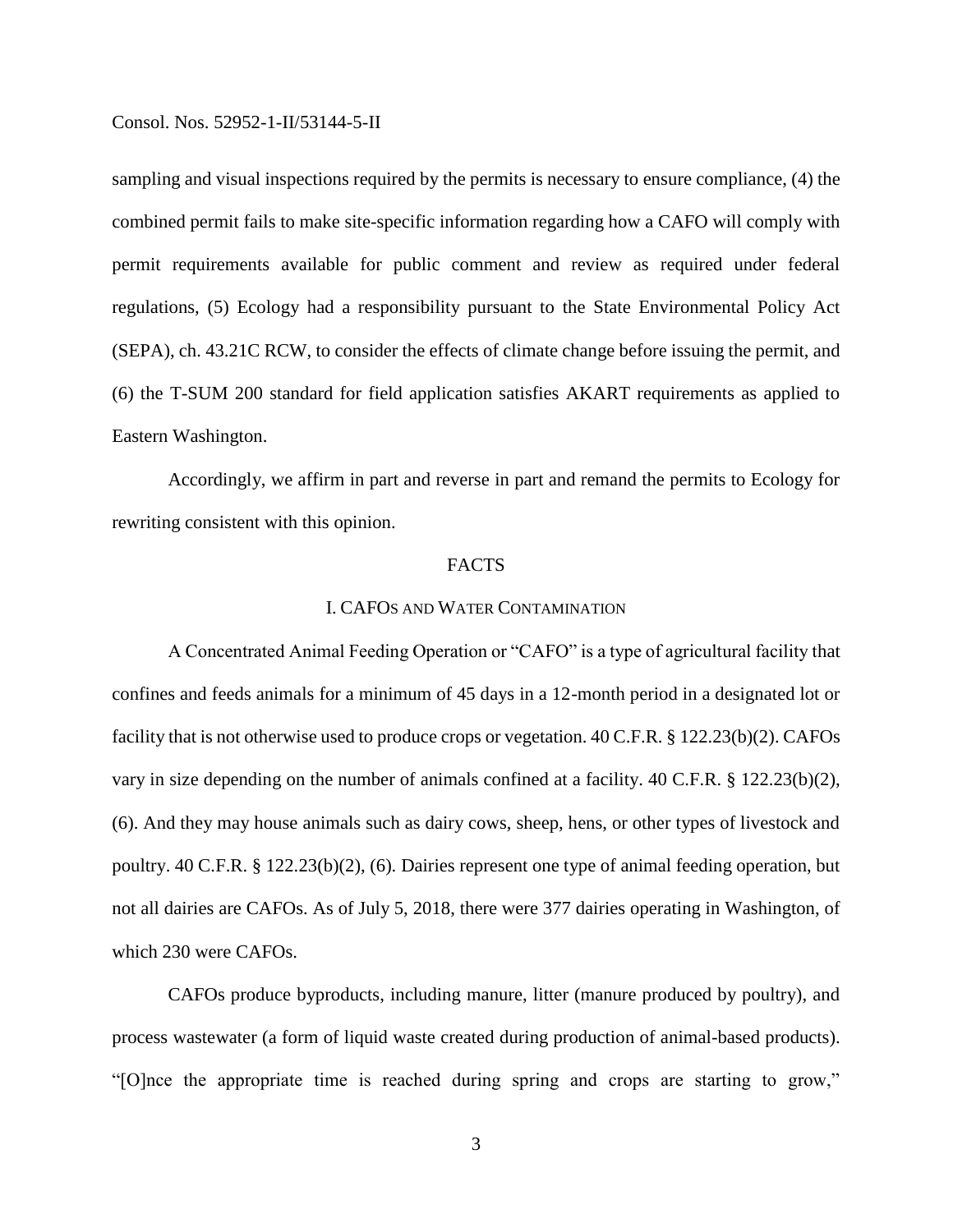Administrative Record (AR) at 3803, these byproducts are used as fertilizer and applied to crop land as a source of nutrients. The crops may, in turn, become feed for the confined animals.

Manure is produced year-round and accumulates over the winter. While crops are not growing or the growth rate is slow due to low temperatures, liquid manure and other liquid waste byproducts are stored in lagoons or upright tanks. Most lagoons are "earthen lagoons" composed of "compacted earth and clay" that forms a barrier to contain the liquid waste. *Id.* at 4034. Some CAFOs separate manure solids from the liquid waste. Solid manure is stacked in composting areas to dry out for use in land application or to be transformed into a "saleable product." *Id.* at 3872.

Both lagoons and composting areas have the potential to emit discharges that contain pollutants. Multiple studies have determined that lagoons leak waste into soil, and for some lagoons, this leakage has resulted in a documented impact on groundwater. Although waste from composting areas is less likely to seep into soil because this activity is typically conducted in dry climates, composting areas present a potential source of discharge that could likewise detrimentally impact groundwater. In addition to composting areas and lagoons, manure may also temporarily accumulate in pens and corrals where animals are confined. However, because of compaction by cattle, the surface forms a natural barrier between the contaminants in manure and the soil below.

Manure, litter, and process wastewater contain nutrients such as nitrogen and phosphorous. In a process called "mineralization," organisms within soil break down organic nitrogen and convert it to an inorganic form that a plant can then use. *Id.* at 7034. Phosphorous must similarly undergo a mineralization process to convert the organic form of the nutrient to one that is available for plant uptake.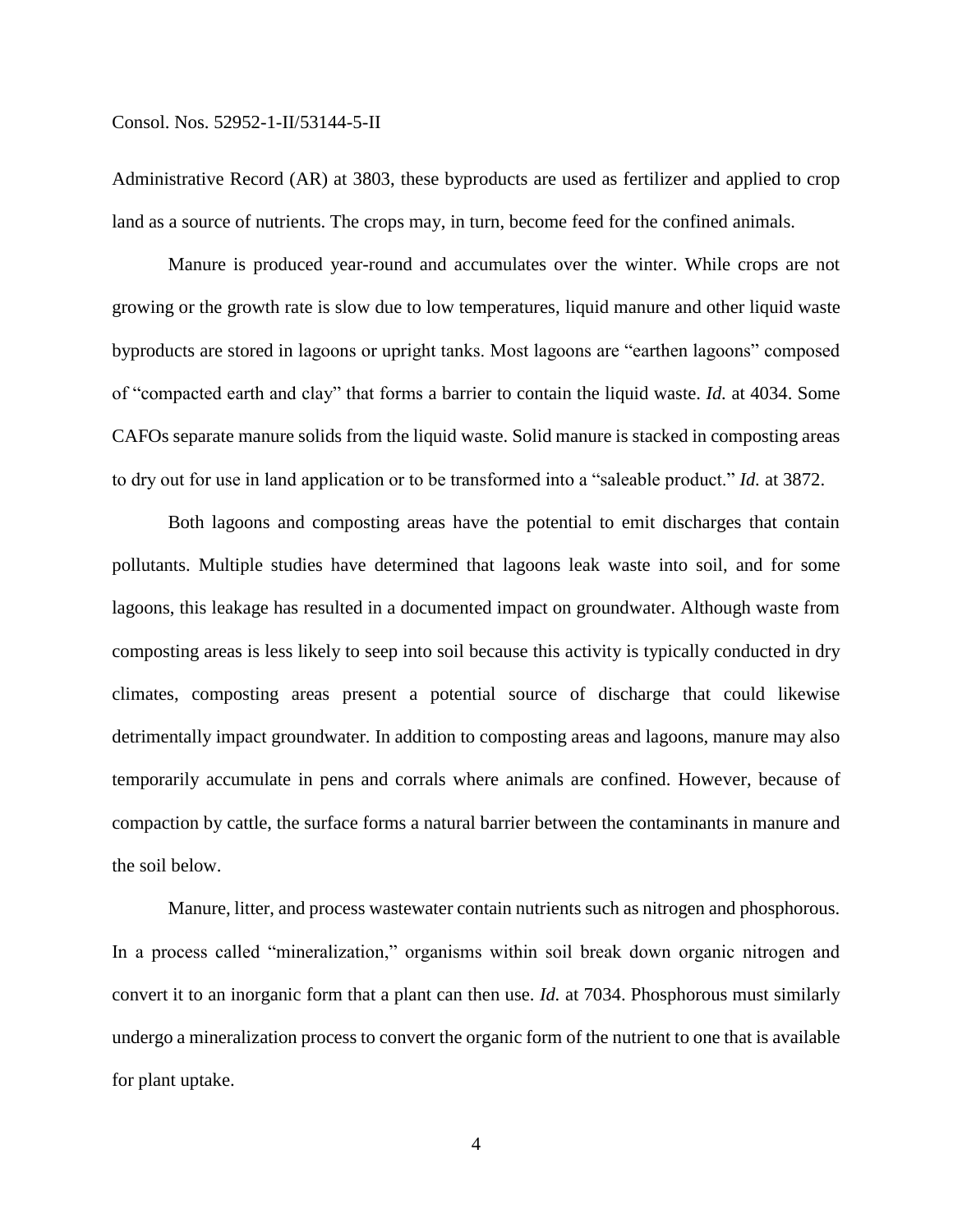$\overline{a}$ 

Manure, however, is an "imbalanced fertilizer," meaning the amount of nutrients provided by the manure does not equal the amount of nutrients the crop needs or is able to use. *Id.* at 7036. As a result, excess nitrate, which is "highly mobile" in soil, migrates below the root zone where it will leach into groundwater and eventually reach surface water. *Id.* at 7035. Phosphorous binds to soil and is unlikely to leach into groundwater, but it can move off-site in runoff from fields and reach surface water.

Nitrates have contaminated public and private drinking water in Washington. Although not directly toxic when consumed by most humans, nitrates are hazardous when consumed by vulnerable populations.

Studies conducted in the lower Yakima Valley and in the Sumas-Blaine aquifer in Whatcom County reveal the degree to which CAFO activity in those regions has affected the concentration of nitrate in groundwater. In the Yakima Valley, over 20 percent of the private wells sampled during the course of the study did not meet safe drinking water standards due to nitrate contamination. The Environmental Protection Agency (EPA) concluded that CAFOs are a source of nitrate in that area and that "dairies and other livestock operations contribute 65 [percent] of the nitrogen load to the land surface." *Id.* at 7153.<sup>1</sup> Similarly, in Whatcom County, 29 percent of the tested wells did not satisfy the drinking water standard. The study attributed the nitrate contamination in large part to agricultural activities, "with manure contributing the largest portion of nitrogen to the land surface." *Id.* at 7154.

<sup>&</sup>lt;sup>1</sup> Soundkeeper states that the EPA concluded that "livestock, primarily dairy cattle, account for 65 percent of nitrate contamination in groundwater." Br. of Soundkeeper at 4. However, Soundkeeper's construction is imprecise because those percentages "are based on the amount of nitrogen generated by the activity and the potential loading to the *ground*; they do not represent loadings to *groundwater*." AR at 7150 (emphasis added).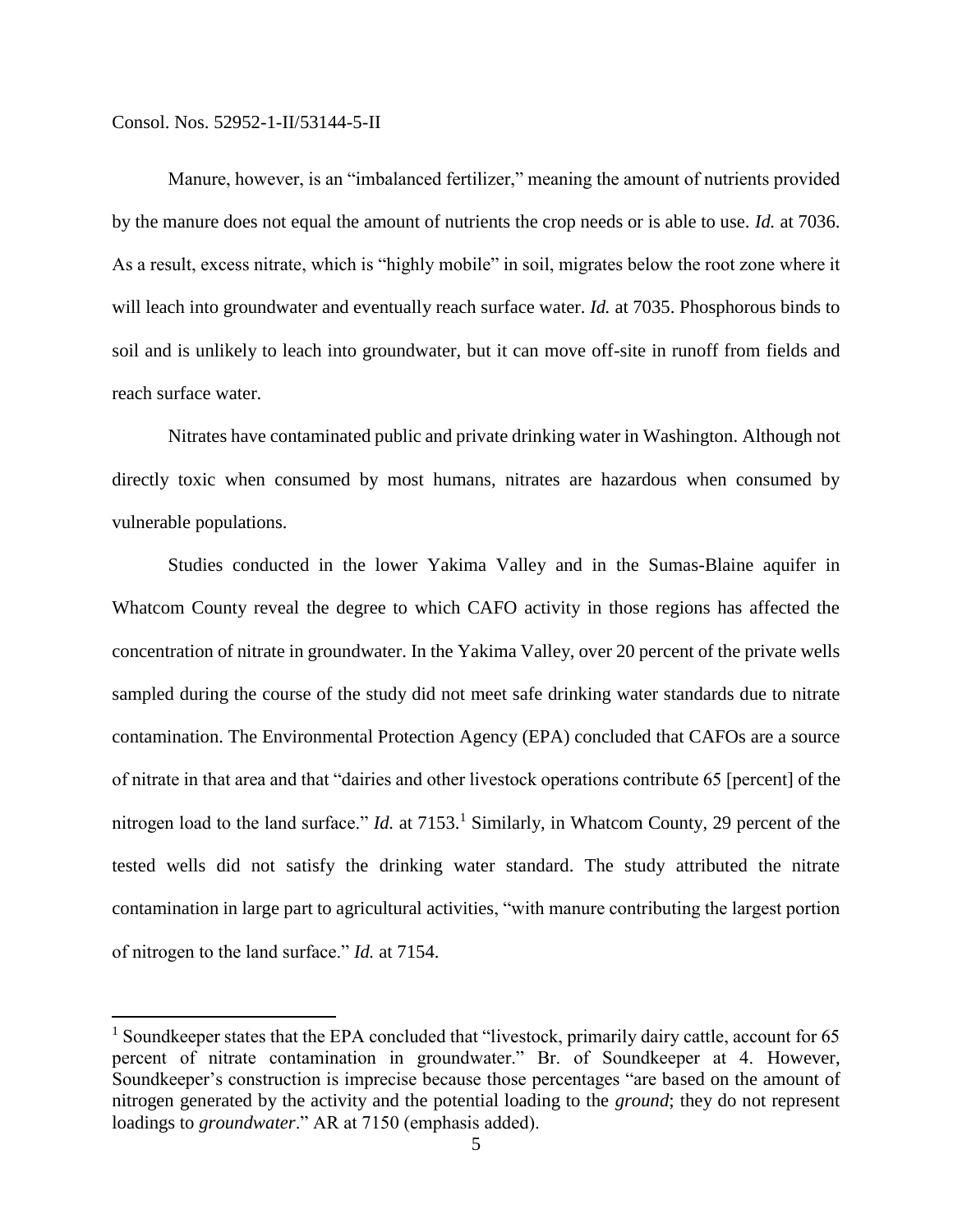Excess nitrates in surface waterbodies are also problematic in that they can promote "eutrophication," which is a "slow, natural process where sediments build up in a waterbody like a lake." *Id.* at 7037. A surplus of nitrate in a given waterbody can lead to excessive algae or plant growth that reduces dissolved oxygen and results in "stress or death to aquatic organisms, including fish." *Id.* at 7035. Over time, the sediments that build up in the waterbody during eutrophication can fill it in entirely, changing the waterbody to a wetland and eventually to dry ground.

Excess phosphorous in soil is problematic due to the potential detrimental impact to surface water. Like nitrate, an overabundance of phosphorous in a waterbody also contributes to eutrophication. In addition, when enough phosphorous is present, cyanobacteria, a type of algae, can out-compete other algae and cause blooms that produce liver, nerve, or skin toxins. These toxins are a significant public health threat that can cause sickness in both humans and animals.

Fecal coliform, a type of bacterial pollutant found in animal waste, is another type of contaminant found in manure that is of particular concern at a CAFO. Following a precipitation event, fecal coliform is picked up by storm run-off and transported to "water conveyances," such as stormwater drains, and deposited in "lakes, rivers[,] or marine waters." *Id.* at 7037. Where fecal coliform is present in large quantities, other pathogens from animals, some of which are harmful to humans when consumed, are likely to be present as well. Consequently, when large amounts of fecal coliform are detected in shellfish, shellfish beds must close, causing "significant economic damage to shellfish growers." *Id.* at 7038.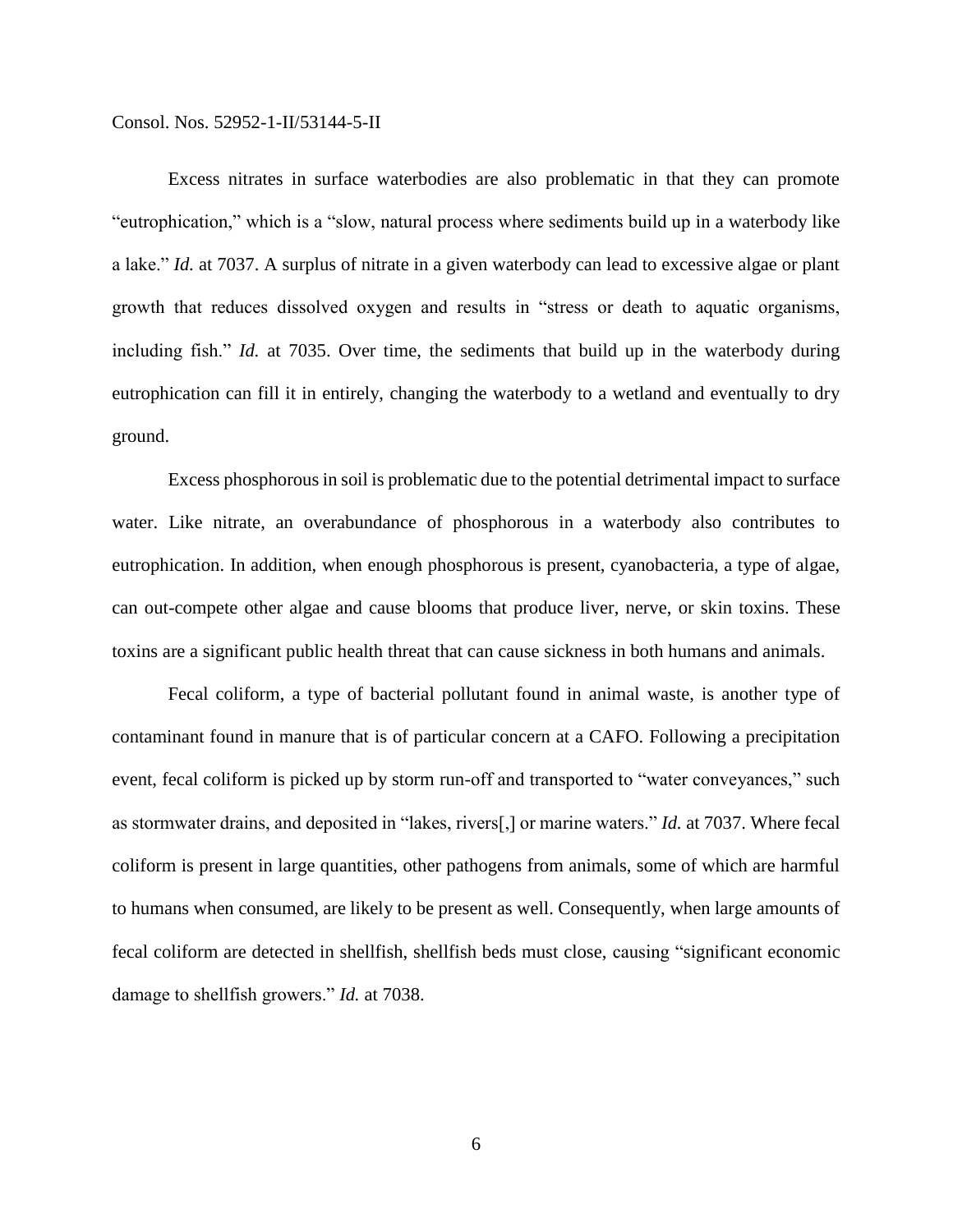### II. LEGAL BACKGROUND

Congress passed the federal Clean Water Act (CWA) with the intent to "restore and maintain the chemical, physical, and biological integrity of the Nation's waters." 33 U.S.C. § 1251(a). To that end, pursuant to the CWA, any discharge of pollutants from a "point source" into navigable water is prohibited unless the discharge occurs in accord with an NPDES permit. 33 U.S.C. §§ 1311(a), 1362 (2014). CAFOs are considered "point sources" and are therefore subject to regulation under the CWA and must comply with NPDES permitting requirements if they discharge pollutants to state waters. 40 C.F.R. § 122.23(a); *Waterkeeper Alliance, Inc. v. United States Envtl. Prot. Agency*, 399 F.3d 486, 504–05 (2nd Cir.2005). Ecology is responsible for administering the NPDES permit program in Washington. 33 U.S.C. § 1342(b) (2014); RCW 90.48.260(1).

In addition to implementing the CWA, Ecology is also responsible for administering a state discharge permit program under the Water Pollution Control Act (WPCA), ch. 90.48 RCW. RCW 90.48.260(1). Like its federal counterpart, the WPCA requires any industrial or commercial operation that discharges solid or liquid waste material into state waters to obtain a permit from Ecology. RCW 90.48.160. Any state standard or limitation in the WPCA must be at least as stringent as the corresponding federal limitation or standard. 33 U.S.C. § 1370.

#### III. DISCHARGE PERMITS

Pursuant to its authority under the CWA and the WPCA, Ecology issued two general permits for CAFOs in January 2017 following an extensive public comment period. Soundkeeper, together with several additional conservation organizations, submitted public comment on the proposed permits.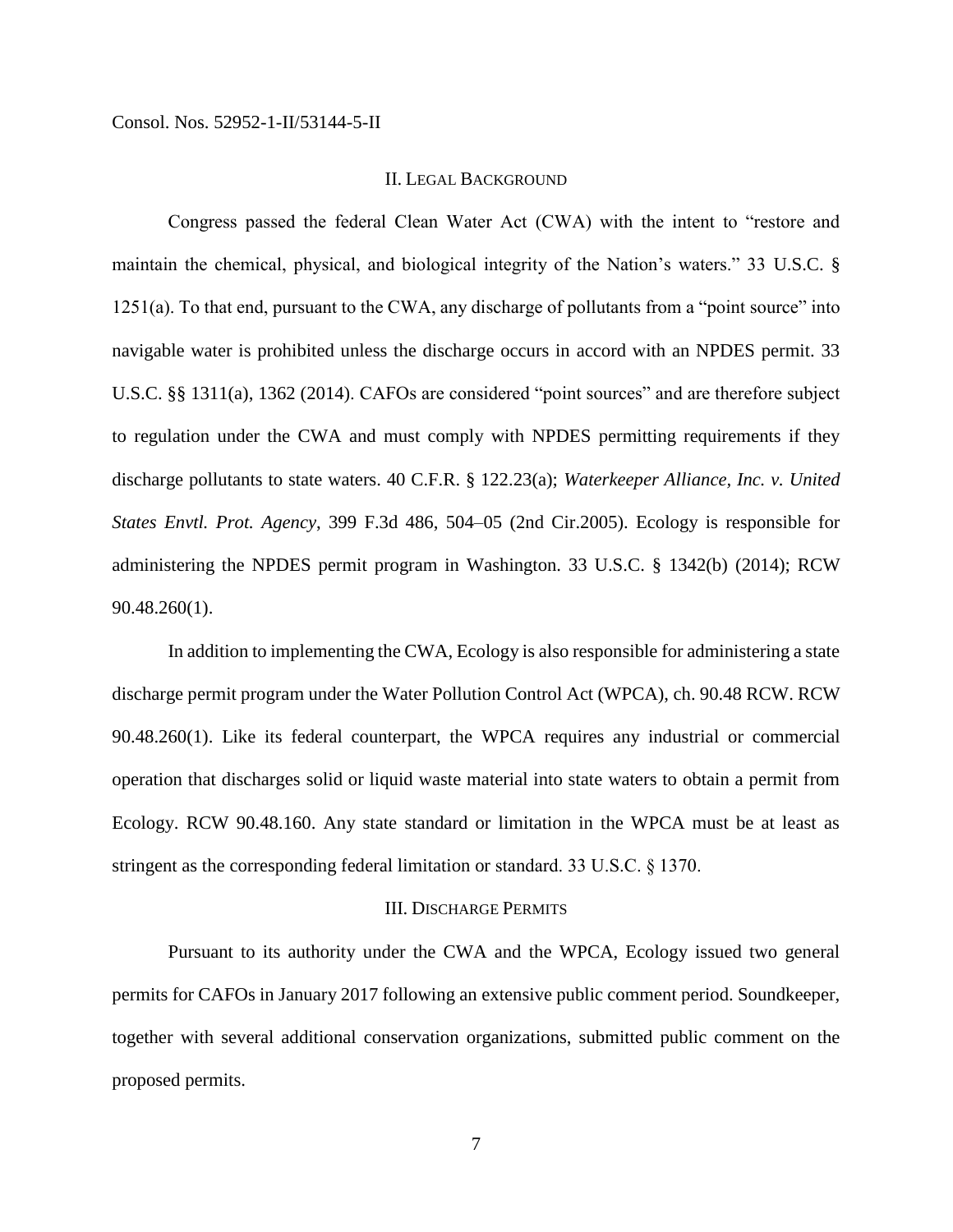$\overline{a}$ 

A general permit, unlike an individual permit issued for a single point source or to a single facility, is one that applies to multiple facilities that conduct the same kind of discharge activities from the same type of point source. WAC 173-226-030(13)-(14). Prior to issuing the permits, Ecology published a literature review that provided the scientific basis for the conditions contained within the permits.

The State Waste General Discharge Permit (state only permit) regulates discharge to groundwater and prohibits any discharge to surface water in accord with the state WPCA. The combined NPDES and State Waste General Discharge Permit (combined permit) regulates discharges to surface and groundwater pursuant to the federal CWA and under the state WPCA. Emergency application of manure to crop fields during winter, and the use of tile drains that lower the water table<sup>2</sup> to make fields more farmable, are allowed under both permits and have a potential to discharge to surface water. While allowing these practices to take place on CAFOs, both permits provide that CAFOs may not discharge pollutants in quantities that violate water quality standards.

In addition, both permits impose conditions authorizing some discharge to groundwater from manure storage lagoons, land application fields<sup>3</sup>, composting areas, and animal pens and corrals, so long as the facility is otherwise in full compliance with the permit. With regard to land application fields, after initially including a vague "spring green up" condition, AR at 3834, both

 $2$  The water table is "[t]he level at, and below, which the ground is completely saturated with water." AR at 3724.

 $3$  A land application field or area is any land used by the CAFO operator, to which manure, litter, or process wastewater is applied. Land application, in turn, refers to the process of applying manure and other byproducts to a land application field or area.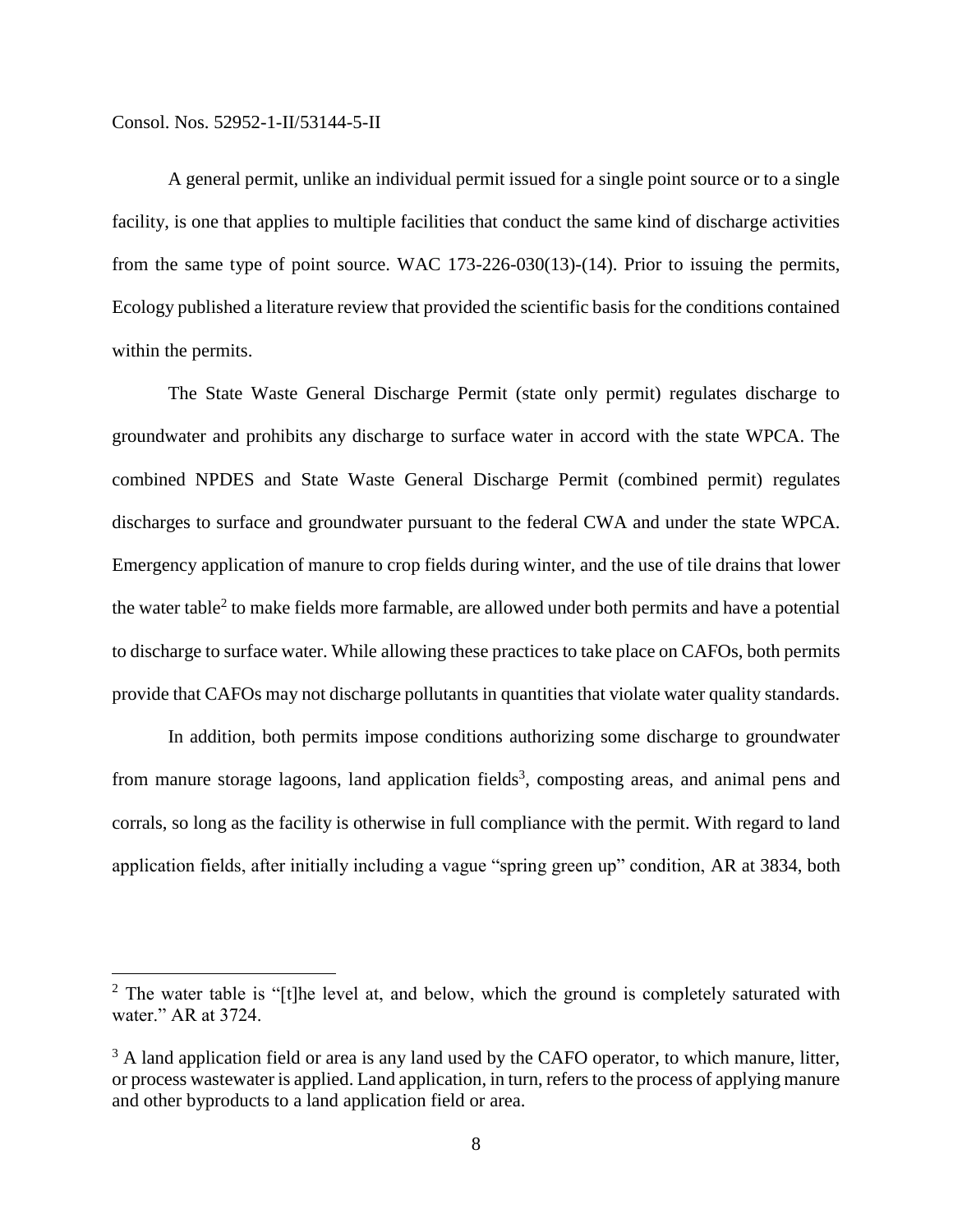$\overline{a}$ 

permits were amended to employ T-SUM 200<sup>4</sup> as the standard timing guideline for spring manure application in response to comments from the Dairy Federation.

For manure storage lagoons, the permits require new lagoons to limit permeability, meaning "how quickly and easily liquid will move" through the liners to the soil below. *Id.* at 3878. Under the permits, lagoons must have a permeability of  $1x10^{-6}$ cm/s, which when compacted over time will seal further reducing the permeability to  $1x10^{-7}$  cm/sec, consistent with National Resource Conservation Service (NRCS) recommendations. The NRCS is an agency that operates within the United States Department of Agriculture and provides technical assistance to farmers. The NRCS also develops and promulgates industry practice standards.

For existing manure storage lagoons, Ecology adopted the NRCS technical note 23, in condition S7.B in both permits. Technical Note 23 provides an assessment tool to determine the condition of a given lagoon. CAFOs must submit a completed assessment for each lagoon within 2 years of permit coverage, and if a lagoon is identified as falling within a particular risk category, the CAFO has 6 months to develop a plan to address deficiencies and 18 months to implement it. If a lagoon is within 2 feet of groundwater, the CAFO is required to conduct groundwater monitoring.

In creating the combined permits, Ecology established a new application process for CAFOs. Previously, applicants seeking discharge permits were required to submit a proposed nutrient management plan which was then reviewed by Ecology prior to acceptance and permit

 $4$  T-SUM 200 refers to the point at which the "sum of the daily heat units above zero for each day since January 1" reaches 200. AR at 6960. "Heat units are the average of each day's low and high temperatures in degrees Celsius." *Id.* Once this point is reached, land application of manure can begin. Because of variations in temperature throughout the state, T-SUM 200 will be reached at different times at different facilities depending on a facilities' location.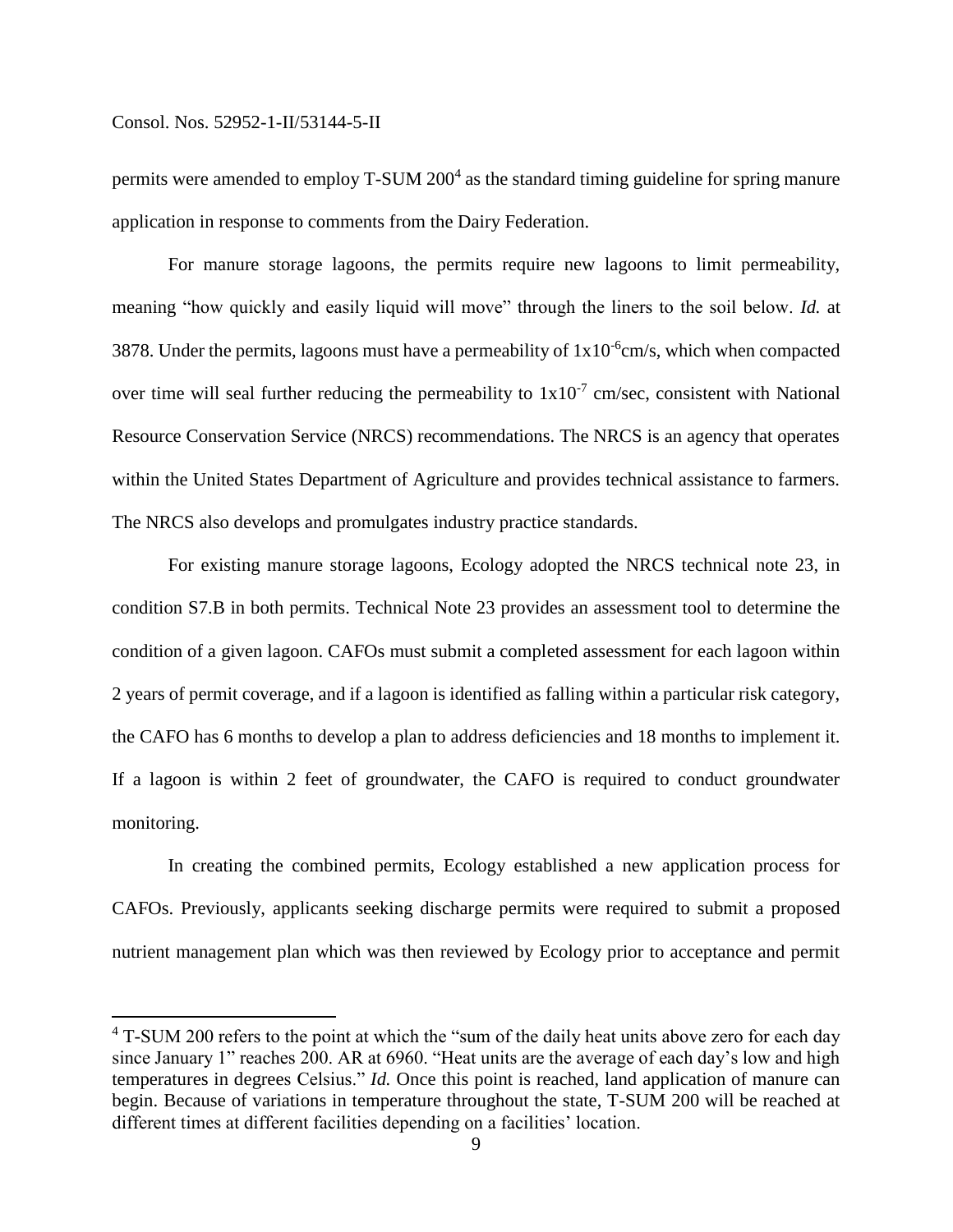coverage. The site-specific conditions in the nutrient management plans became part of the permit's conditions once the permit was issued. The review process involved substantial "backand-forth" that sometimes took years to complete, during which time the CAFO was not subject to any enforceable conditions. *Id.* at 3822. To avoid this inefficiency, when Ecology implemented the present permitting scheme, it incorporated the minimum nutrient plan requirements into the general permits and included these requirements as baseline conditions.

As of May 21, 2018, 23 CAFO facilities were permitted. Included among these 23 facilities were several CAFO operations that had previously received permits in 2006, which were extended and reissued in 2017. The 2006 permits covered 10 facilities. The permits at issue in this case became effective in March 2017 and will expire in March 2022.

## IV. ADMINISTRATIVE APPEAL

Both Soundkeeper and the Dairy Federation appealed the combined and state only permits before the PCHB, alleging multiple deficiencies. Soundkeeper broadly argued that both permits authorized unlawful discharges to surface and groundwater and that the conditions failed to protect water quality standards. The Dairy Federation challenged the sampling and other operational requirements in the permits, including the permits' use of the T-SUM 200 standard, as "unlawful, unjust, unreasonable, impracticable, and economically infeasible." *Id.* at 123.

The PCHB consolidated the parties' appeals and listed 19 issues for hearing. Following Ecology's largely successful motion for partial summary judgment addressing 8 of the 19 issues, the PCHB dismissed 7 issues, including Soundkeeper's contention that Ecology failed to fulfill its legal obligation to consider the effects of climate change in drafting the permits, and 12 issues remained before the Board. After an 8-day hearing, the PCHB entered findings and conclusions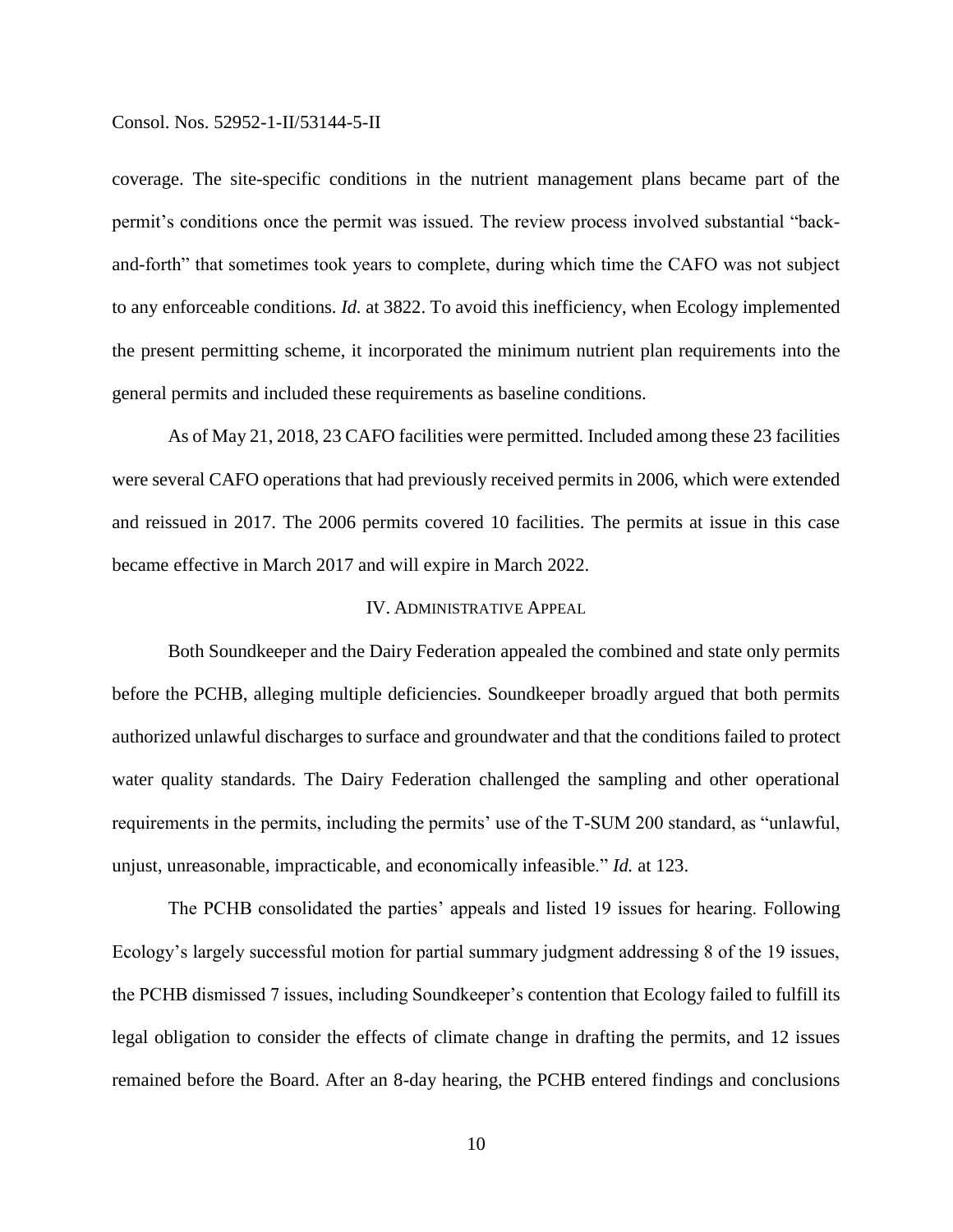affirming the permits as written with the exception of two conditions related to measuring manure storage lagoons that the PCHB remanded for rewriting in favor of the Dairy Federation.

Soundkeeper petitioned for review of the PCHB's order on partial summary judgment and of the findings of fact, conclusions of law, and order entered following the administrative hearing in Thurston County Superior Court. The Dairy Federation also petitioned for review of the PCHB's findings of fact, conclusions of law, and order in Thurston County Superior Court. The PCHB granted certificates of appealability in both cases. Ecology petitioned this court for direct review of both cases under RCW 34.05.518. Our commissioner granted the petition and consolidated the cases for review.

#### DISCUSSION

### I. STANDARD OF REVIEW

An appeal from a PCHB order is governed by the Administrative Procedure Act (APA), ch. 34.05 RCW. RCW 34.05.510, .518; *Port of Seattle v. Pollution Control Hr'gs Bd*., 151 Wn.2d 568, 587, 90 P.3d 659 (2004). We stand in same position as the superior court and directly apply APA standards to the PCHB's record. *Skagit County v. Skagit Hill Recycling, Inc.*, 162 Wn. App. 308, 317-18, 253 P.3d 1135 (2011). Accordingly, we must confine our review to the record before the PCHB. RCW 34.05.558; *Port of Seattle*, 151 Wn.2d at 587. The party challenging an agency action bears the burden of establishing its invalidity. RCW 34.05.570(1)(a).

We may reverse the PCHB's order "'where the agency has erroneously interpreted or applied the law, the agency's order is not supported by substantial evidence, or the agency's decision is arbitrary and capricious.'" *Snohomish County v. Pollution Control Hr'gs Bd.*, 187 Wn.2d 346, 357, 386 P.3d 1064 (2016) (quoting *Postema v. Pollution Control Hr'gs Bd.*, 142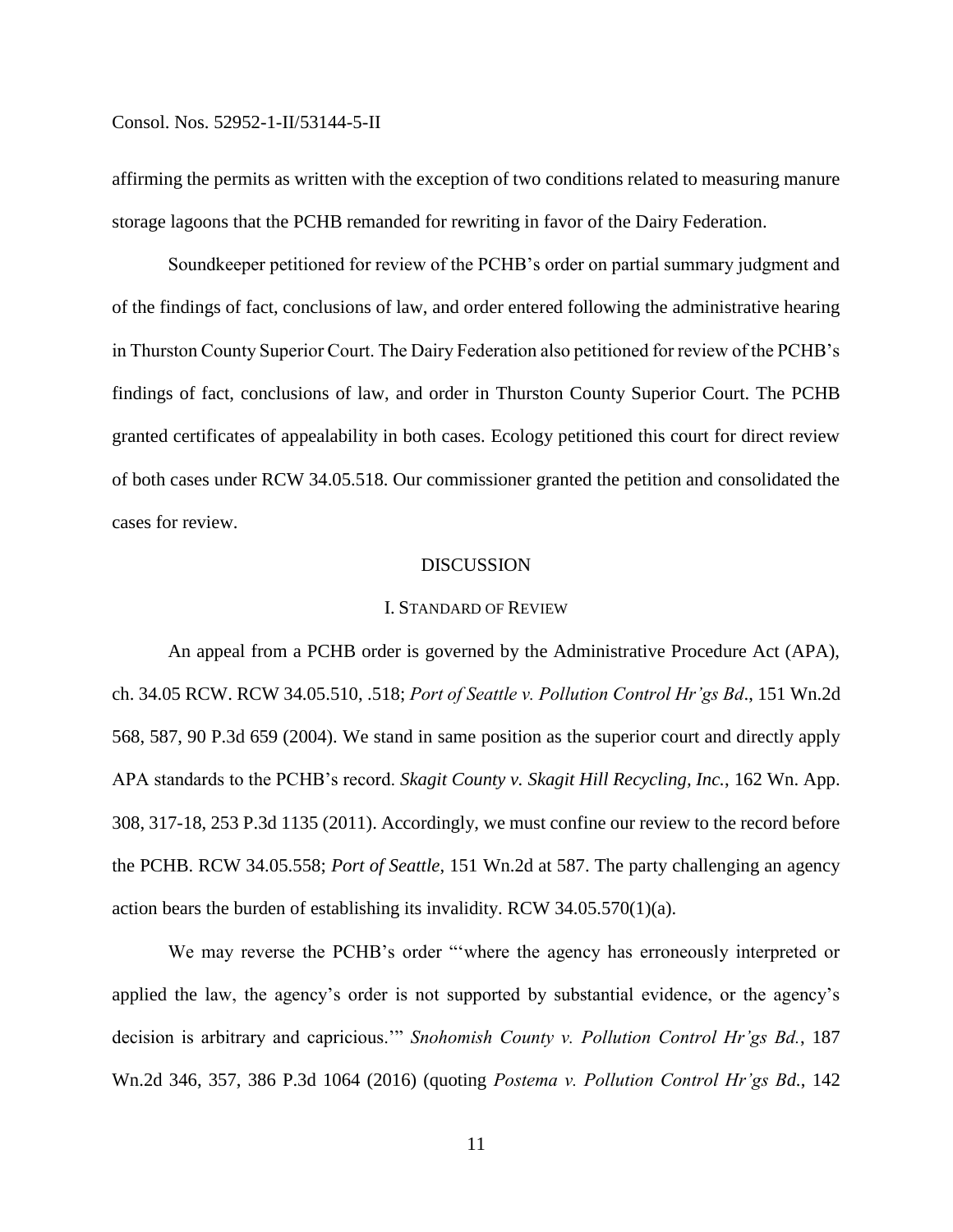Wn.2d 68, 77, 11 P.3d 726 (2000)); *see also* RCW 34.05.570(3). Under the "'error of law'" standard, we may substitute our view of the law for the agency's. *Verizon Nw., Inc. v. Emp't Sec. Dep't*, 164 Wn.2d 909, 915, 194 P.3d 255 (2008) (citing RCW 34.05.570(3)(d)). However, "we accord an agency's interpretation of the law great weight where the statute is ambiguous and is within the agency's special expertise." *Snohomish County*, 187 Wn.2d at 357. In addition, we defer to the agency's decision on factual matters when the factual matters pertain to complex, technical issues specifically within the agency's expertise. *Puget Sound Harvesters Ass'n v. Dep't of Fish & Wildlife*, 182 Wn. App. 857, 867, 332 P.3d 1046 (2014).

An agency's order is supported by substantial evidence where the evidence is sufficient "'to persuade a fair-minded person of the truth or correctness of the order.'" *Port of Seattle*, 151 Wn.2d at 588 (internal quotation marks omitted) (quoting *King County v. Cent. Puget Sound Growth Mgmt. Hr'gs Bd.*, 142 Wn.2d 543, 553, 14 P.3d 133 (2000)). We will not overturn the PCHB's decision unless it is "clearly erroneous", and we are "'definitely and firmly convinced that a mistake has been made.'" *Id.* (quoting *Buechel v. Dep't of Ecology*, 125 Wn.2d 196, 202, 884 P.2d 910 (1994)).

An arbitrary or capricious action is one that is "'willful and unreasoning and taken without regard to the attending facts or circumstances.'" *Id.* at 589 (internal quotation marks omitted) (quoting *Wash. Indep. Tel. Ass'n v. Wash. Utils. Transp. Comm'n*, 149 Wn.2d 17, 26, 65 P.3d 319 (2003)). So long as the PCHB "acted honestly and upon due consideration," its decision was not arbitrary or capricious even if we would have decided the issue differently. *Id.*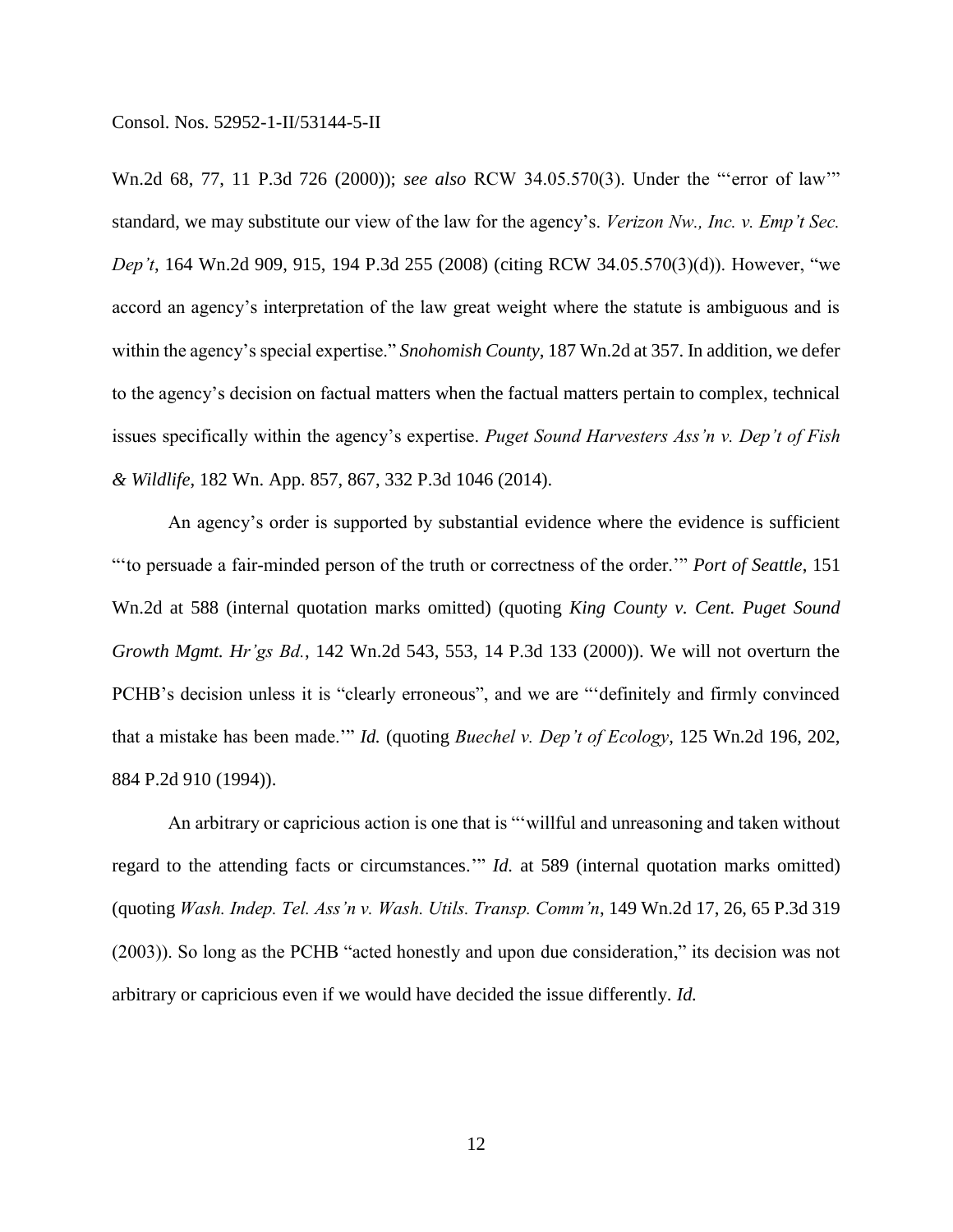### II. TECHNOLOGY BASED "AKART" REQUIREMENTS

## A. LEGAL PRINCIPLES

 $\overline{a}$ 

When issuing a general waste discharge permit, Ecology must ensure that the permit conditions "apply and insure compliance" with "[t]echnology-based treatment requirements" that reflect "all known, available, and reasonable methods of prevention, treatment, and control," or "AKART," required under the WPCA, the Pollution Disclosure Act of 1971, ch. 90.52 RCW, and the Water Resources Act of 1971, ch. 90.54 RCW. WAC 173-226-070(1). AKART involves use of "the most current methodology that can be reasonably required for preventing, controlling, or abating the pollutants associated with a discharge." WAC 173-201A-020.<sup>5</sup> The Water Resources Act specifies that for "all wastes and other materials and substances proposed for entry" into waters of the state, AKART must be applied "prior to entry." RCW 90.54.020(3)(b).

AKART may be implemented through the use of effluent limitations or best management practices. WAC  $173-226-070(1)(a)$ ,  $-070(1)(d)$ . The phrase "[e]ffluent limitation" refers broadly to "any restriction established by the department or the administrator on quantities, rates, and concentrations of [discharges] from point sources into waters of the state." WAC 173-226-030(10); *see also* 33 USC § 1362(11) (defining effluent limitation under the CWA). Best management practices are "schedules of activities, prohibitions of practices, maintenance procedures, and other management practices" that are designed to "prevent or reduce the pollution of the waters of the state." WAC 173-226-030(3).

<sup>5</sup> WAC 173-201A-020 was amended in 2019 but this amendment has no impact on our analysis, so we cite to the current version.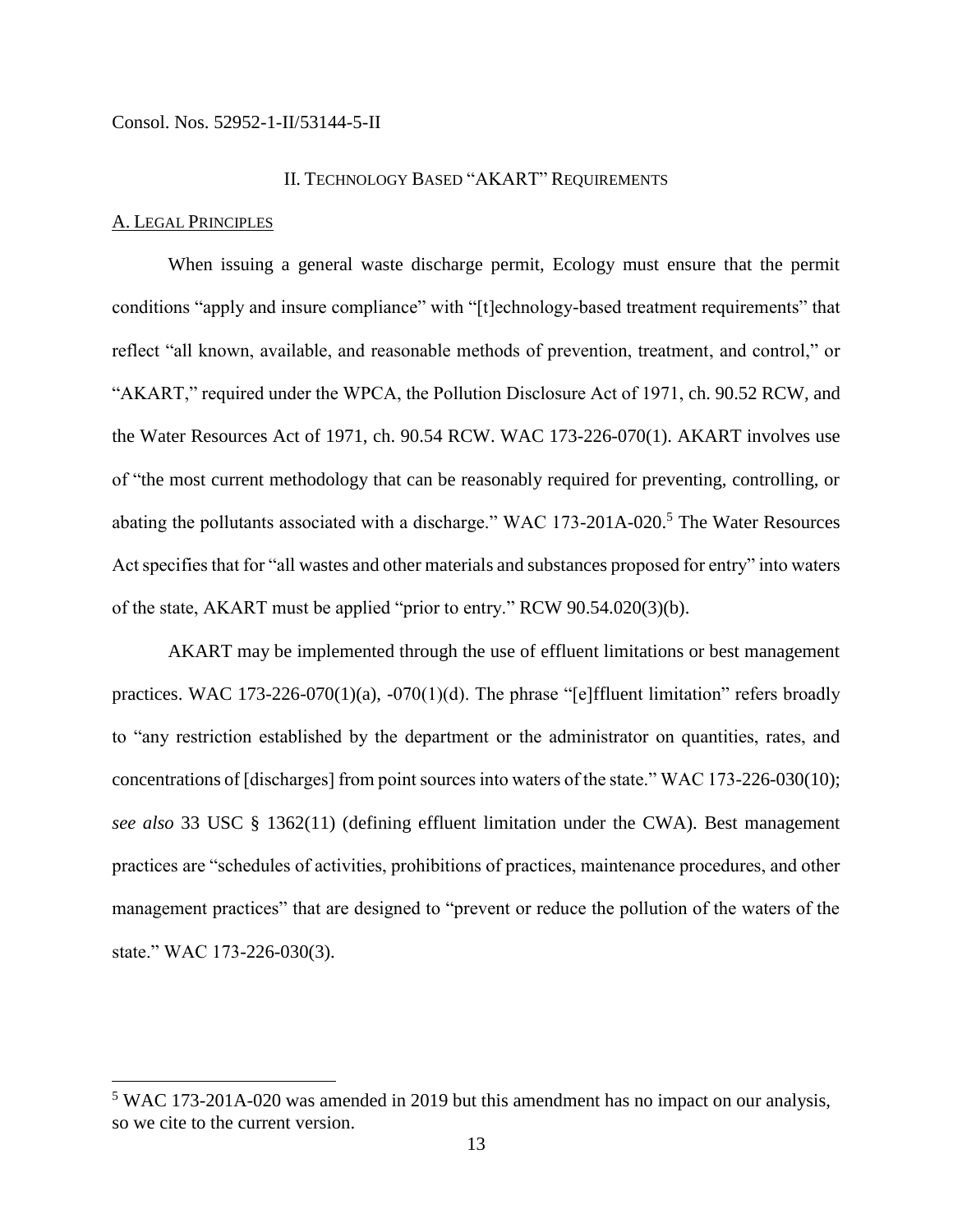The term "reasonable" in AKART limits Ecology's discretion by requiring it to impose conditions that are "both economically and technically feasible." *See Puget Soundkeeper All. v. Dep't of Ecology*, 102 Wn. App. 783, 792-93, 9 P.3d 892 (2000) (describing the term "reasonable" as used with regard to "all known, available, and reasonable methods of emission control" under the Clean Air Act in former RCW 70.94.152(1) (1991), which Ecology also administers, and holding that the AKART requirements in the WPCA context must be similarly construed). While this language is intended to promote the use of new technology, it does not necessarily compel use of the best technology. *Id.* at 792-93 (applying the analysis in *Weyerhauser Co. v. Southwest Air Pollution Control Auth*ority, 91 Wn.2d 77, 81, 586 P.2d 1163 (1978) pertaining to the Clean Air Act to the WPCA).

### B. ANALYSIS

## 1. MANURE STORAGE LAGOONS

The PCHB found that the permits did not contain a specific AKART requirement for existing manure storage lagoons because Ecology did not have sufficient information regarding their current state. The PCHB also found that "the lagoon assessment required by Condition S7.B will provide information on the range of impacts from existing lagoons and assist Ecology in future permit development." AR 3423. Notably, the PCHB did not equate condition S7.B to an AKART requirement.

The PCHB's finding is consistent with testimony from Ecology's expert witness, Melanie Redding, who authored the literature review on which the permits are based. Redding explained that because the prior permits did not cover many facilities, Ecology did not have enough information about the condition of most lagoons in the state to impose an AKART requirement in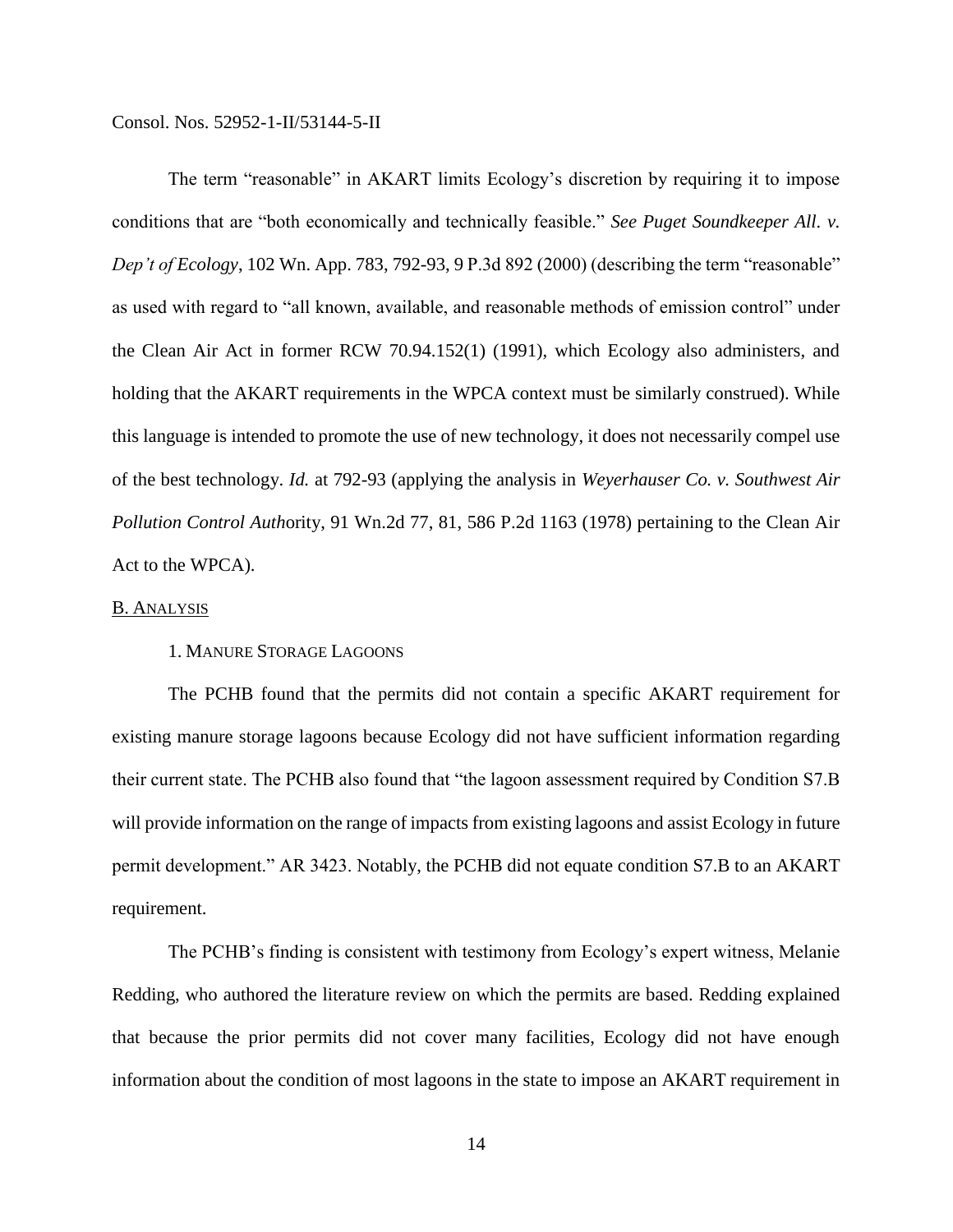the general permits. Redding clarified that Ecology's intent for these permits was to instead "get a handle on how [these lagoons are] constructed, and then also to try and prioritize . . . which ones are the worst ones," in order to "work with them to try and make improvements" in the future. *Id.* at 4301.

Because manure lagoons are known to leak and contaminate groundwater, Soundkeeper argues that existing lagoons must be subject to AKART requirements before a discharge enters state waters. Soundkeeper asserts that despite acknowledging that there was no specific AKART requirement for existing manure lagoons, the PCHB approved the permit conditions in contravention of the law. Moreover, Soundkeeper claims that condition S7.B is not an AKART requirement because it is not technology-based, the inspection component is impracticable for farmers, and it allows CAFOs with existing lagoons to discharge into groundwater for 3.5 years before mandating any preventative action. Lastly, Soundkeeper presents the possibility of incorporating double-synthetic lagoon liners as a known and available technology that would adequately protect groundwater and satisfy the AKART standard.

Despite stating that there was no AKART requirement for existing manure lagoons during the hearing before the PCHB, Ecology now claims that S7.B, the information gathering condition, is the AKART requirement applicable to existing lagoons. Ecology argues that S7.B is AKART because it requires all facilities to assess their lagoons and, if a lagoon falls into the "high risk" category, the CAFO must develop and implement a plan to address the issues. Br. of Ecology at 14. Moreover, Ecology states that under this same condition, if a lagoon is within two feet of groundwater, the CAFO must conduct groundwater monitoring and develop and implement a plan to increase the distance between the lagoon and the groundwater.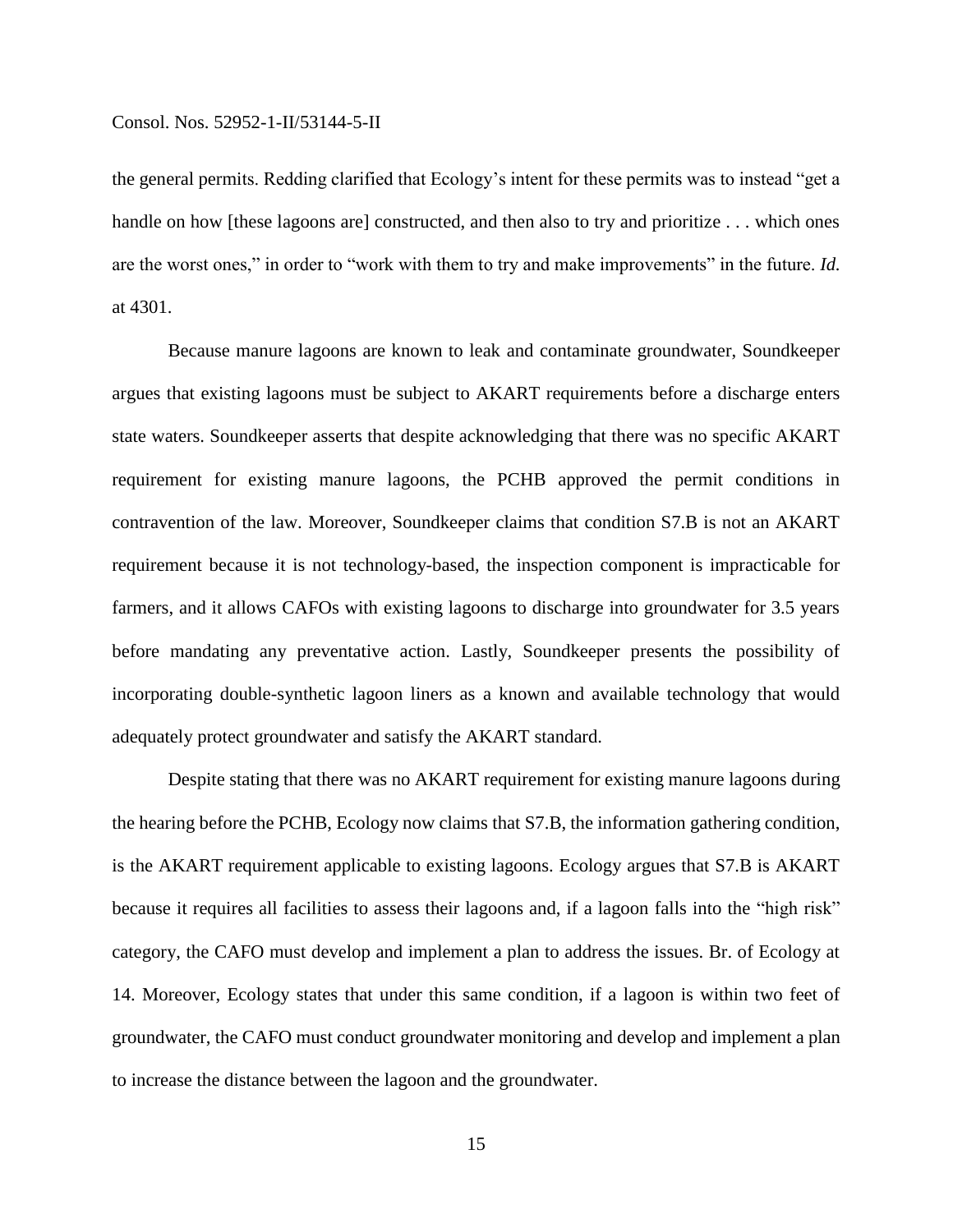$\overline{a}$ 

Ecology takes issue with Soundkeeper's assertion that any seepage from a manure lagoon will necessarily contaminate groundwater in violation of water quality standards, explaining that whether seepage will reach groundwater depends on a number of factors particular to each lagoon. For this reason, Ecology determined that the lagoon assessment tool required by the permits is the most reasonable mechanism for addressing any potential deficiencies. Lastly, Ecology denies that double-synthetic liners are necessary for lagoons and maintains that the cost of installation is prohibitively expensive, rendering them unreasonable and inconsistent with AKART.

Like Ecology, the Dairy Federation maintains that Soundkeeper overstates the impact of manure lagoon leakage on groundwater contamination. The Dairy Federation argues that not all seepage leads to groundwater contamination because seepage is minimal, the liner must be saturated for the seepage to reach the soil below, and from there, the seepage must pass through the vadose zone<sup>6</sup> to reach groundwater, which is adequately protected if there is sufficient distance between the lagoon liner and the water table. Consequently, the Dairy Federation argues that the permit conditions, modeled in accord with the NRCS recommendations, are AKART. The Dairy Federation further claims that condition S7.B satisfies the AKART standard because it is necessary for Ecology to know the condition of existing lagoons so that Ecology may impose requirements based on the lagoons' particular needs.

We agree with Soundkeeper that the PCHB erred when it approved the permits while simultaneously finding that they did not contain an AKART requirement applicable to existing manure lagoons. Under RCW 90.52.040, "all wastes and other materials and substances proposed

<sup>&</sup>lt;sup>6</sup> The "vadose zone" refers to the "part of the subsurface that basically goes from ground surface down to what is usually defined as the regional water table." AR at 4739.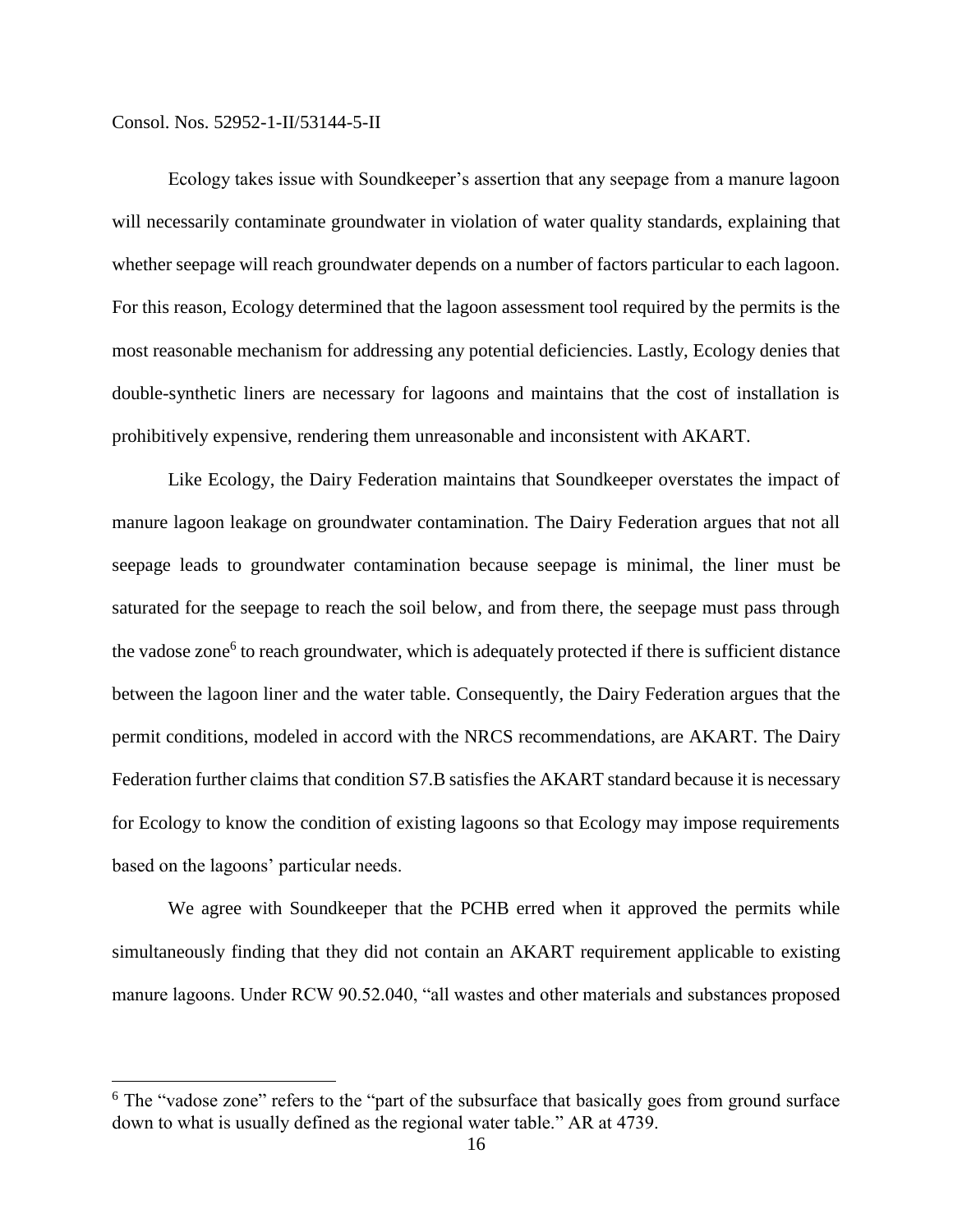for entry into [waters of the state] shall be provided with [AKART] prior to entry." The same requirement is set forth in RCW 90.54.020(3)(b). Both RCW 90.52.040 and 90.54.020 are incorporated into WAC 173-226-070(1), which provides that general state waste discharge permits issued by Ecology "shall" comply with AKART as required under these statutes. These statutes, therefore, apply to both the state permit and the combined permit.

Although not all lagoons contaminate groundwater, the PCHB finding and evidence in the record reflect that groundwater contamination from lagoon seepage has been documented at CAFOs. For example, the PCHB found that seepage from manure lagoons is "[o]ne source of nitrate in groundwater." AR at 3416. In addition, Redding testified that during her review of various studies regarding manure lagoons, all but one study showed that manure lagoons impact groundwater. Redding agreed that the studies have consistently shown that manure lagoons leak and that seepage from lagoons "[p]rimarily" goes to groundwater. *Id.* at 4146.

The PCHB concluded that the permits include all necessary AKART requirements and effluent limitations, notwithstanding its finding that there was no AKART requirement specifically applicable to existing manure lagoons. However, the PCHB identified the particular conditions that applied AKART or effluent limitations to composting areas, land application fields, animal pens and corrals, and *new* lagoons. Omission of existing lagoons from this list shows that the PCHB determined that an AKART requirement was not necessary, although it recognized that manure lagoons can contaminate groundwater. The PCHB ruling is thus contrary to RCW 90.54.020(3)(b), RCW 90.52.040, and WAC 173-226-070(1).

Ecology denied that there was an AKART requirement for existing manure lagoons during the hearing before the PCHB, but both Ecology and the Dairy Federation now claim that condition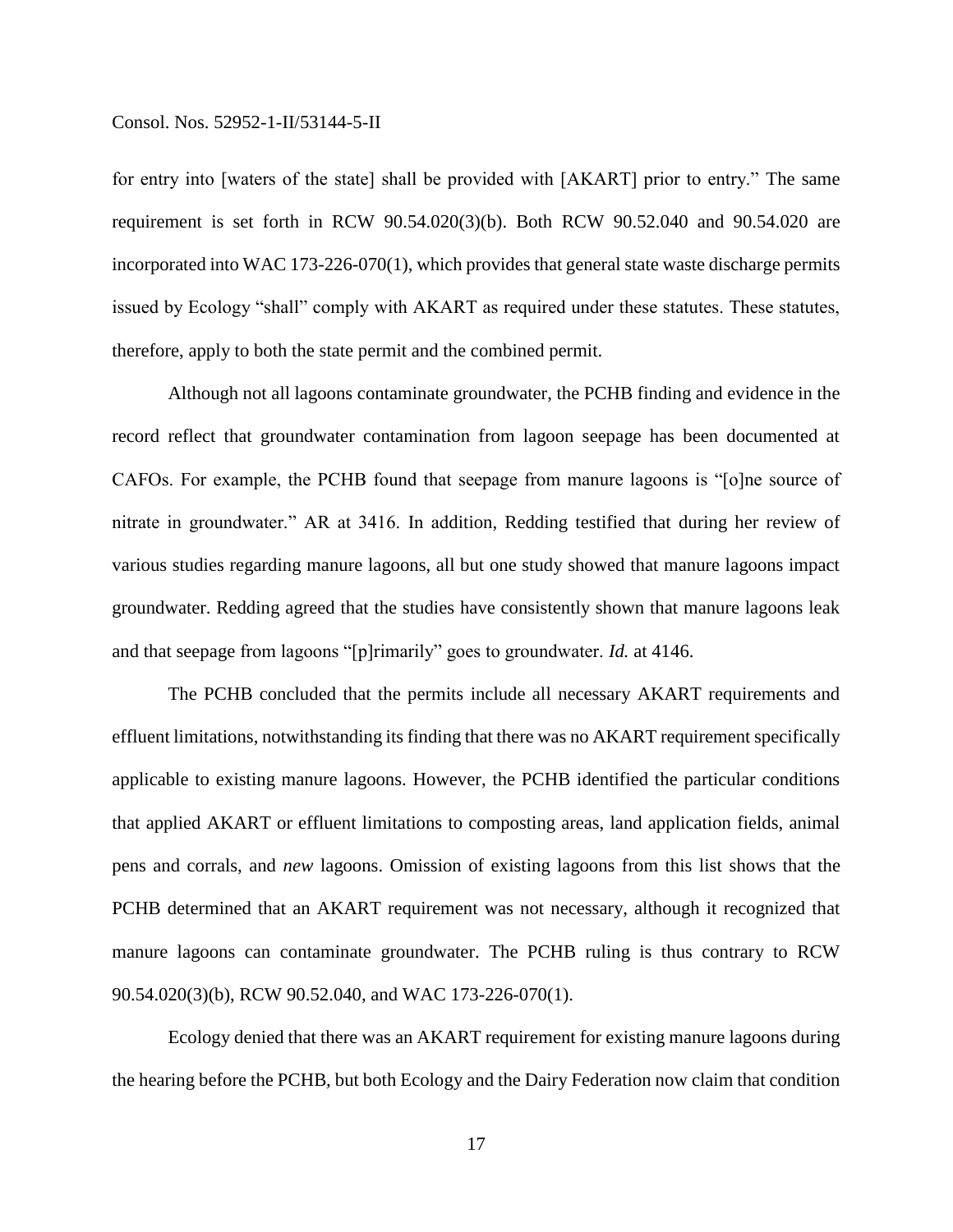$\overline{a}$ 

S7.B satisfies AKART requirements for existing lagoons. We disagree because condition S7.B allows CAFOs to operate high risk lagoons for up to 3.5 years after the permits have been issued without requiring CAFOs to engage in a single action to prevent or abate the seepage of pollutants.

Ecology incorporated NRCS technical note 23 into condition S7.B as the guideline for evaluating the condition of existing lagoons. Technical note 23 outlines a procedure to "establish an overall assessment category of a [manure storage lagoon] according to observed factors that may contribute to the risk of water resource degradation." AR at 7519.

Under condition S7.B, if after assessment, a given lagoon falls within a risk category of 3A, 3B, 3C, or 4, the CAFO has 6 months to develop a plan to bring the lagoon down to risk category 1 and 18 months to begin to implement that plan. According to the NRCS guidelines, lagoons that are in risk category 4 have both a high site risk and a high structure risk, lagoons in category 3C have a high site risk but a medium structure risk, lagoons in category 3B have a medium site risk but a high structure risk, and lagoons in category 3A have a low site risk but a high structure risk.

A high structure risk means the lagoon "does not comply with the NRCS practice standard<sup>[7]</sup> in use at the time when constructed," and "[m]ajor corrective actions are necessary." *Id.* at 7522. A high site risk means the lagoon is "[l]ocated in an area where water resources are highly vulnerable to contamination and the site cannot be easily modified to protect water resources." *Id.* For lagoons in risk category 4, 3B, and 3A, the NCRS recommends discontinued use and major repairs or possible replacement of the structure. For category 3C lagoons, the NRCS

 $7$  NRCS practice standards represent the "'industry standards' for practices planned, designed[,] and installed on agricultural land." *Id.* at 5484-85.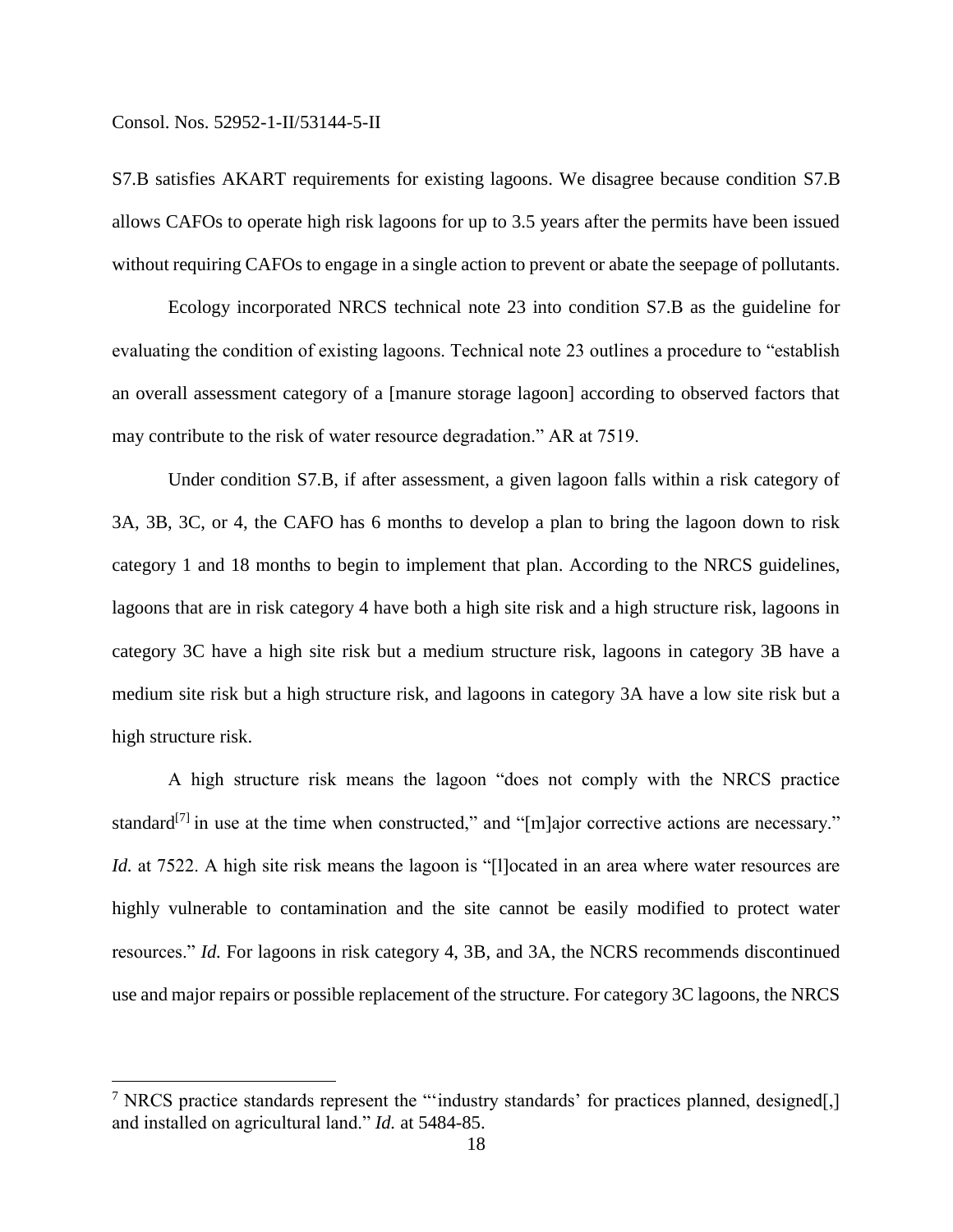recommends discontinued use for minor repairs and possible relocation of the structure. The NRCS also recommends discontinued use and repair for lower risk lagoons that fall into category 2C and 2B, but condition S7.B does not require any action by CAFOs to address deficiencies for structures within those categories.

Condition S7.B, contradicts the recommendations within the NRCS technical note on which it is based. Soundkeeper is correct in that condition S7.B does not require CAFOs to undertake any action to repair lagoons falling within risk categories 2B and 2C, for which NRCS recommends discontinued use and minor repairs. Ecology explained that it elected not to require any action for lagoons in categories 2B and 2C because the NRCS guiding document classified those structures as having minor deficiencies, and Ecology elected to "focus on the major ones instead." *Id.* at 4040.

Despite Ecology's intent to focus on the highest risk lagoons, the permits allow such lagoons to continue to operate and potentially discharge contaminants into groundwater indefinitely, providing only that CAFOs must begin implementing remedial measures 18 months after assessment with no completion deadline. These permit conditions stand in contrast to the NRCS recommendation that CAFOs discontinue use of high risk manure storage lagoons *until*  major repairs are completed. Moreover, the conditions are inconsistent with the policy objective that sources of contaminants use AKART prior to entry in state waters. RCW 90.54.020(3)(b); RCW 90.52.040; WAC 173-226-070(1).

Given the disparity between the NRCS recommendation and the permit requirements, condition S7.B does not implement "the most current methodology that can be reasonably required for preventing, controlling, or abating the pollutants associated with a discharge." WAC 173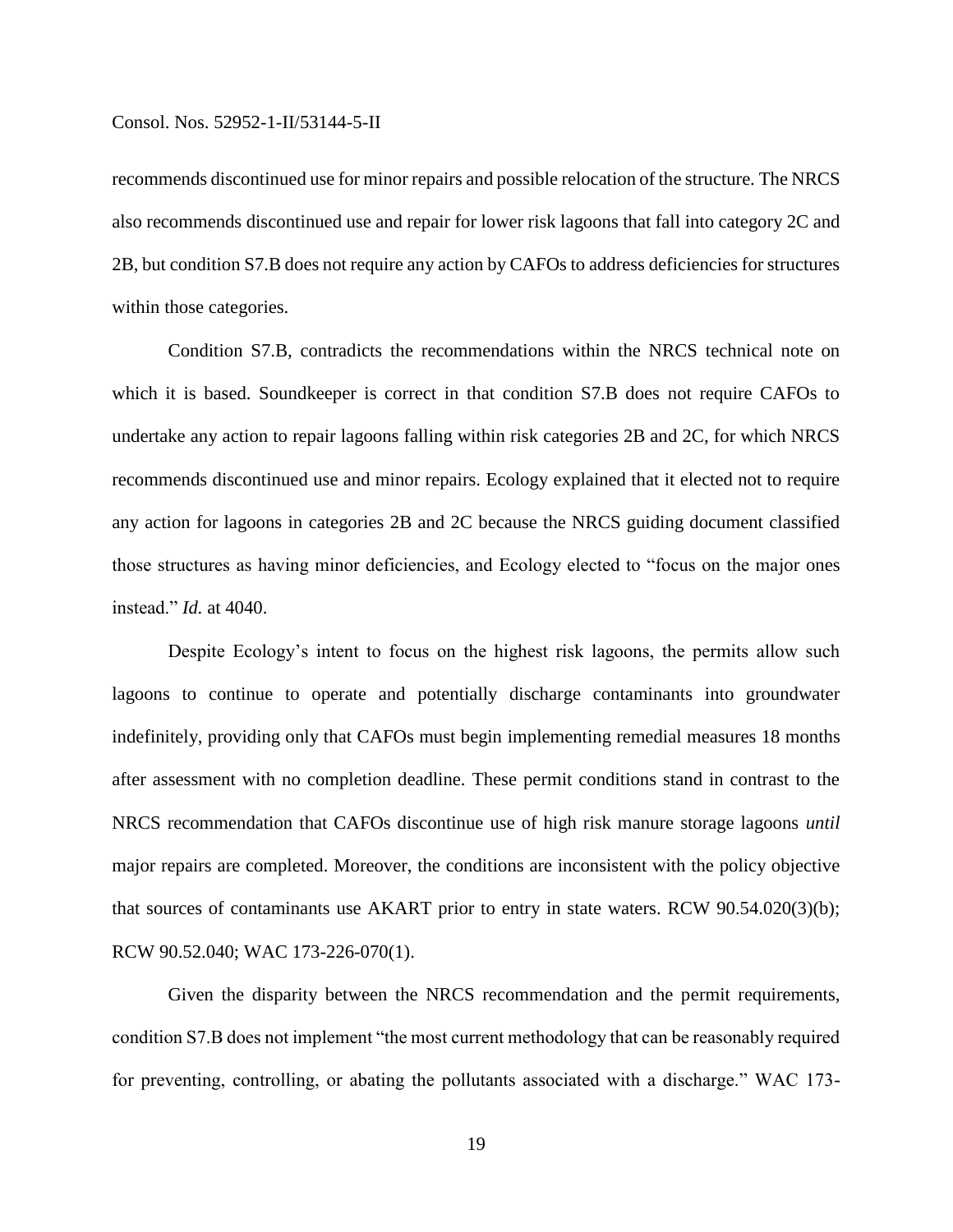201A-020. Therefore, condition S7.B is not an AKART requirement, and the PCHB's decision is not supported by substantial evidence and is contrary to law. *See* RCW 90.54.020(3)(b); RCW 90.52.040; WAC 173-226-070(1).

We, however, disagree with Soundkeeper that double-synthetic liners with leak protection represent the AKART standard for existing manure lagoons. First, Soundkeeper does not argue that the conditions for newly constructed lagoons, which do not require synthetic liners but include a permeability standard in accord with NRCS guidelines, are not AKART. Ostensibly, if doublesynthetic liners with leak protection represent the AKART standard for existing lagoons, they should be required for new lagoons as well. Second, the record reflects that the cost of the liners plus the cost of installation, which can total approximately \$600,000 for a four and a half acre lagoon, is prohibitively expensive for CAFO operators. Double-synthetic liners with leak protection do not qualify as AKART because they are not economically feasible for most CAFOs. *See Puget Soundkeeper All.*, 102 Wn. App. at 793.

## 2. COMPOSTING AREAS AND ANIMAL PENS AND CORRALS

The PCHB concluded that the permits contain conditions that implement AKART and establish technology-based effluent limits for composting areas and animal pens and corrals. In particular, the PCHB determined that for composting areas, conditions S4.A, S4.B, and S4.C, and S4.D satisfy AKART requirements, and conditions S4.A and S4.D constitute technology-based effluent limitations. For animal pens and corrals, the PCHB concluded that conditions S4.A, S4.D, and S4.E implement AKART requirements and conditions S4.A, S4.B, S4.C, S4.D, S4.E and S4.F implement technology-based effluent limitations.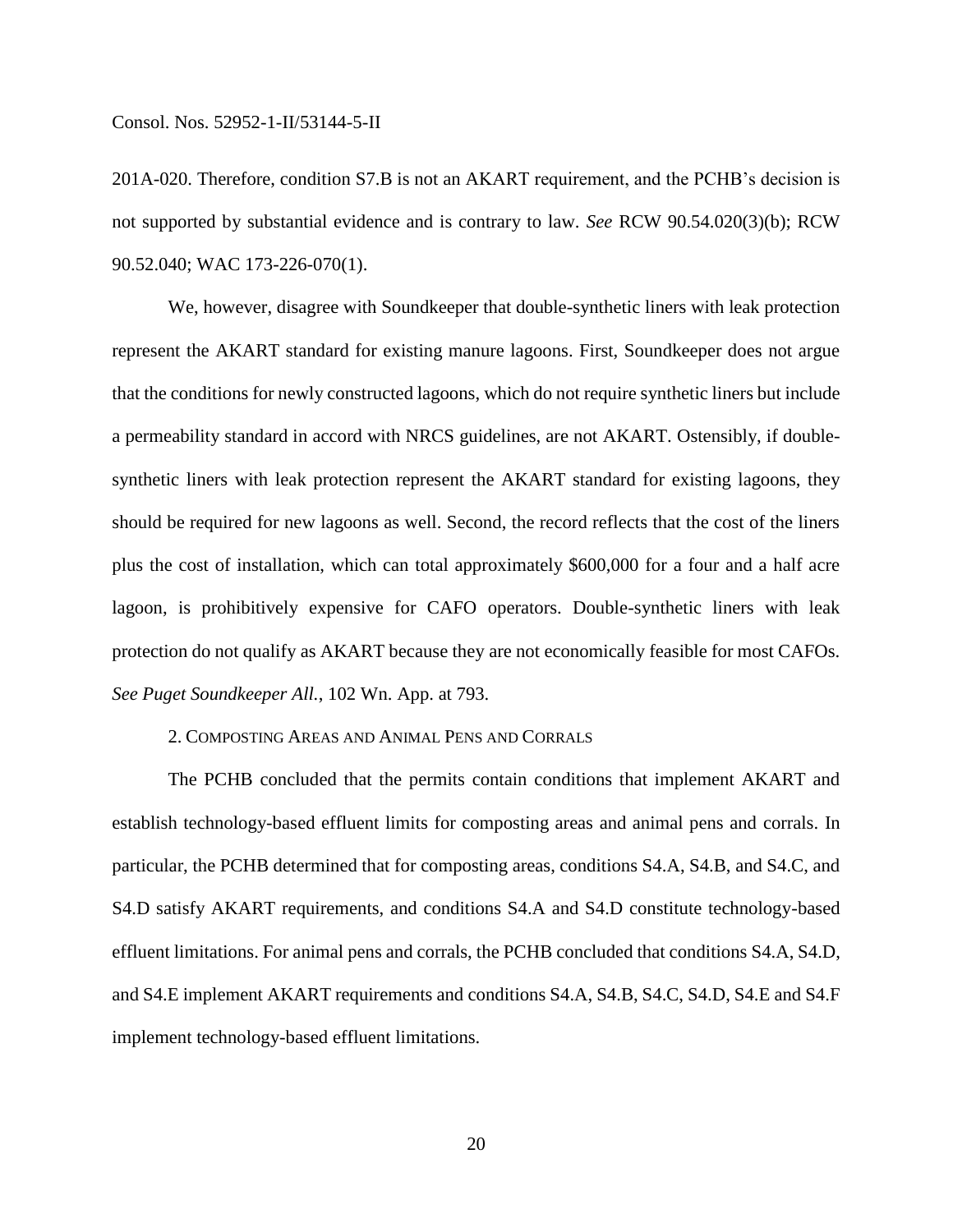$\overline{a}$ 

Condition S4.A, S4.B, and S4.C are intended to protect surface and groundwater from discharges emitted via runoff from composting areas, animal pens and corrals, and other production areas.<sup>8</sup> Condition S4.B applies specifically to composting areas and other places where solid manure, litter, and feed are stored and provides that any runoff from those areas must be collected and stored in manure storage lagoons. Condition S4.C compels CAFO operators to maintain infrastructure in a condition that prevents discharges arising from "physical failure of the infrastructure." AR at 6983.

In addition, condition S4.D requires CAFO operators that elect to divert clean water away from the facility, rather than store it onsite, to ensure that the clean water does not come into contact with manure, litter, wastewater, or other byproducts. Condition S4.E provides that livestock may not come into contact with surface water, permitting a narrow exception for contact with surface water in production areas so long as the surface water does not drain into or act as a conduit to other surface water. Condition S4.F requires proper disposal of chemicals.

Soundkeeper argues that the permits do not contain AKART conditions as needed to prevent discharge from animal pens and corrals and compost areas. Soundkeeper contends that the PCHB erred because the conditions it determined satisfied AKART were mere general requirements, they did not constitute technology-based effluent limitations or otherwise implement any technologies.

 $8$  A "[p]roduction [a]rea" as defined under the permits, refers to locations in a CAFO facility "that are used for animal confinement, manure, litter, feed, process wastewater, and other organic byproduct storage, product processing facilities (e.g. milking parlor, egg washing, feed mixing), and other areas used for the storage, handling, treatment, processing, or movement of raw materials, products, or wastes. This includes manure stockpiled on fields." AR at 6959, 7013.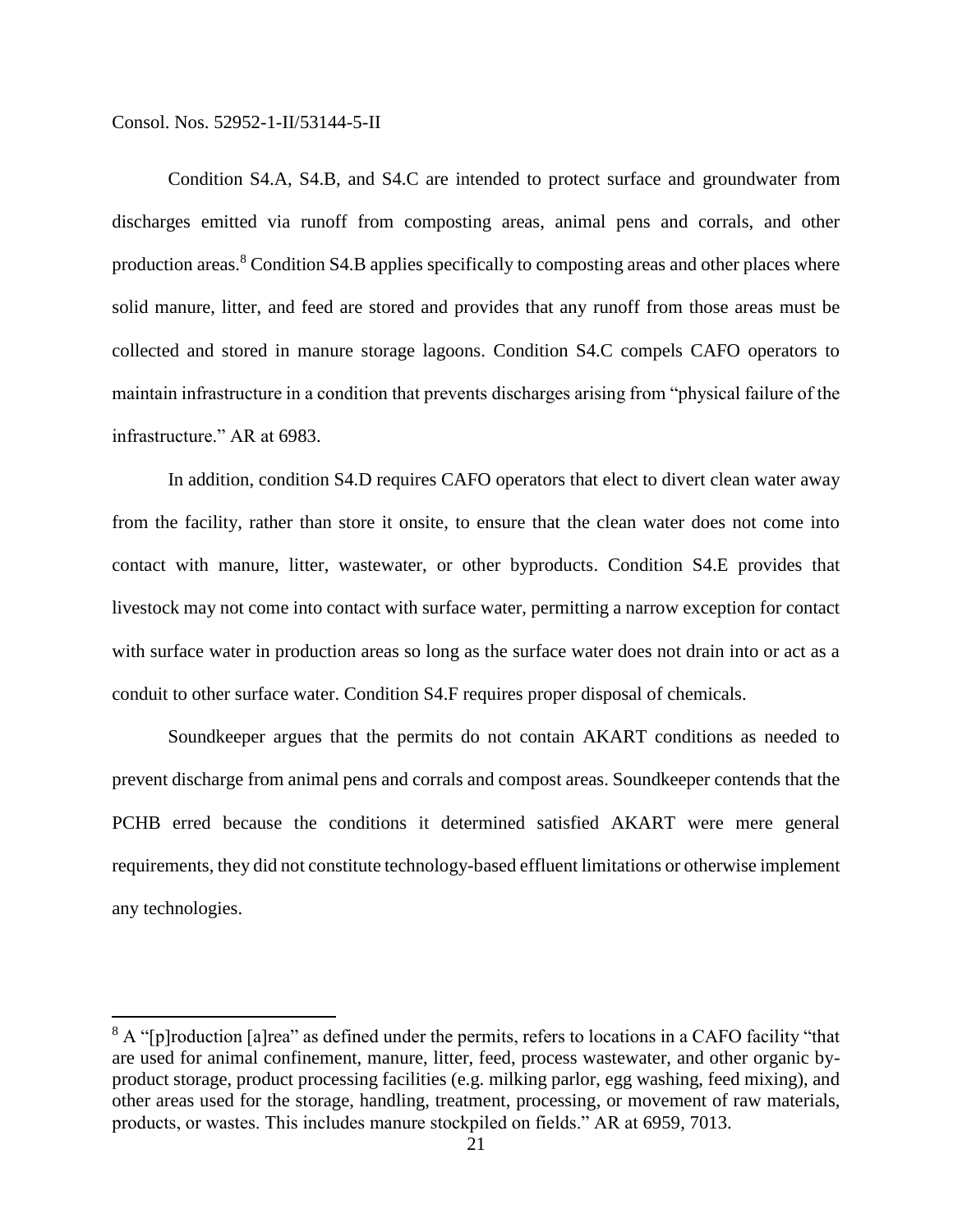Ecology responds that due to the compaction of manure in animal pens and corrals and the lack of a "hydraulic head"<sup>9</sup> to move contaminants through the impermeable barrier, the permit conditions designed to prevent runoff satisfy AKART for those production areas. Response Br. of Ecology at 19. For composting areas, Ecology maintains that the permit conditions reflect the best available practices for mitigating the risk of contamination. The Dairy Federation, for its part, argues that these composting areas and pens and corrals do not contaminate ground or surface water to the extent suggested by Soundkeeper, and the permit conditions provide reasonable methods for containing pollutants.

While the permit conditions pertaining to animal pens and corrals satisfy AKART, the conditions pertaining to composting areas do not meet this standard.

## *a. Animal Pens and Corrals*

 $\overline{a}$ 

The permit conditions pertaining to pens and corrals satisfy AKART because they constitute "best management practices," which is one method of implementing AKART into general waste discharge permits. WAC 173-226-070(1)(d). Best management practices may involve practices designed to prevent or reduce pollution of state water such as "treatment requirements, operating procedures, and practices to control plant site runoff, spillage or leaks, sludge or waste disposal, or drainage from raw material storage." WAC 173-226-030(3). Permit conditions S4.A and S4.D require CAFOs to contain runoff from production areas including animal pens and corrals and constitute a best management practice. WAC 173-226-030(3).

 $9$  The hydraulic head refers to the "total pressure exerted by a water mass at any given point." AR at 7849. In lagoons, the hydraulic head is the pressure from the nine feet of liquid manure that drives fluid through the liner into the soil.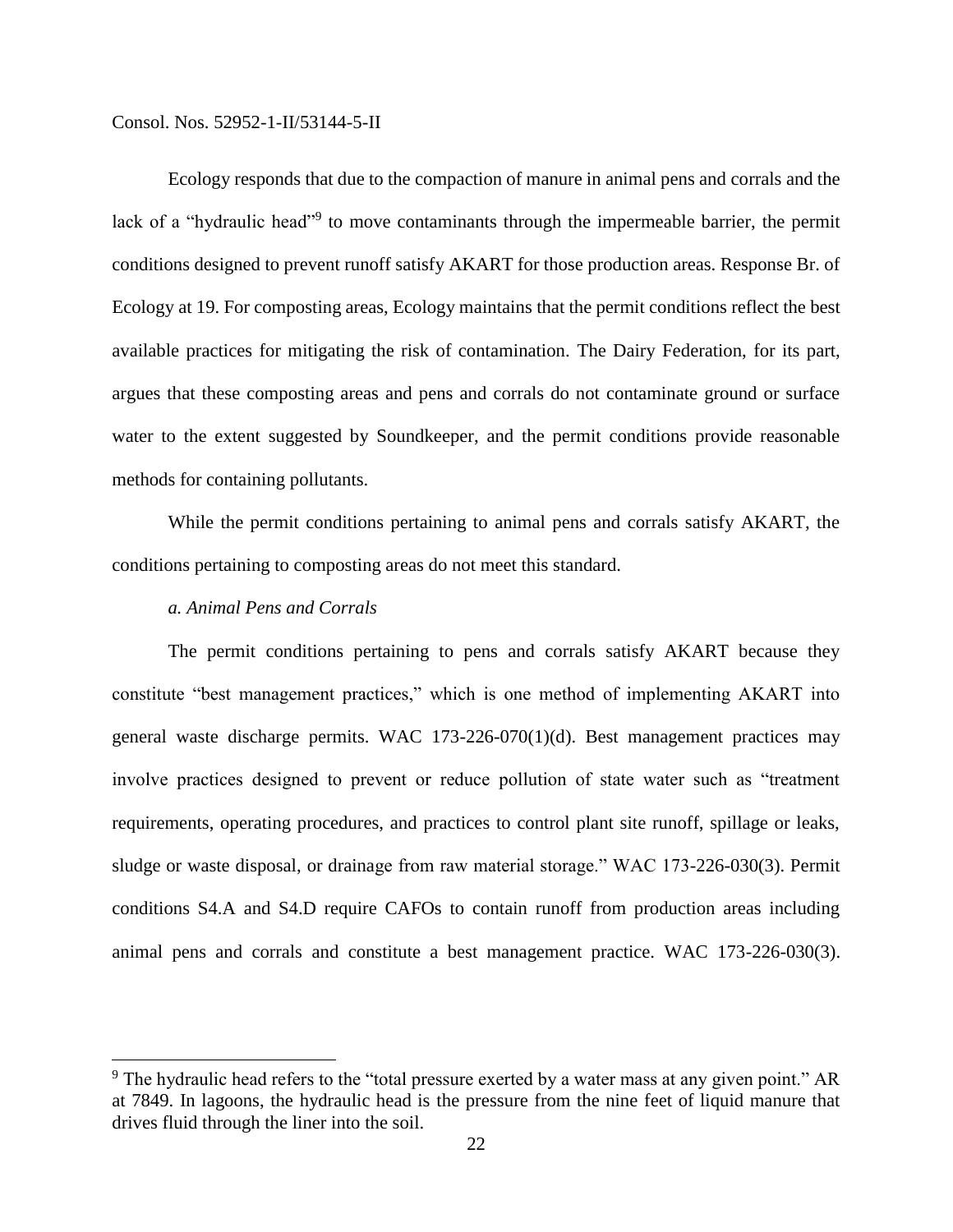Moreover, condition S4.C is an additional practice designed to control discharges by ensuring that CAFO operators maintain all infrastructure in good repair.

To the extent that Soundkeeper's contention regarding the adequacy of these conditions is predicated on its disagreement with the underlying science on which Ecology based its drafting decisions, we defer to Ecology. "'[S]ubstantial judicial deference to agency views [is] appropriate when an agency determination is based heavily on factual matters, especially factual matters which are complex, technical, and close to the heart of the agency's expertise.'" *Puget Sound Harvesters Ass'n*, 182 Wn. App. at 867 (quoting *Hillis v. Dep't of Ecology*, 131 Wn.2d 373, 396, 932 P.2d 139 (1997)).

Here, although Ecology agreed that animal pens and corrals are a potential source of contamination, Ecology explained that contaminants from these areas are unlikely to seep into groundwater from surface loading because of a thick, organic barrier created by compacted manure. This "restrictive zone [ ] does not promote infiltration or leaching." AR at 7159. One study determined that the permeability rate below pens and corrals is  $1x10^{-9}$ , which is less permeable than the rate NRCS considers to be the industry standard for manure storage lagoons liners. Unlike in manure lagoons where constant pressure from the hydraulic head drives liquid through the liner into the soil below, there is no hydraulic head pushing against the natural barrier in a pen or corral.

Due to the low permeability of the organic barrier and the lack of a hydraulic head, soil samples collected under pens showed elevated nitrate in the uppermost part of the soil but "it quickly dropped off to background concentrations." *Id.* at 4107. Soundkeeper disputes this fact, asserting instead that nitrate contamination exists "throughout the soil column" below pens and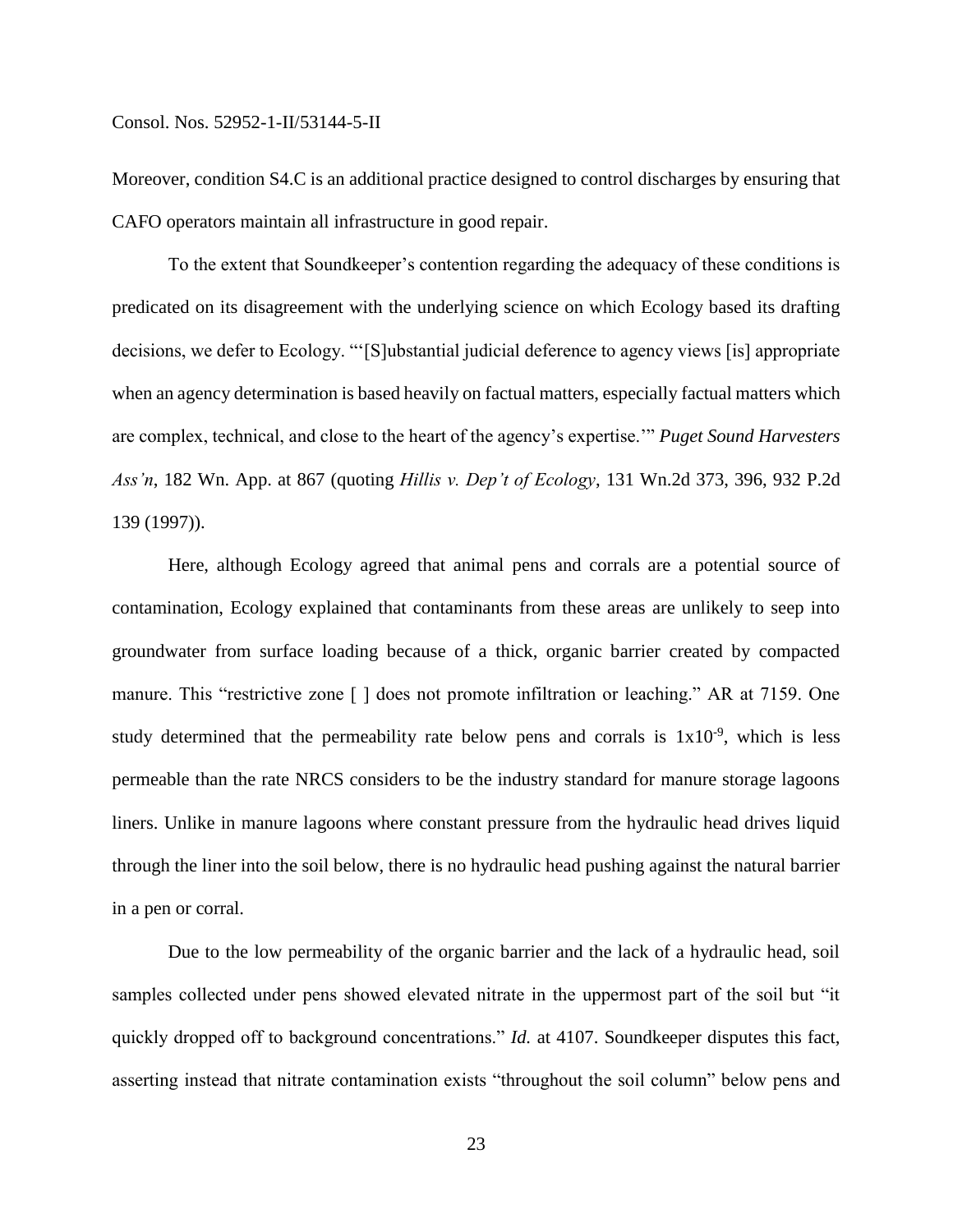corrals. Reply Br. of Soundkeeper at 17. Insofar as our determination regarding whether the permit condition satisfy AKART depends on resolution of this disputed fact, we must defer to Ecology. *See Puget Sound Harvesters Ass'n*, 182 Wn. App. at 867. Accordingly, the best management practices in the permit pertaining to runoff containment and infrastructure management satisfy AKART as applied to pens and corrals.

## *b. Composting Areas*

The PCHB's conclusion that the permit conditions pertaining to composting areas satisfy AKART is not supported by substantial evidence. *See Port of Seattle*, 151 Wn.2d at 588. On this record, a fair minded person would not be persuaded that the permit conditions involve "the most current methodology that can be reasonably required for preventing, controlling, or abating the pollutants associated with a discharge." WAC 173-201A-020; *See Port of Seattle*, 151 Wn.2d at 588. Instead, the record reflects that the permit conditions were not informed by a full investigation of groundwater impacts or of methods available to contain pollutants.

During the public comment period for preliminary drafts of the permits, Soundkeeper, along with other conservation groups, alerted Ecology to a study in which the Washington State Department of Agriculture (WSDA) evaluated 24 compost operations in the lower Yakima Valley. According to the public comment, composting was primarily conducted on bare ground and the WSDA "estimated that 155 tons of nitrate leached to groundwater per year from each of the 24 compost operations." AR at 6361. The conservation groups recommended the use of liners or concrete pads for composting areas to prevent nitrate seepage into soil.

When asked whether Ecology had considered these comments in drafting the permit conditions, Jonathan Jennings, the lead permit writer, stated that he did not recall seeing the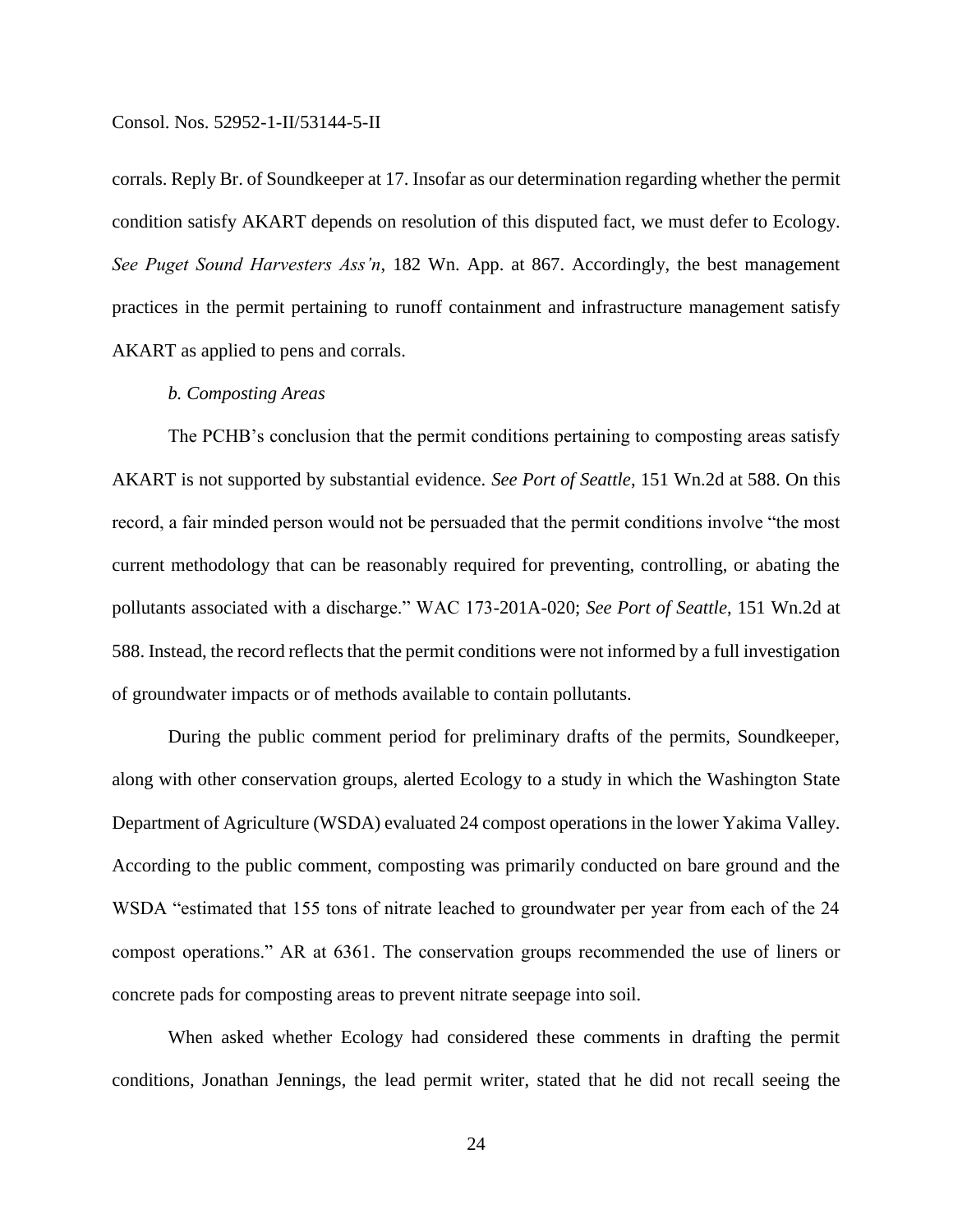comments or discussing the possibility of requiring CAFOs to conduct composting activities on liners. Jennings confirmed that he had no reason to question the results of the WSDA study.

In addition, Redding testified that she "was not asked to address compost." *Id.* at 4108. The literature review that Redding authored, therefore, does not discuss composting except to acknowledge that composting by storing dry manure solids occurs on CAFOs. Both Jennings and Redding agreed that composting can cause groundwater contamination.

When asked why the permits did not include a groundwater monitoring requirement for composting areas, Jennings testified that when he toured facilities while developing the permits, he observed that composting was primarily taking place in dry climates where there is less precipitation to drive nutrients from dry manure into soil. The permits, however, do not restrict composting to locations with low precipitation rates or otherwise require CAFO operators to install roofs to protect compost sites from precipitation.

Jennings further explained that heavy machinery compacts the soil beneath compost piles, reducing permeability and diminishing seepage. However, beyond Jennings' testimony regarding his observations of several Eastern Washington facilities, Ecology did not present any data regarding the permeability rates of compacted soil or whether soil compaction is successful in preventing nitrates from seeping into groundwater. The permits also do not contain a condition mandating soil compaction below composting area.

Moreover, Soundkeeper's expert witness testified that in the spring, when the soil is wet, compaction is destroyed. For this reason, soil compaction is not a complete solution to nitrate discharge from compost areas but rather "a step that needs to be taken further." *Id.* at 4574.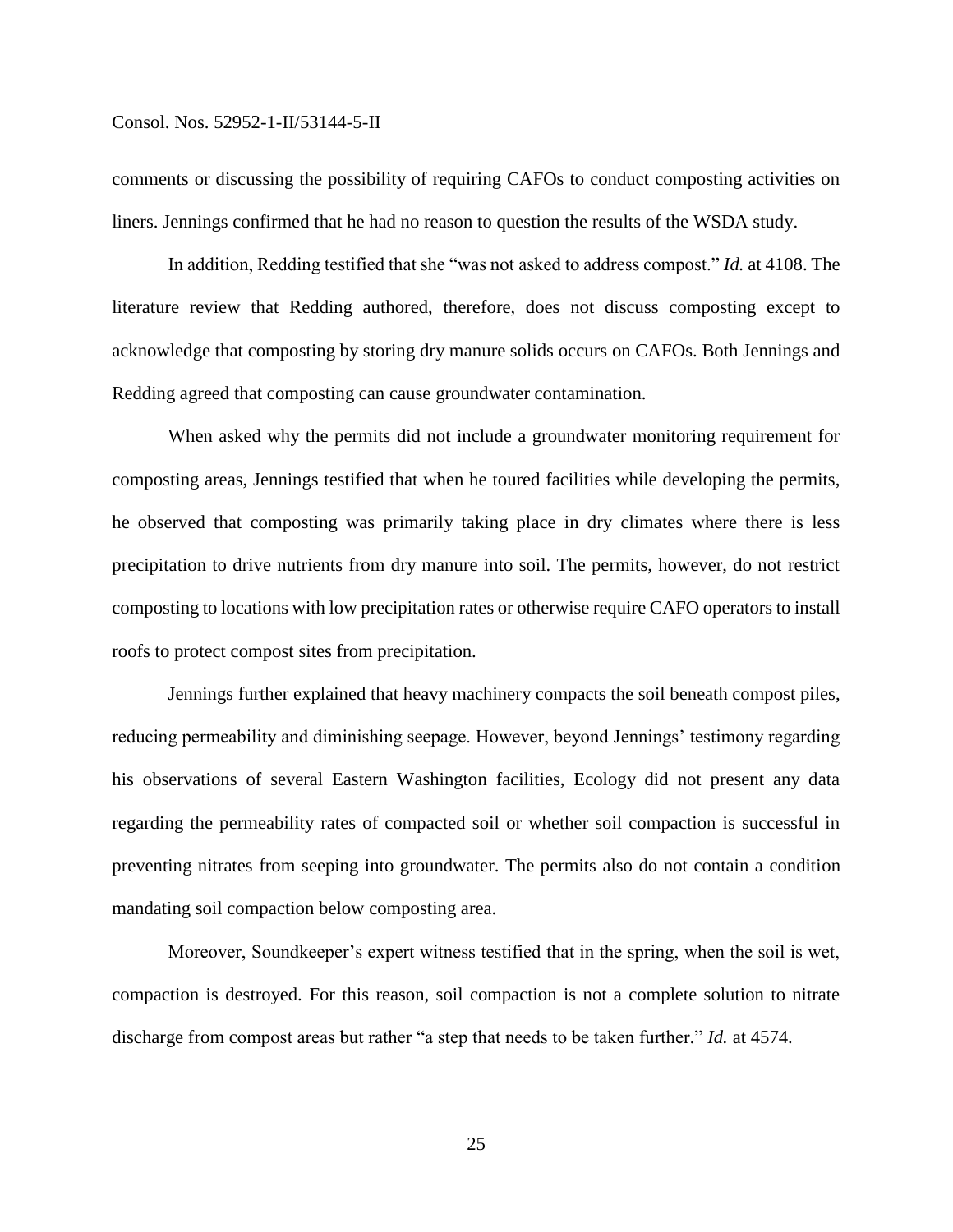Ecology defends the PCHB decision on the basis that the permit conditions satisfy AKART because Soundkeeper failed to identify any effective alternative methods for preventing contamination beyond those already contained in the permit. Ecology mischaracterizes the record on this point.

In addition to advocating for the use of drains to collect liquid runoff for proper storage, which is captured in condition SB.4 of the permits, Soundkeeper identified a number of other methods to reduce contamination from composting areas. For example, Soundkeeper recommended that CAFOs use concrete slab surfaces or liners rather than bare ground for composting areas in the public comment it submitted on preliminary permit drafts. Soundkeeper provided the same recommendation in David J. Erickson's expert report that Soundkeeper submitted to the PCHB and in Erickson's testimony as an expert witness during the hearing before the PCHB.

As several additional protective measures, Erickson suggested that CAFOs reduce permeability of soil below composting areas through soil compaction, that CAFOs select locations on sloped surfaces to allow liquids to runoff more quickly into storm drains, and that CAFOs install roofs over composting areas. Although these measures will not eliminate contamination entirely, they can reduce contamination.

The PCHB's determination that the permit conditions satisfy AKART requirements is not supported by substantial evidence. Ecology's omission of composting areas from its literature review without explanation, its failure to provide evidentiary support for its drafting decisions beyond Jennings' personal observations, and the availability of additional methods of containing pollutants that Ecology did not consider, would lead a fair-minded person to question whether the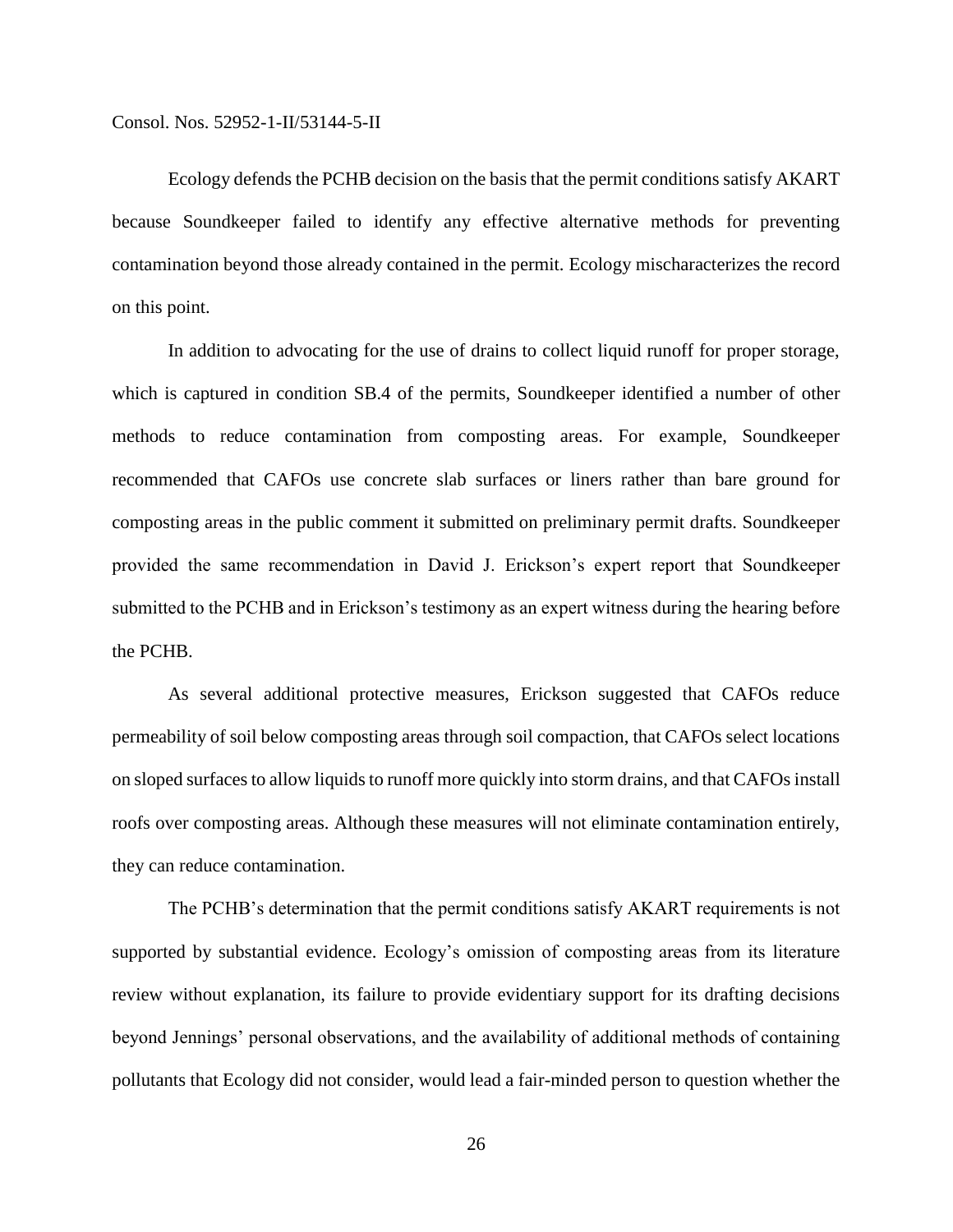permits contain "the most current methodology that can be reasonably required." WAC 173-201A-020. In light of the deficiencies underlying Ecology's drafting procedure as to composting areas, the PCHB's approval of the permit conditions for this issue was "clearly erroneous." *See Port of Seattle*, 151 Wn.2d at 588.

## III. EFFLUENT LIMITATIONS AND WATER QUALITY STANDARDS

#### A. LEGAL PRINCIPLES

## 1. EFFLUENT LIMITATIONS

State agencies authorized to issue NPDES permits must craft permit conditions that protect water quality standards established by both state and federal statutes and regulations. *Puget Soundkeeper All. v. Dep't of Ecology*, 191 Wn.2d 631, 636, 424 P.3d 1173 (2018); 33 U.S.C. §§ 1311(b)(1)(C), 1342(a)-(b); 40 C.F.R. § 122.4(a), (d); WAC 173-226-070. Entities operating under NPDES permits are permitted to discharge pollutants as long as they do so within the scope of the permit conditions. *Defenders of Wildlife v. Browner*, 191 F.3d 1159, 1163, *amended on denial of reh'g*, 197 F.3d 1035 (9th Cir.1999). NPDES permits are therefore required to, "at the very least," set forth "'effluent limitations,' —that is, certain 'restriction[s] . . . on [the] quantities, rates, and concentrations of chemical, physical, biological, and other constituents which are discharged . . . into navigable waters.'" *Our Children's Earth Found. v. U.S. Envtl. Prot. Agency* 527 F.3d 842, 848 (9th Cir. 2008) (quoting *Waterkeeper All., Inc. v. U.S. Envtl. Prot. Agency*, 399 F.3d 486, 491 (2d Cir. 2005)).

Effluent limitations are technology-based because they are "determined according to the best available or practicable technology." *Id.* Although the technology-based effluent limits "take[] into account issues of practicability," NPDES permits must also ensure compliance with applicable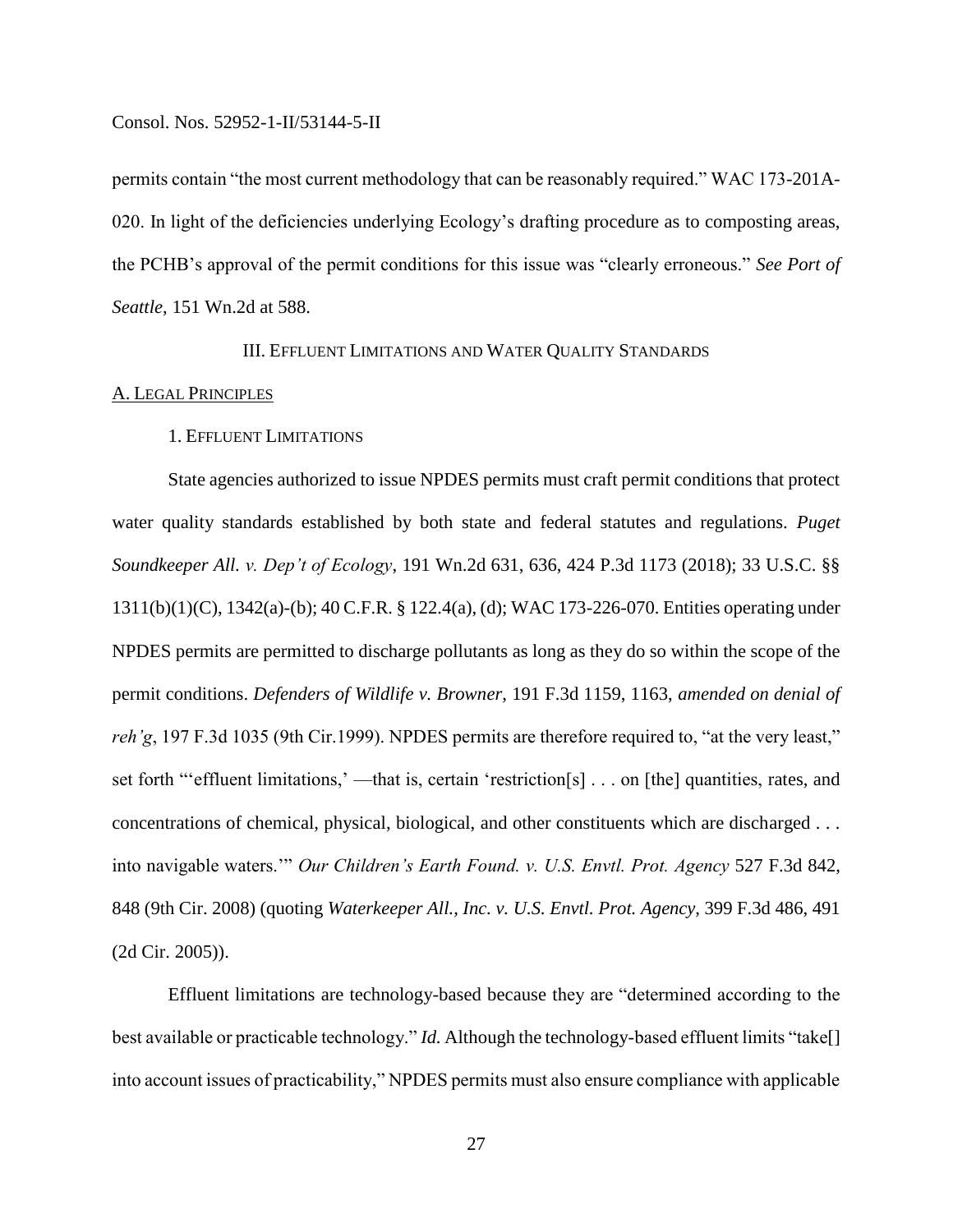water quality standards regardless of practicability. *Defenders of Wildlife*, 191 F.3d at 1163. Consequently, "where effluent limitations prove insufficient to attain or maintain certain water quality standards, the [CWA] requires NPDES permits to include additional water quality based effluent limitations." *Waterkeeper Alliance*, 399 F.3d at 492 (citing 33 U.S.C. §§ 1311(b)(1),  $1312(a)$ ).

A permit writer must conduct a "reasonable potential" analysis to evaluate whether a facility's discharge will cause, has the reasonable potential to cause, or will contribute to a violation of water quality standards. 40 C.F.R. 122.44(d)(1)(ii), (iv). If, based on this analysis, the permit writer determines that there is a reasonable potential that a discharge will contain the pollutant in excess of water quality standards, the NPDES permit must include an effluent limitation for that pollutant. 40 C.F.R.  $\S$  122.44(d)(1)(iii).

Water quality based effluent limitations, specifically, are required to:

control all pollutants or pollutant parameters (either conventional, nonconventional, or toxic pollutants) which the [permitting authority] determines are or may be discharged at a level which will cause, have the reasonable potential to cause, or contribute to an excursion above any State water quality standard, including State narrative criteria for water quality.

40 C.F.R. § 122.4(d)(1)(i). Although ordinarily, an effluent limitation consists of a requirement to abide by a specific numeric criterion for a given pollutant, effluent limitations may also be established by "best management practices" where imposing a numeric criterion is infeasible. 40 C.F.R. §  $122.44(k)(3)$ .

As in the federal NPDES permitting program, the Washington legislature has similarly proscribed Ecology from issuing any state permit that would allow a permittee to discharge in violation of state water quality standards. RCW 90.48.520; *see also Puget Soundkeeper All. v.*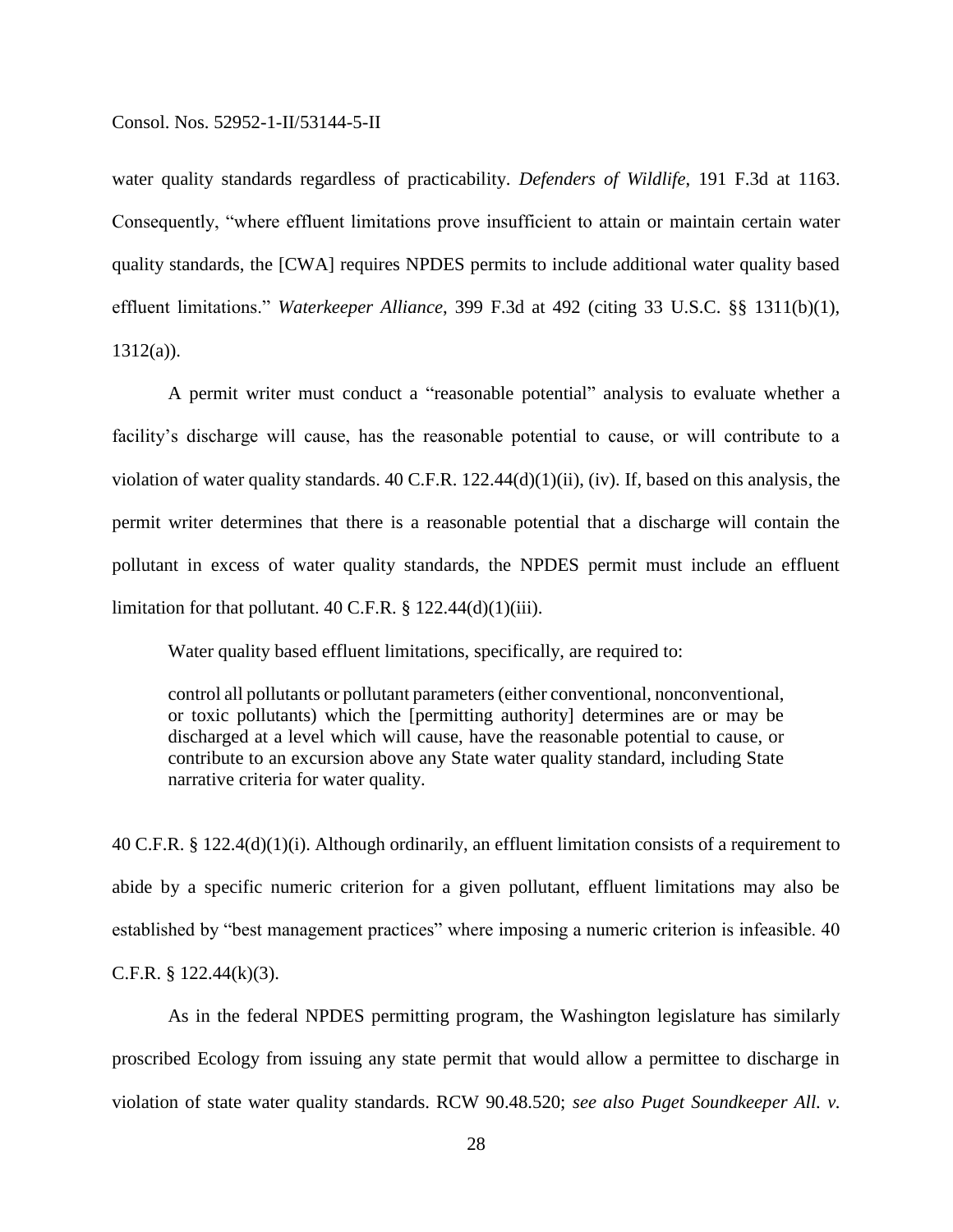*Pollution Control Hr'gs Bd.*, 189 Wn. App 127, 138, 356 P.3d 753 (2015). In addition to technology-based AKART requirements, which may be implemented through effluent limitations or best management practices, general permits issued by Ecology must also incorporate water quality based effluent limitations where necessary to satisfy groundwater and surface water standards. WAC 173-226-070 (1)-(3). Ecology is required to issue a fact sheet that includes an explanation of how the permits meet groundwater and surface water quality standards. WAC 173-  $226-110(1)(i)(ii)$ .

## 2. WATER QUALITY STANDARDS

As allowed under 33 U.S.C. § 1313, Washington has elected to create its own water quality standards. *Port of Seattle*, 151 Wn.2d at 590. Washington-specific water quality standards consist of "narrative criteria[10] protecting the beneficial uses of state waters, numeric criteria for conventional pollutants and substances; and an antidegradation policy." *Id.* (citations omitted).

The antidegradation policy states,

Waters of the state shall be of high quality. Regardless of the quality of the waters of the state, all wastes and other materials and substances proposed for entry into said waters shall be provided with all known, available, and reasonable methods of treatment prior to entry. Notwithstanding that standards of quality established for the waters of the state would not be violated, wastes and other materials and substances shall not be allowed to enter such waters which will reduce the existing quality thereof, except in those situations where it is clear that overriding considerations of the public interest will be served.

RCW 90.54.020(3)(b).

 $\overline{a}$ 

<sup>&</sup>lt;sup>10</sup> The term, "narrative criteria" refers to general statement that applies broadly to multiple pollutant types, as in "no toxics in toxic amounts." *American Paper Inst., Inc. v. U.S. Envtl. Prot. Agency*, 996 F.2d 346, 348 (D.C. Cir. 1993).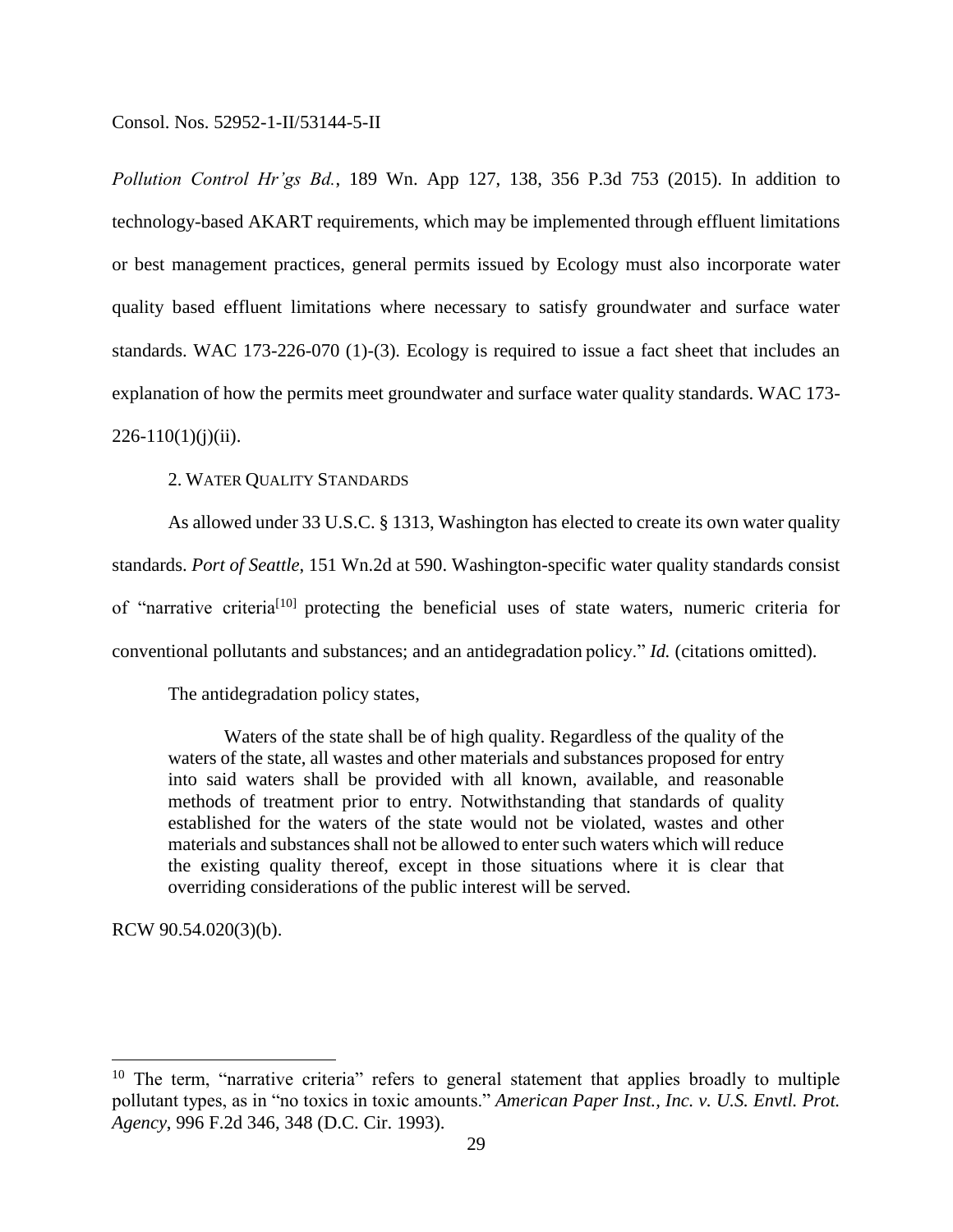Ecology has promulgated regulations particular to surface water quality, ch. 173–201A WAC, and to groundwater quality, ch. 173–200 WAC. With regard to surface water, Ecology has established protections based on numeric and narrative criteria, antidegradation, and designated uses. WAC 173-201A-010(1)(a). Numeric and narrative criteria are assigned based on a body of water's designated uses. WAC 173-201A-010(1)(b). In broader terms, the narrative criteria standard pertaining to surface water under WAC 173-201A-260(2) provides:

(a)Toxic, radioactive, or deleterious material concentrations must be below those which have the potential, either singularly or cumulatively, to adversely affect characteristic water uses, cause acute or chronic conditions to the most sensitive biota dependent upon those waters, or adversely affect public health (see WAC 173-201A-240, toxic substances, and 173-201A-250, radioactive substances).

(b) Aesthetic values must not be impaired by the presence of materials or their effects, excluding those of natural origin, which offend the senses of sight, smell, touch, or taste (see WAC 173-201A-230 for guidance on establishing lake nutrient standards to protect aesthetics).

The antidegradation policy particular to groundwater protects its "existing and future beneficial uses." WAC 173-200-030(2)(a). Consistent with this policy, Ecology has established numeric criteria that specify the maximum concentration of various contaminants. WAC 173-200- 040(1). Most groundwater criteria will be set against the standard for drinking water unless the groundwater is designated as requiring a more stringent level of protection than would be afforded based on human health criteria. *Id.* The criteria for a given contaminant must not be exceeded unless the natural groundwater quality in a given location already exceeds the criteria, in which case the natural groundwater quality will represent the criteria in that location. WAC 173-200-  $050(3)(b)$ .

The enforcement limit is a distinct type of numeric criteria applicable to groundwater contaminants. WAC 173-200-050. An enforcement limit is not necessarily equivalent to the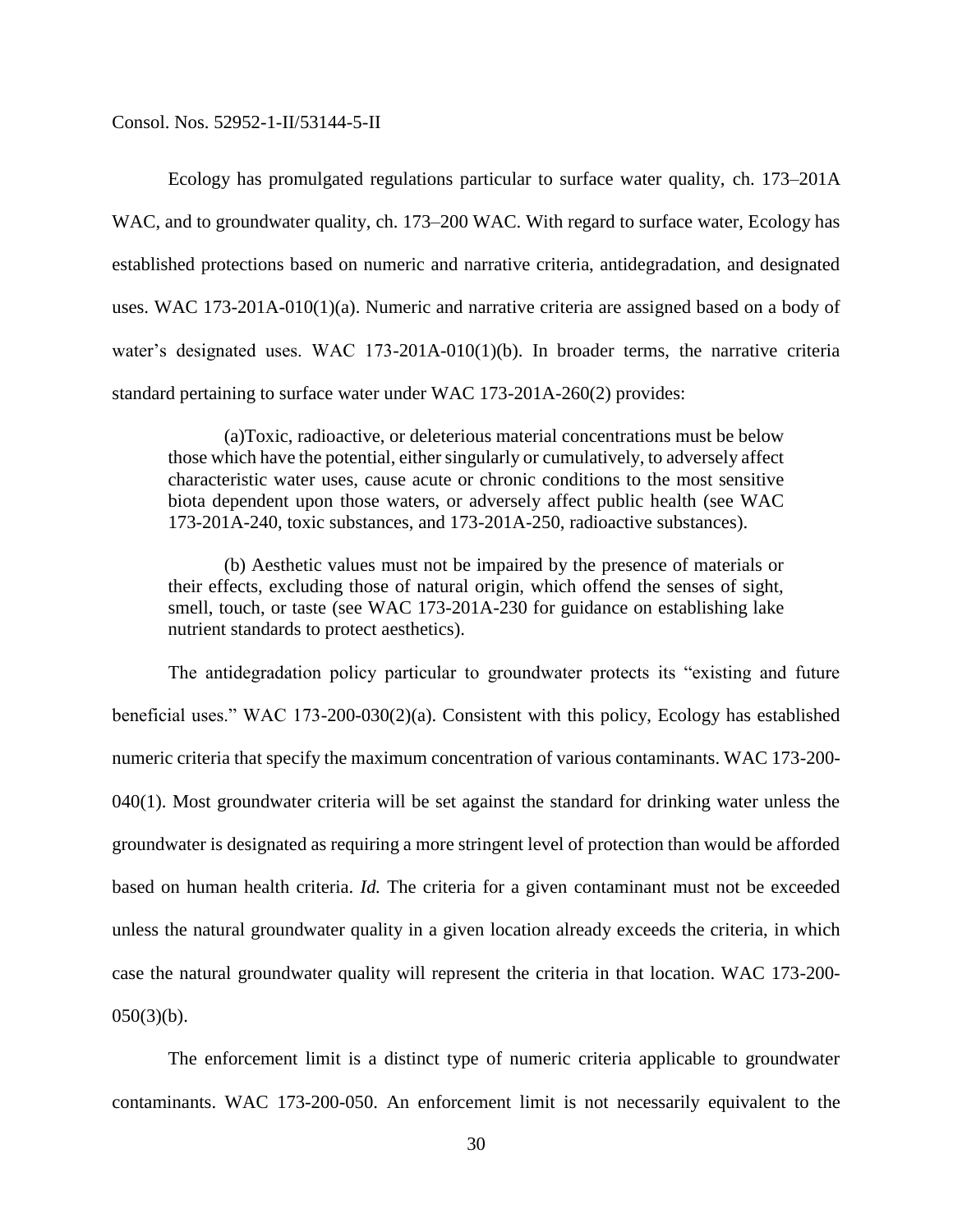maximum concentration of a given contaminant, but it instead reflects the "value assigned to any contaminant for the purposes of regulating that contaminant to protect existing groundwater quality and to prevent groundwater pollution." WAC 173-200-050(1). In determining the enforcement limit for a contaminant, Ecology applies the AKART standard and considers antidegradation, the "[o]verall protection of human health and the environment," the natural qualities of the groundwater, and several other factors. WAC 173-200-050(3)(a).

## B. ANALYSIS

The PCHB approved the permits with regard to water quality standards, finding that conditions S3 (providing that no discharges authorized under the permit may violate water quality standards), S4.6 (pertaining to livestock mortality management), S4.J (pertaining to field application requirements), and S4.K (requiring operators to adaptively manage nutrient application to fields), are water quality based effluent limitations. The PCHB concluded that the permits do not allow unauthorized discharges into waters of the state and determined that with respect to this issue, "it will defer to Ecology's expertise in administering water quality laws and its technical judgments in NPDES permit development." AR at 3548 (citing *Port of Seattle*, 151 Wn.2d at 593- 94).

Soundkeeper argues that the PCHB erred in determining that both the state only and combined permits provide adequate effluent limitations to protect water quality standards. Soundkeeper contends that the permit conditions Ecology identified as water quality based effluent limitations instead constitute technology-based effluent limitations, which is a distinct permit requirement. Soundkeeper asserts that Ecology failed to explain how the permit conditions will meet applicable water quality standards.

31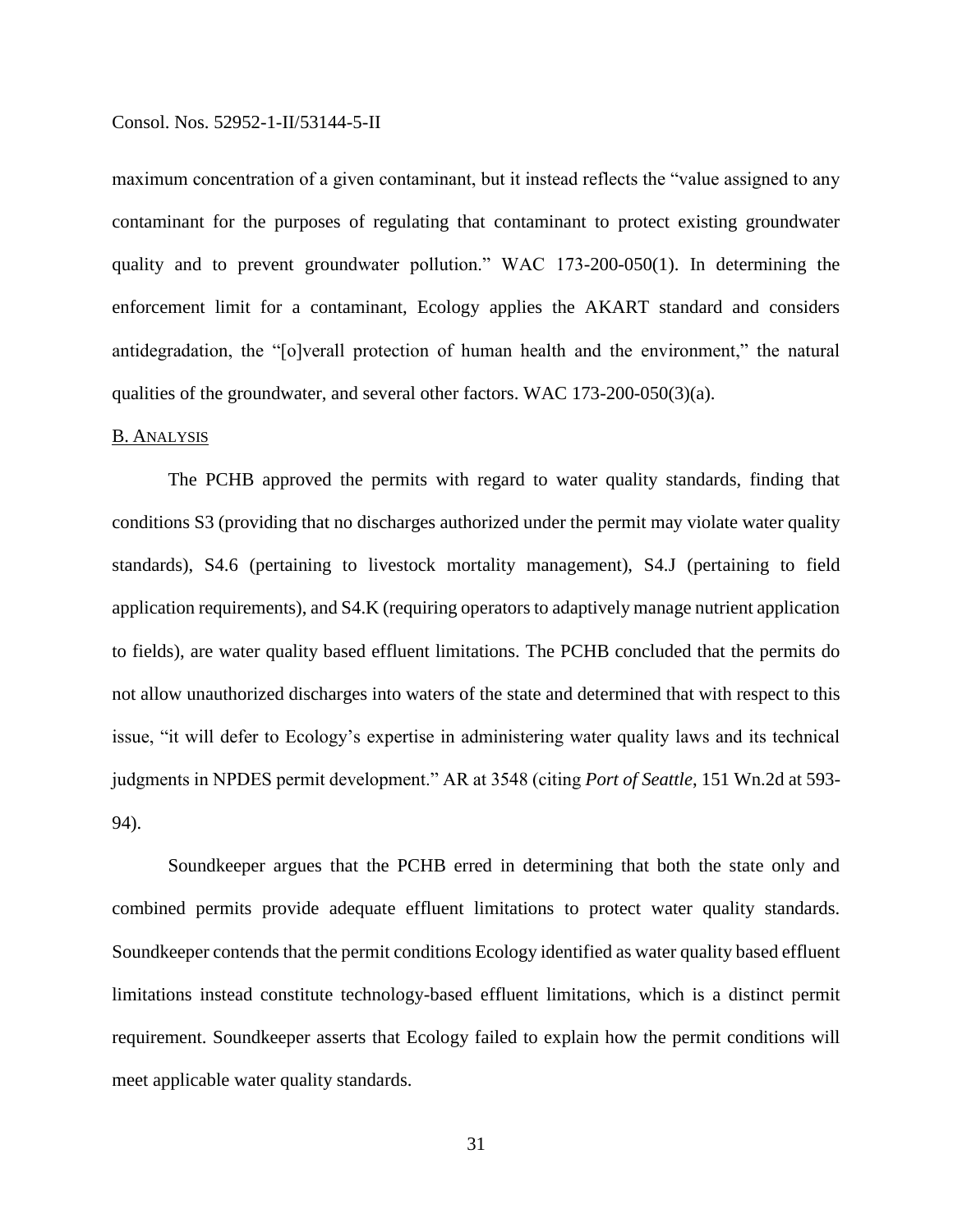With regard to surface water discharges, Soundkeeper argues that although the permits prohibit surface water discharge with a narrow exception for a significant storm event, a CAFO in compliance with the permits may still discharge to surface water with no effluent limitation constraining that conduct. With regard to groundwater, Soundkeeper contends that because the permits do not require CAFOs to establish background concentrations of contaminants, there is no way for a CAFO to ensure that its activities do not violate groundwater quality standards. Moreover, Soundkeeper disagrees that compliance with the permit terms equates to compliance with groundwater quality standards and identifies several ways in which a CAFO can comply with the permit terms but discharge into groundwater in unregulated and unmonitored quantities.

Ecology defends the PCHB's determination that the effluent limitations identified in the permit are sufficient to meet water quality standards because the permit conditions, as written, prohibit any discharges that would violate water quality standards. Ecology cites a number of permit conditions in addition to those relied on by the PCHB as measures that are designed to protect surface and groundwater quality. Ecology asserts that a CAFO operating in compliance with these permit conditions necessarily protects water standards. Characterizing Soundkeeper's argument as challenging the lack of numeric effluent limitations,  $^{11}$  Ecology responds that imposing numeric effluent limitations within the scope of the waste discharge permits is infeasible and therefore unnecessary.<sup>12</sup>

 $\overline{a}$ 

 $11$  Ecology's characterization is incorrect. Soundkeeper addresses more broadly the lack of "specific" effluent limitations that would satisfy water quality standards. Br. of Soundkeeper at 29. Soundkeeper's contention applies both to the lack of discrete numeric limits and to the lack of sufficiently protective best management practices for activities conducted on CAFOs.

 $12$  The Dairy Federation did not weigh in on this issue.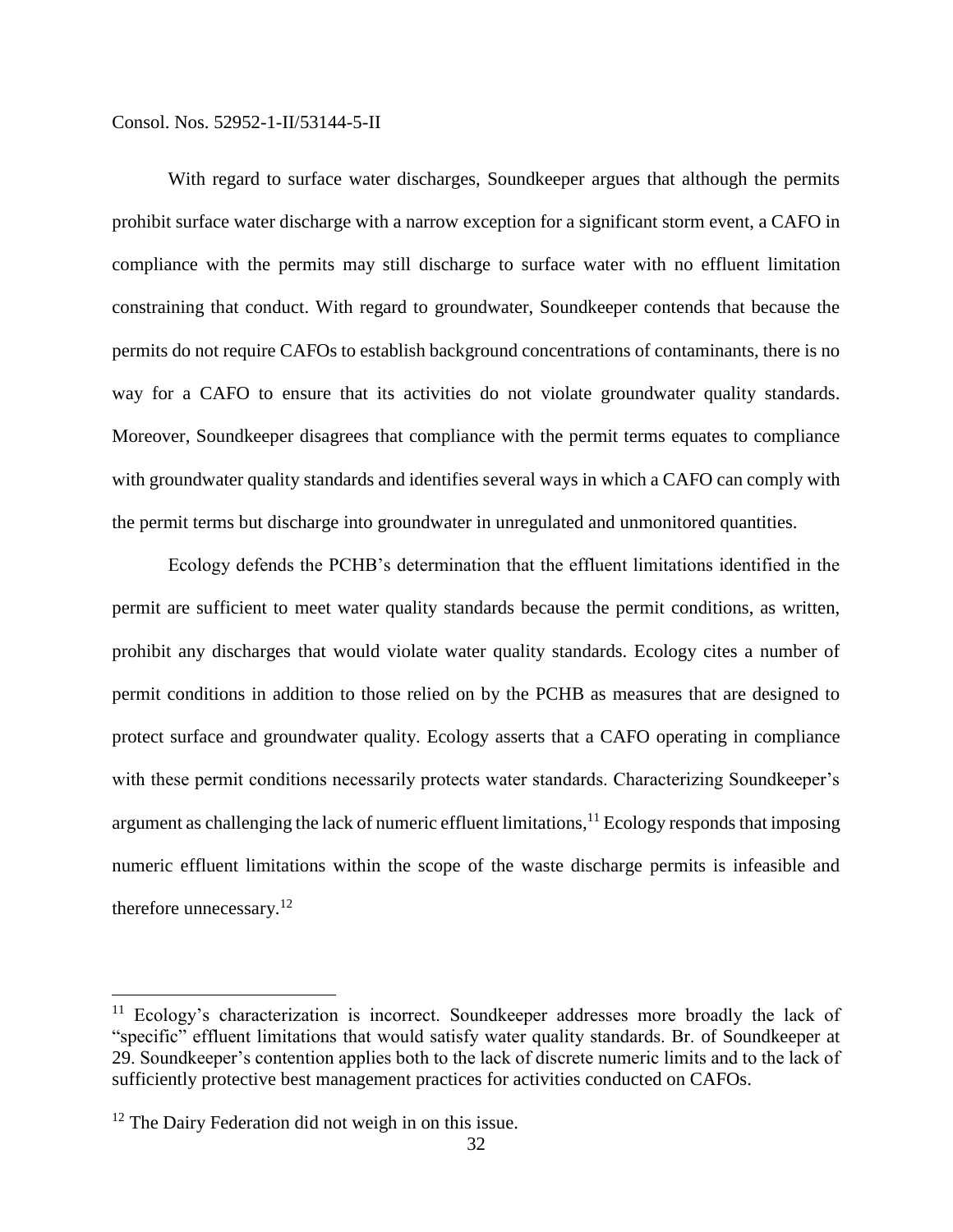With regard to surface water, the combined permit conditions provide sufficient water quality based effluent limitations in the form of best management practices, but the state only permit condition regarding field discharges is too vague to prevent water quality violations from land application fields. With regard to groundwater, the permits do not contain adequate water quality based effluent limitations because a CAFO operator can comply with the permit conditions while potentially damaging groundwater quality through discharges from existing manure storage lagoons, compost areas, and land application fields.

## 1. SURFACE WATER QUALITY

Emergency winter land application and tile drains present two possible sources of surface water discharge that are allowed under both permits. An emergency winter land application occurs when a CAFO operator must apply manure to a field outside of the requirements specified in the permits to avoid greater harm to public health or safety, such as to avoid a lagoon over-topping from being overfilled. Ecology's permit writer agreed that emergency winter land applications present a risk of surface water discharge.

A tile drain is "a perforated pipe . . . or series of pipes . . . below a field that's intended to lower the water table so that – a field is actually cropable, farmable." AR at 3816. Ecology's permit writer confirmed that tile drains are used at CAFOs, that they are covered by the permits, and that could they potentially be a source of discharge. In particular, tile drains "will discharge into surface waters or some other drainage ditch that's a conduit to a surface water." *Id.*

Having acknowledged that these activities may lead to discharges, Ecology was required to either include technology-based effluent limitations to protect surface water quality standards, or where technology-based standards are insufficient, to include additional water quality based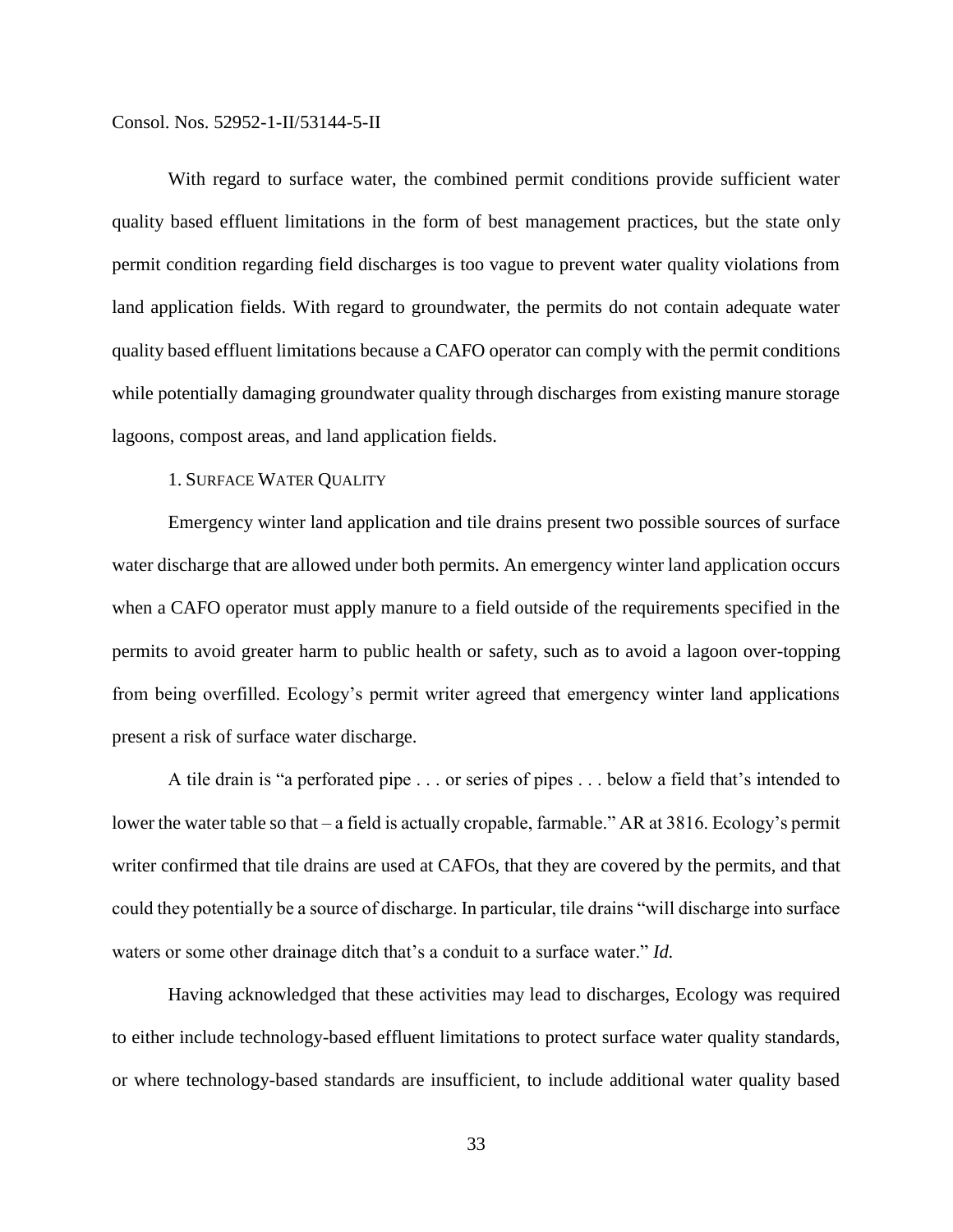effluent limitations. *Waterkeeper Alliance*, 399 F.3d at 492 (citing 33 U.S.C. §§ 1311(b)(1), 1312(a)); WAC 173-226-070(1)-(3). Ecology maintains that although these activities have the potential to result in discharge, the state only permit protects surface water quality because it does not allow discharge to surface water *at all*. Similarly, Ecology asserts that the combined permit protects water quality because it is effectively a no discharge permit, allowing discharges to surface water only in a "significant [ ] storm event." Response Br. of Ecology at 24.

For emergency winter land application, both the combined and state only permits contain conditions that constitute the types of best management practices that, under 40 C.F.R. §  $122.44(k)(3)$ , comprise effluent limitations sufficient to protect water quality. For example, during emergency winter land application, CAFOs must not apply nutrients in excess of a particular fields' yearly budget, and they must conform to other land application requirements in the permits. CAFOs must also keep records and report the occurrence of an emergency winter land application to Ecology. Soundkeeper does not argue that these measures are inadequate to protect surface water quality from emergency winter land application discharges.

Ecology identified condition S4.M, the "field discharge management" condition, as the condition that prevents unauthorized discharge to surface water from tile drains in both permits. Condition S4.M in the combined permit prohibits application of manure, litter, process wastewater and other organic by-products closer than 100 feet "to any down-gradient surface waters, open tile line intake structures, sinkholes, agricultural or drinking water well heads, or other conduits to surface or groundwaters." AR at 6935. In lieu of the 100-foot setback buffer, the permit allows for a 35-foot wide vegetative buffer or berm installation.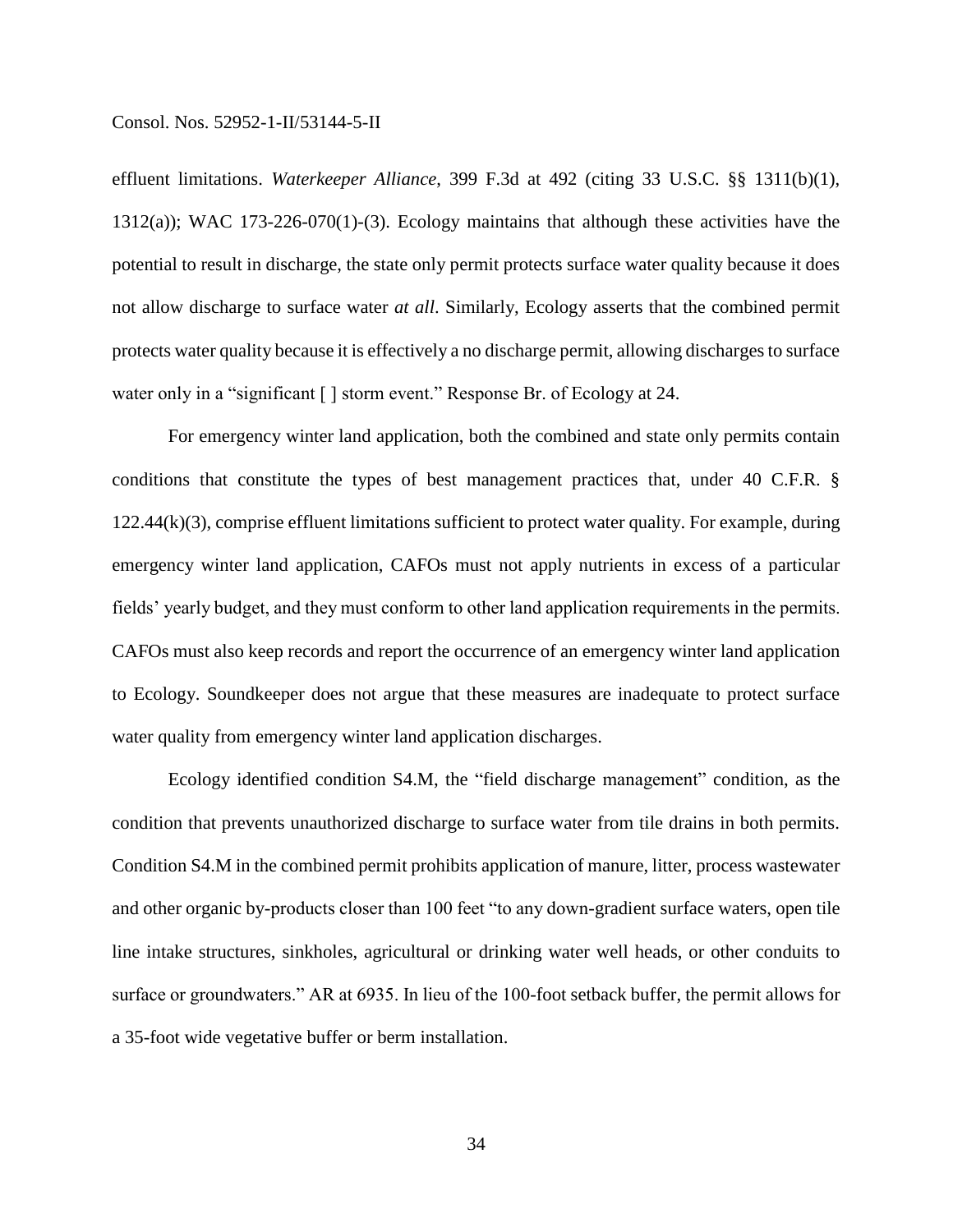The combined permit outlines specific practices that are designed to prevent surface water discharge from tile drains. Soundkeeper has not shown any evidence that the conditions are not sufficient "best management practices" under 40 C.F.R.  $\S$  122.44(k)(3) to qualify as adequately protective effluent limitations.

In contrast, the state only version of condition S4.M does not impose either a best management practice or a numeric criterion on tile drains, but the inclusion of such measures in the combined permit demonstrates that they are available and could have been imposed. The same condition in the state only permit provides in its entirety,

The Permittee must implement technologies, infrastructure, and activities on their land application fields in order to prevent all discharges to surface water and conduits to surface water from the field.

AR at 6992.

While Washington regulations do not specifically state that effluent limitations must consist of either numeric criteria or best management practices, Washington standards cannot be less stringent than any corresponding federal limitation or standard. 33 U.S.C. § 1370. The issue with this vague condition is compounded by the fact that Ecology did not explain how the permit meets surface water quality standards (as well as groundwater standards) in the fact sheet as required under WAC 173-226-110(1)(j)(ii). In particular, tile drains are largely omitted from the fact sheet and Ecology has not provided an explanation of how the conditions pertaining to tile drains protect surface water.

The combined permit contains conditions that protect surface water quality for tile drains and for emergency winter land applications, and the state only permit contains conditions that protect surface water quality for emergency winter land applications. However, while the state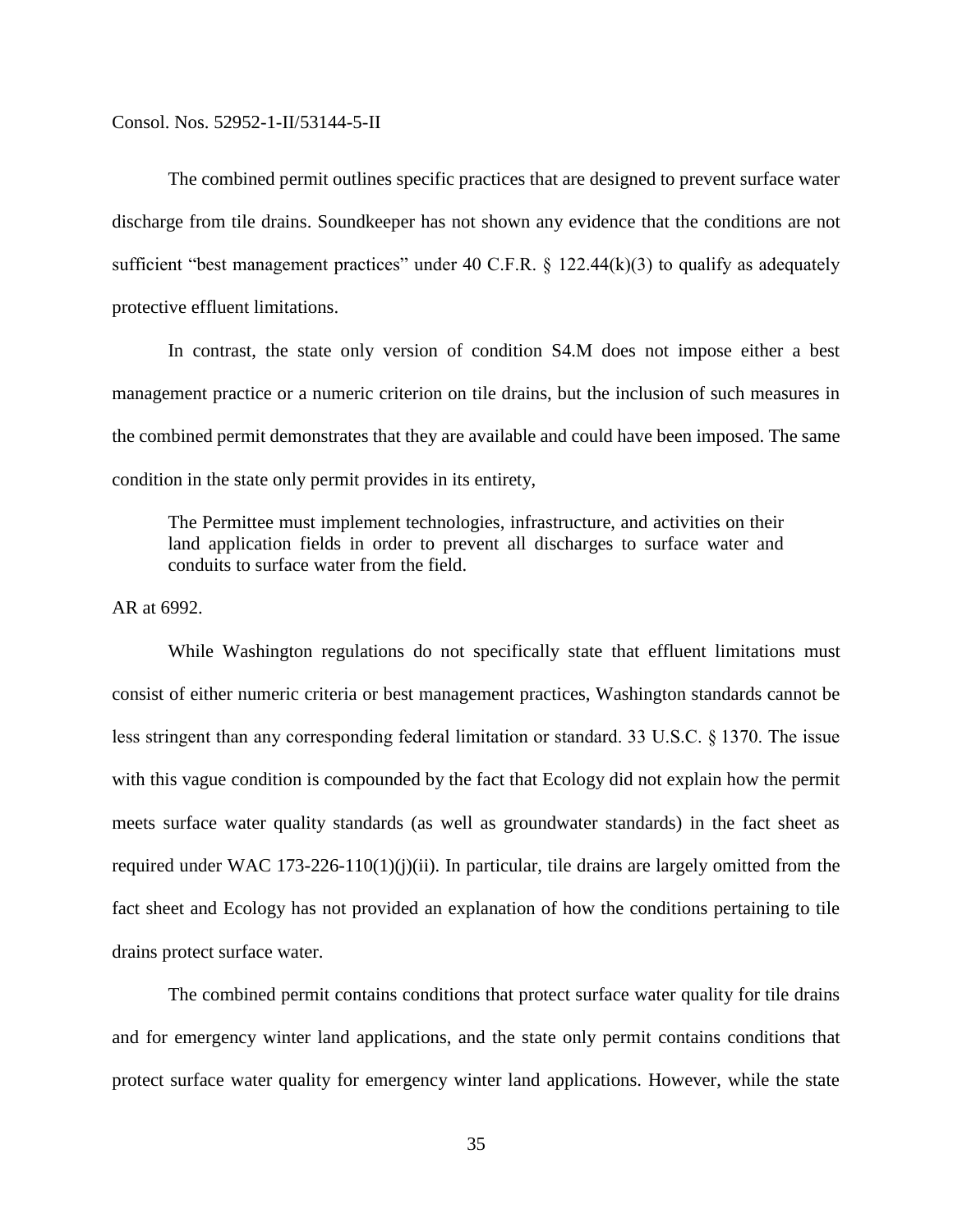only permit allows CAFO operators to use tile drains, the broad condition that CAFOs must not discharge in violation of water quality standards is not an adequate effluent limitation where the permit could have imposed additional requirements. The PCHB therefore erred in approving the state only permit as sufficiently protective of surface water quality standards with respect to this particular practice.

## 2. GROUNDWATER

Both the combined permit and the state only permit allow CAFOs to discharge to groundwater in ways that risk violation of Washington's antidegradation polices set forth in RCW 90.54.020(3)(b). For example, manure storage lagoons and composting areas lack sufficient technology-based AKART protections to ensure that these production areas do not contribute to groundwater contamination. As an additional example, CAFOs are permitted to land apply nutrients to fields tested as presenting a "very high" risk to groundwater for up to three consecutive years before the CAFO is required to cease land application on those fields. AR at 3902.

Ecology's experts agreed that both manure lagoons and composting areas represent potential sources of groundwater contamination. Therefore, for both potential sources of contamination, Ecology was required to either establish technology-based methods of protecting water quality, or where technology-based methods are insufficient, Ecology was required to establish additional water quality based effluent limitations. *Waterkeeper Alliance*, 399 F.3d at 492; WAC 173-226-070(1)-(3). As explained in section II, *infra*, the methods contained within the permits for these sources are not AKART. For the same reasons that conditions pertaining to composting areas and existing manure storage lagoons do not represent "the most current methodology that can be reasonably required for preventing, controlling, or abating the pollutants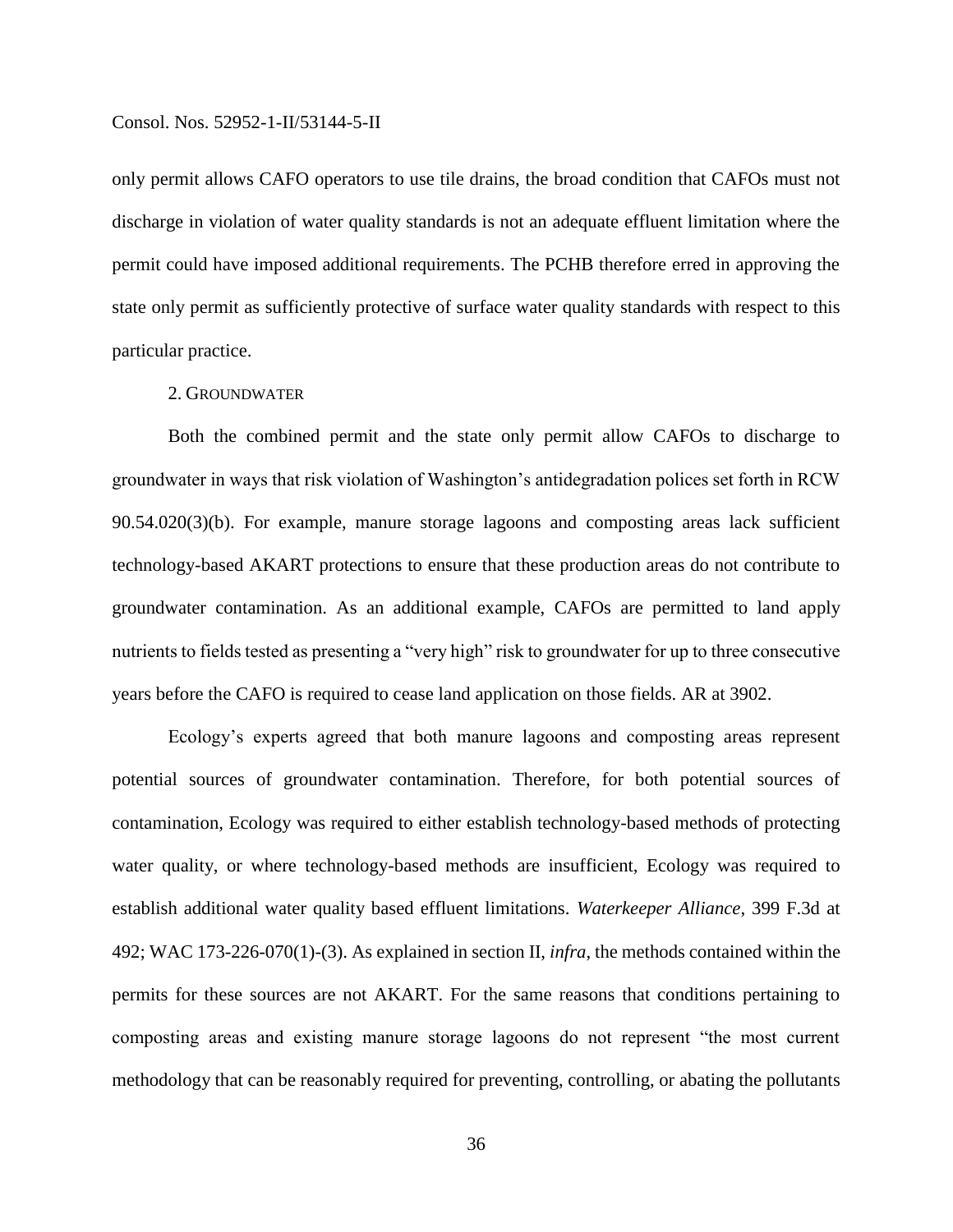associated with a discharge," they also fail to provide an additional layer of protection to water quality standards. WAC 173-201A-020; *See Port of Seattle,* 151 Wn.2d at 588.

For land application fields, Ecology designated the amount of nitrates in soil by parts per million that pose varying degrees of risks to groundwater. The applicable conditions do not require that a CAFO cease applying nutrients to a high risk field until that field has been in the high risk category for three years. A CAFO must enhance nitrogen removal, reduce nitrogen application, assume no nitrogen losses, and submit a nutrient budget to Ecology for approval. However, Ecology admitted that a CAFO would not be in violation of its permit as long as the CAFO was taking the required actions under the permit, even if the field remained in the "high risk" category.

Permit conditions pertaining to existing manure lagoons, compost areas, and high risk fields are inconsistent with the permits' requirement that "[d]ischarges conditionally authorized by this permit must not cause or contribute to a violation of water quality standards." AR at 6922. State water quality standards must be "enforced through meaningful limitations" in federal NPDES permits. *American Paper Inst., Inc. v. U.S. Envtl. Prot. Agency*, 996 F.2d 346, 350 (D.C. Cir. 1993). Although the permits prohibit discharges that would violate water quality standards, they allow for operation of production areas that pose a risk of doing precisely that. Consequently, the PCHB order is contrary to law where it concluded that the permits were protective of groundwater quality standards.

## IV. GROUNDWATER AND SURFACE WATER MONITORING REQUIREMENTS

## A. LEGAL PRINCIPLES

Under the Clean Water Act, every NPDES permittee is required to "monitor its discharges into the navigable waters of the United States in a manner sufficient to determine whether it is in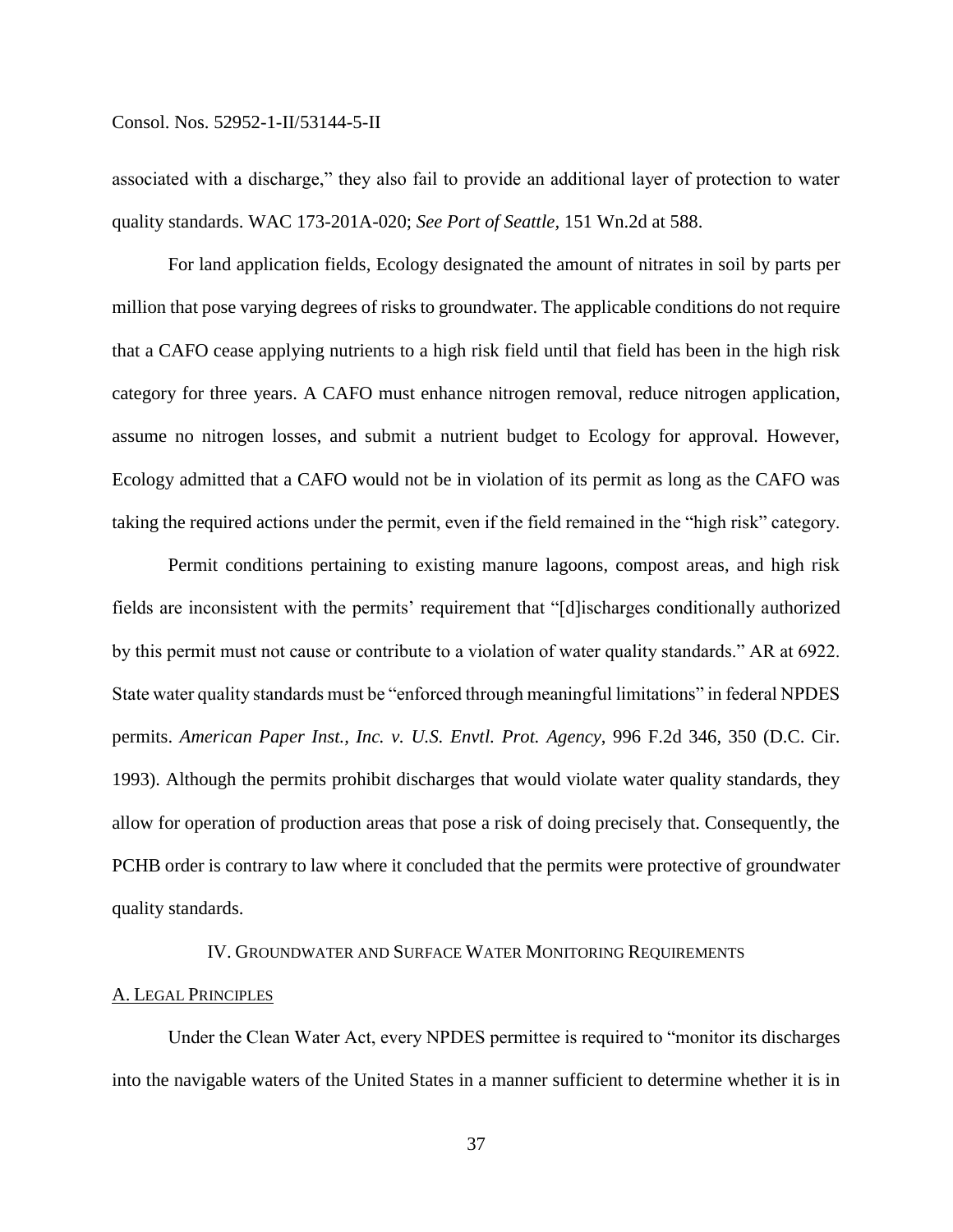compliance with the relevant NPDES permit." *Nat. Res. Def. Council v. County of Los Angeles (NRDC)*, 725 F.3d 1194, 1207 (9th Cir. 2013) (citing 33 U.S.C. § 1342(a)(2); 40 C.F.R. § 122.44(i)(1)). "That is, an NPDES permit is unlawful if a permittee is not required to effectively monitor its permit compliance." *Id.*

Washington regulations state that monitoring "may" be required of "[a]ny discharge authorized by a general permit." WAC 173-226-090(1)(a). Monitoring is limited to methods that may "be reasonably required by the department, including the installation, use, and maintenance of monitoring equipment or methods." *Id.*<sup>13</sup>

## B. ANALYSIS

 $\overline{a}$ 

The Board affirmed the monitoring requirements of the Permits, which include visual inspections for surface water monitoring under condition S5.A, soil monitoring for groundwater, and groundwater monitoring under limited circumstances.

Soundkeeper contends that soil monitoring and visual inspections will fail to ensure that the CAFOs are not discharging in violation of their permit conditions. Soundkeeper argues that monitoring of surface water discharges requires analytical water quality sampling close to the point of discharge. To determine groundwater quality, Soundkeeper claims that the permits should require groundwater monitoring through installation of wells.

Ecology and the Dairy Federation assert that the current monitoring requirements are sufficient to ensure that CAFOs are operating in compliance with permit terms. With regard to

 $13$  Use of the word "may" in the state regulations pertaining to monitoring suggests that monitoring discharges is not strictly required to comply with the WCPA. *See* WAC 173-226-090(1)(a). However, the CWA provides that a state may not adopt a standard of performance less stringent than that required under the CWA. 33 U.S.C. § 1370.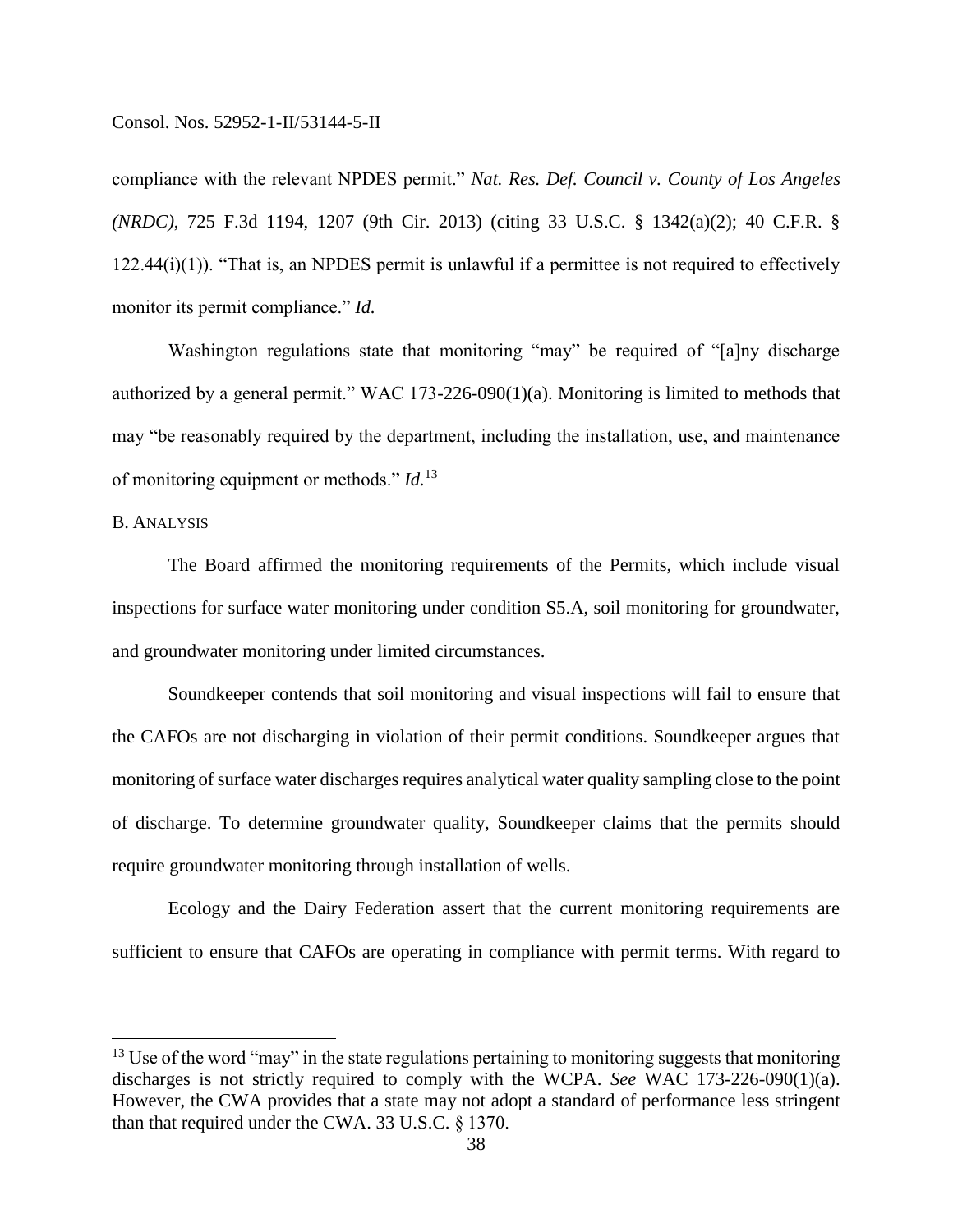surface water monitoring, Ecology argues that there is no reason to require additional monitoring of surface water discharge if the fact that the discharge occurred is a violation in itself. With respect to groundwater, Ecology and the Dairy Federation both contend that groundwater monitoring is impracticable and does not provide information that would allow a CAFO to know whether its actions contribute to groundwater contamination. Ecology and the Dairy Federation assert that soil monitoring is better suited to this task.

We agree with Soundkeeper that the permits do not impose sufficient surface or groundwater monitoring requirements on CAFOs. Without water quality monitoring, the permits, as written, contain inherent contradictions that would render them unenforceable.

## 1. SURFACE WATER MONITORING

Ecology acknowledged that both tile drains and emergency winter land applications may result in discharges to surface water. Although the permits largely prohibit such discharges as written, in practice, activities allowed under the permits may lead to unauthorized discharges if permit conditions are not observed. Surface water monitoring is therefore necessary to ensure that CAFOs engaged in these practices comply with the permits.

With regard to tile drains, Jennings agreed that there is no water quality monitoring required beyond "visual inspections to make sure the [field edge] practices are working." AR at 3964. However, when asked whether Ecology would know if water quality standards are violated based on this monitoring, Jennings admitted that "we would not actually measure what is coming out of the tile drain, no. The permit wouldn't require actual monitoring [of] what's coming out of the tile drain." *Id.* at 3964-65.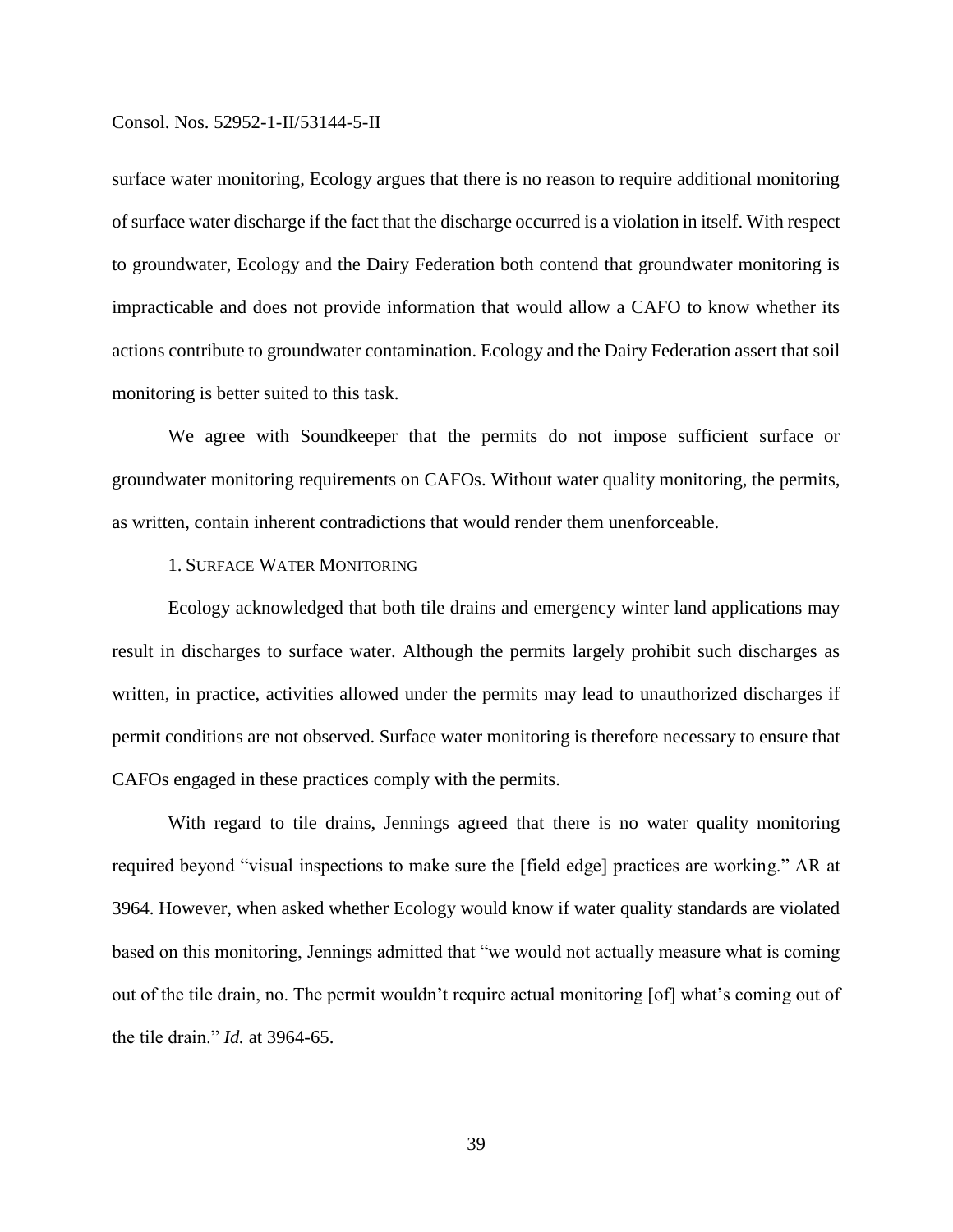With respect to emergency winter land applications, Jennings acknowledged that due to field conditions, emergency winter land application posed a higher risk of surface water discharge. When asked why, in light of this risk, Ecology did not require monitoring to ensure that CAFOs did not discharge to surface water, Jennings explained that surface monitoring was not required because Ecology would not know where the application occurs or where the discharge might come from, making it difficult to determine where to set up monitoring to get good data.

Monitoring is necessary because it is meant to ensure that dischargers act in compliance with permit conditions. *NRDC*, 725 F.3d at 1207. For this reason, Ecology's position that "monitoring by taking a sample to confirm a violation is unnecessary when the fact of the discharge itself is a violation in the first instance" is not well taken. *See* Br. of Ecology at 30-31. As illustrated in tile drain and emergency winter land application examples, CAFOs engage in activities that have a potential to discharge into surface water. But by declining to provide for adequate monitoring of these activities, Ecology undermines its ability to enforce the effluent limitations in the permits. That is, an NPDES permit is unlawful if a permittee is not required to "effectively monitor its permit compliance." *NRDC*, 725 F.3d at 1207.

## 2. GROUNDWATER MONITORING

The PCHB's order concluding that groundwater monitoring was unnecessary was not supported by substantial evidence. Each permit contains a broad yet unequivocal condition providing that "[d]ischarges conditionally authorized by this permit must not cause or contribute to a violation of water quality standards." AR at 6922, 6980. Ensuring compliance with this condition requires analyzing the effects of a CAFO's activities on groundwater. However, on multiple occasions, Ecology has expressed that the sole way to determine the quality of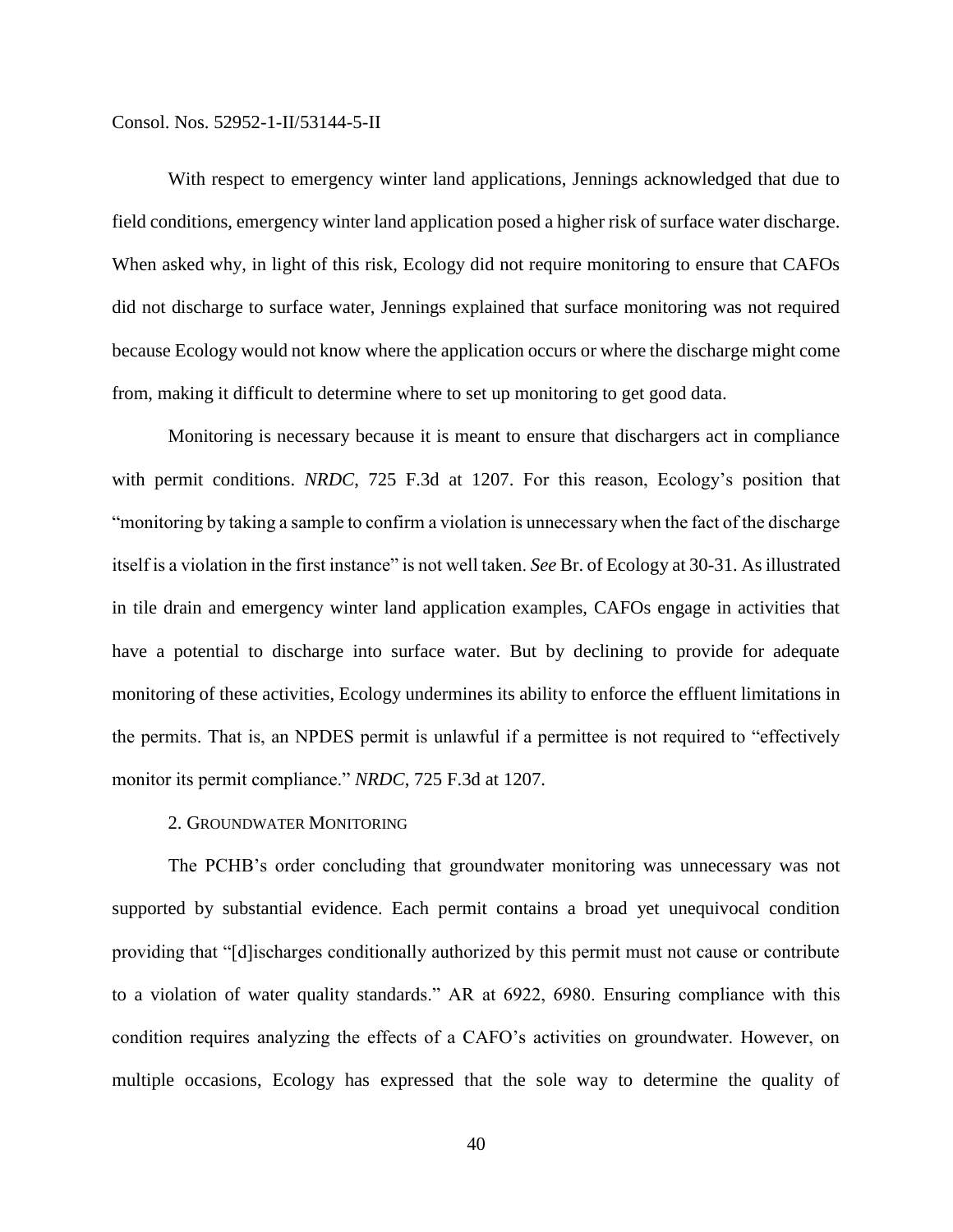groundwater is by groundwater monitoring, which the permit requires only in limited circumstances.

According to Ecology's literature review, groundwater monitoring, unlike soil monitoring, is the single method available to ascertain a CAFO's direct impact on groundwater quality. Specifically, the literature review summarized the available research and determined that,

The majority of researchers agree that groundwater monitoring is the only way to definitively determine impacts to groundwater quality from residual soil nitrate. Monitoring other media, such as soils, can indicate whether manure management practices need to be adjusted, but it cannot conclusively determine the extent of the impacts to groundwater quality.

*Id.* at 7212.

Ecology's experts testified consistently with the literature review's determination. For example, Redding stated that "the only way to know" whether existing manure lagoons or nutrient field application impacts groundwater, or causes or contributes to a groundwater quality violation, is through groundwater monitoring. *Id.* at 4207. Dairy Federation experts similarly explained that groundwater monitoring is the only reliable method for assessing nitrate impacts on groundwater.

Despite this evidence, Ecology and the Dairy Federation contend that groundwater monitoring should not be required because the lag time between the activity that emits pollutants into soil and the pollutant reaching groundwater makes it difficult to determine whether that activity caused the contamination. The record supports Ecology's and the Dairy Federation's position that indeed, it would be difficult to ascertain which activity caused elevated levels of contaminants in groundwater where a groundwater monitoring well sits downgradient from multiple pollutant emitting practices. The record also supports Ecology and the Dairy Federation's position that soil monitoring is better suited to determining "conditions at that time and location."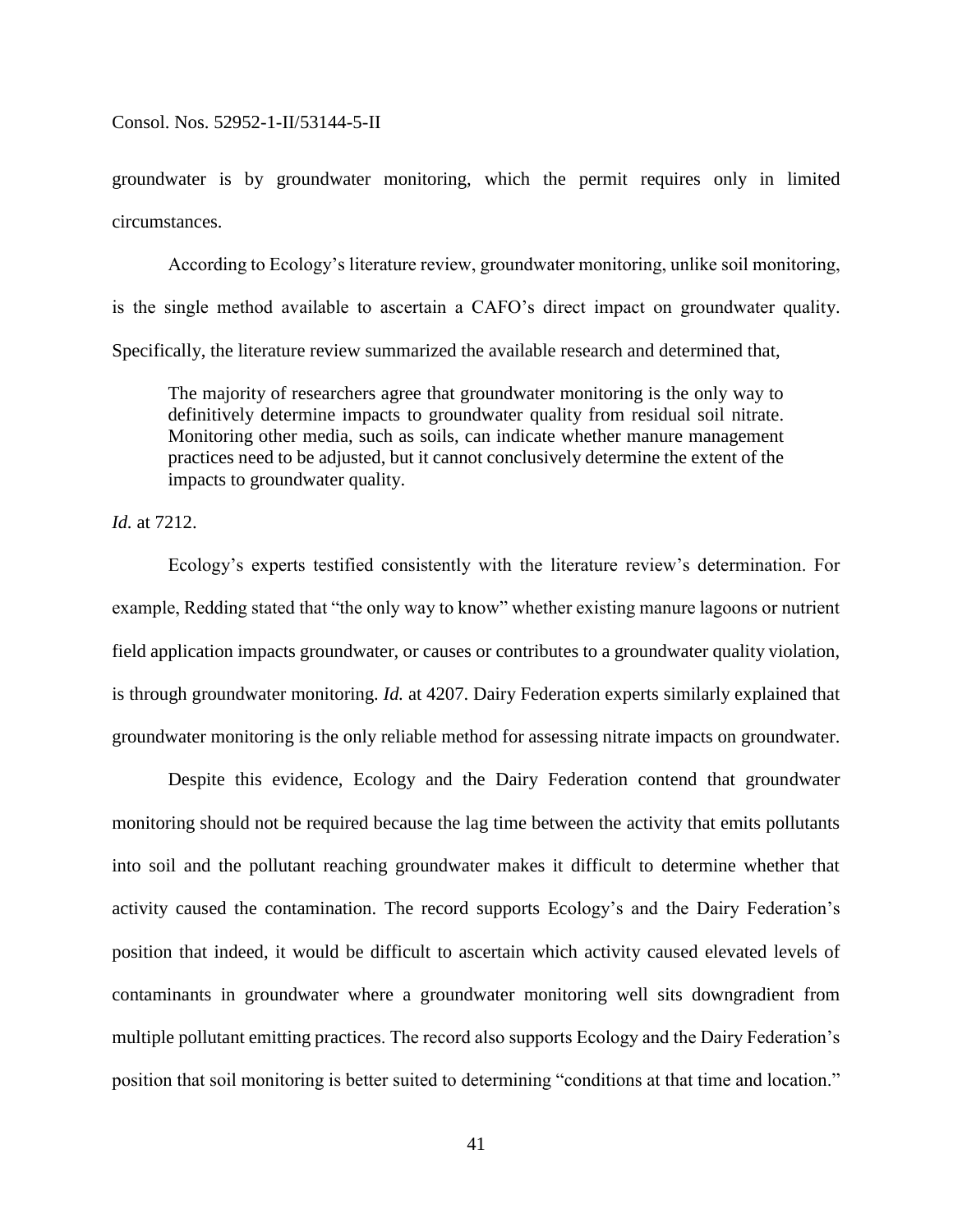*Id.* at 7230. Notably, in arguing that groundwater monitoring should be required, Soundkeeper is not suggesting that groundwater monitoring should replace soil monitoring.

However, according to Ecology's literature review, soil nitrate data taken from soil monitoring is limited and "cannot be used to extrapolate conditions in other locations, at other depths, or in groundwater." *Id.* Soil monitoring simply "cannot provide assurance that groundwater quality has been protected." *Id.* While soil monitoring can be useful in some respects, it does not provide complete information regarding the impact of a CAFO's activities on groundwater.

As stated above, monitoring requirements in permits exist to ensure that a permittee can effectively monitor its permit compliance. *NRDC*, 725 F.3d at 1207. Given that CAFOs are forbidden from engaging in any activity that would "cause or contribute to a violation of water quality standards," AR at 6922, soil monitoring on its own is inadequate to ensure compliance with this condition. Although groundwater monitoring wells are required under limited circumstances, for example, when existing lagoons are less than two feet above groundwater or when nitrate rates in land application fields are high risk for three consecutive years, under these permits, CAFOs may still unknowingly violate groundwater standards. Composting is an example of one practice that might contribute to groundwater contamination. Consequently, the PCHB's order concluding that soil monitoring is sufficient for groundwater is not supported by substantial evidence.

### V. NUTRIENT MANAGEMENT PLANS

Soundkeeper next argues that the PCHB's order approving an NPDES permitting process that does not subject site specific nutrient management practices to public scrutiny is contrary to law. Ecology responds that the permit conditions comply with NPDES permitting statutes and regulations because every requirement in the federal regulation is incorporated in the general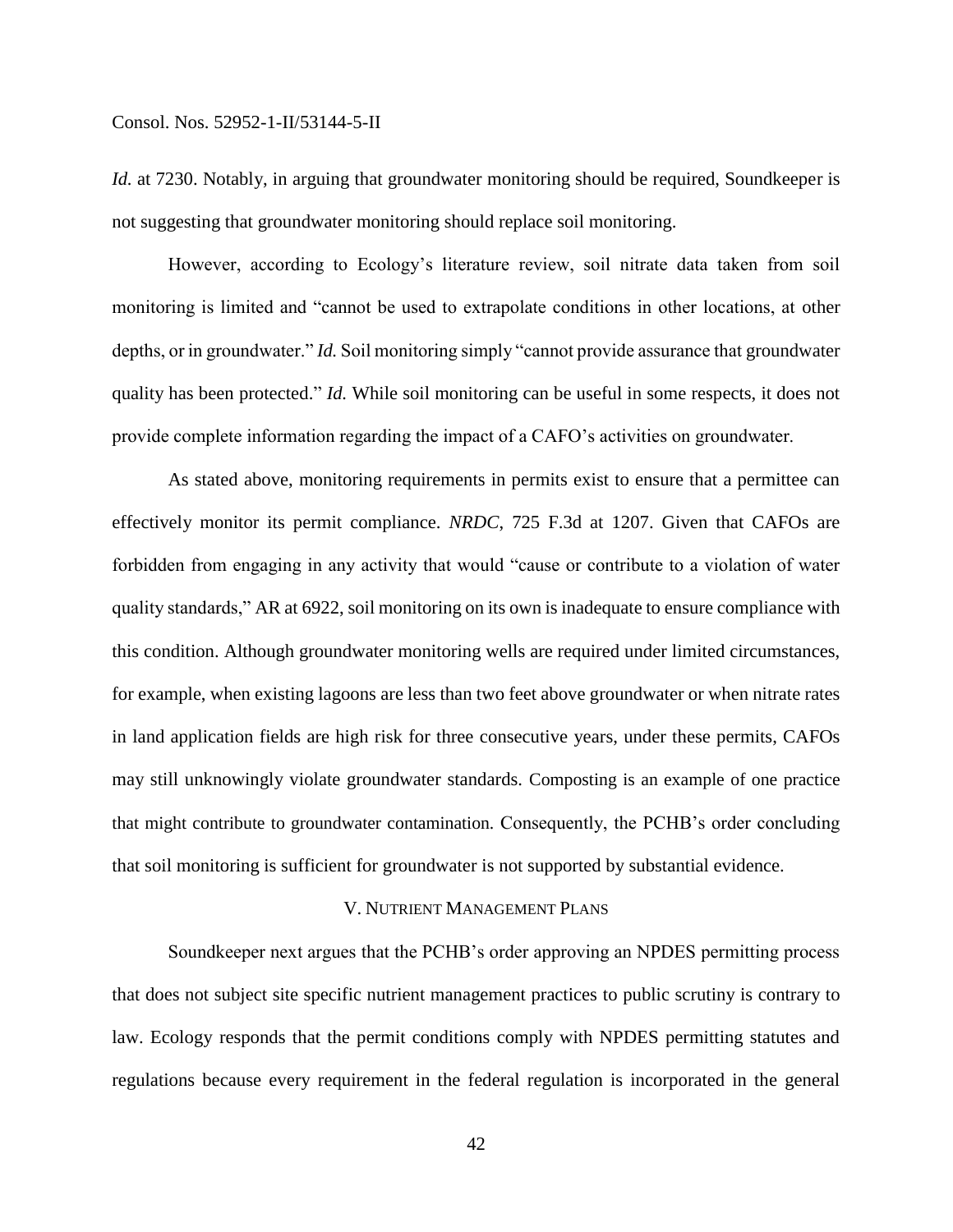permits that were made available for public comment and review. We agree with Soundkeeper that the PCHB erred in approving the combined permit because the permitting procedure does not provide for public comment on site specific nutrient management plans.

### A. LEGAL PRINCIPLES

Nutrient management plans are a critical component of NPDES waste discharge permits that must be subject to public comment before the terms contained in the plan are incorporated into enforceable permit conditions. 33 U.S.C. § 1251(e). Specifically, the CWA "unequivocally and broadly declares," that "'[p]ublic participation in the development, revision, and enforcement of any regulation, standard, effluent limitation, plan, or program established by the Administrator or any State under this Act shall be provided for, encouraged, and assisted by the Administrator and the States.'" *Waterkeeper*, 399 F.3d at 503 (quoting 33 U.S.C. § 1251(e)). Accordingly. the public must have an opportunity to be heard before any NPDES permit is issued. *Id.* Because a nutrient management plan is a type of effluent limitation, the CWA requires that Ecology ensure that the public has an opportunity to participate in its development. *Community Ass'n for Restoration of Env't v. Dep't of Ecology*, 149 Wn. App. 830, 849-50, 205 P.3d 950 (2009).

A "nutrient management plan," must, at minimum, establish best management practices and effluent limits pertaining to various potential sources of contaminant discharge. 40 C.F.R. § 122.42(e)(1). Nutrient management plans must contain several site-specific elements, including the requirement to "[e]stablish protocols to land apply manure, litter or process wastewater in accordance with site specific nutrient management practices," and to "identify appropriate site specific conservation practices to be implemented, including as appropriate buffers or equivalent practices, to control runoff of pollutants." 40 C.F.R.  $\S$  122.42(e)(1)(viii), 122.42(e)(1)(vi). In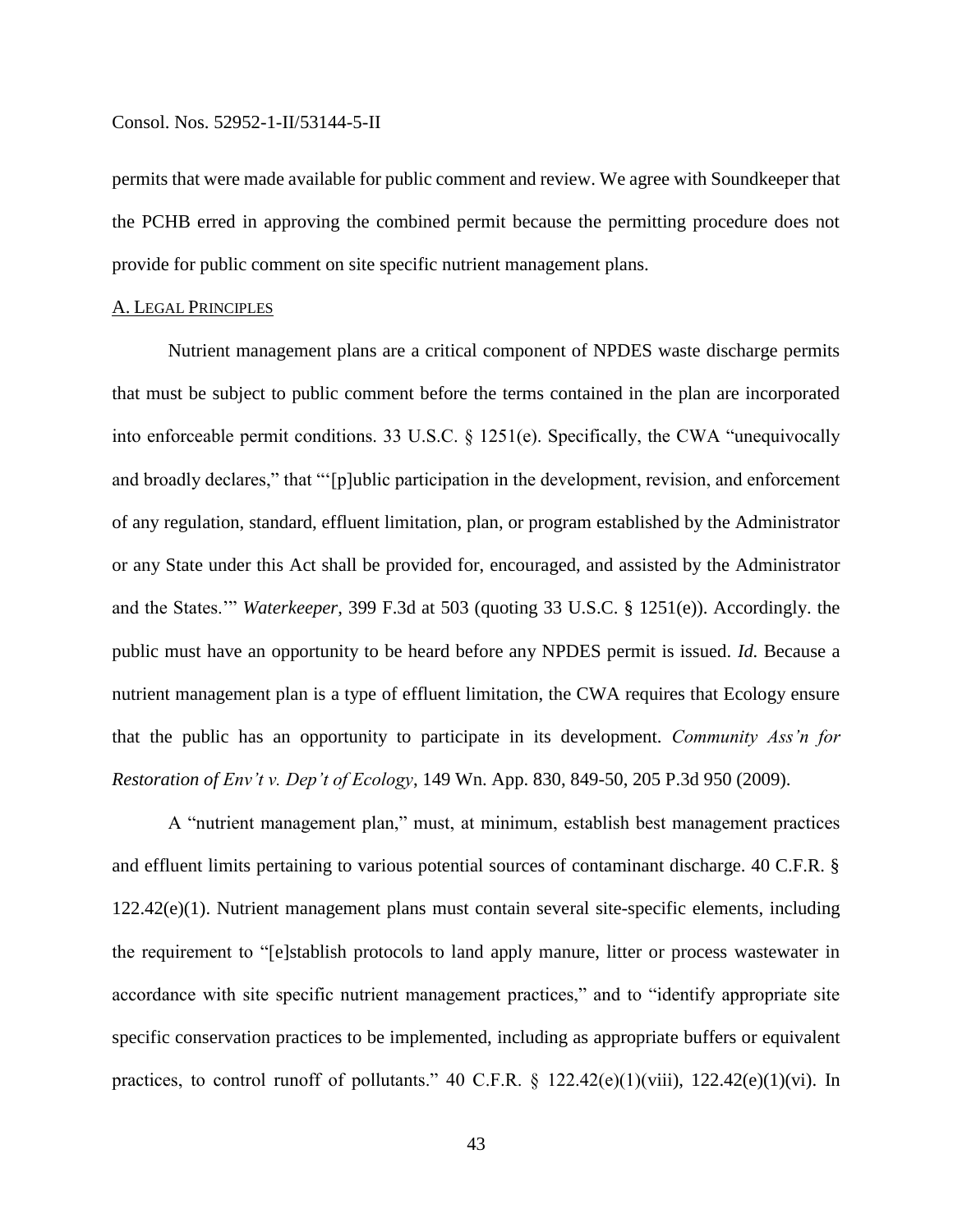addition, nutrient management plans must describe the fields where land application occurs and the field-specific rates of nutrient application. 40 C.F.R. § 122.42(e)(5).

In seeking an NPDES permit, CAFO owners submit a notice of intent along with a nutrient management plan. 40 C.F.R. § 122.23(h)(1). After the permitting authority makes an initial determination approving the permit, the permitting authority must notify the public and make the notice of intent and accompanying nutrient management plan available for public review. *Id.* Upon approval, the terms of the nutrient management plan are incorporated into the general permit. *Id.*

## B. ANALYSIS

In the permits involved here, a CAFO operator seeking coverage no longer must develop effluent limitations for review and approval by Ecology. Instead, Ecology created a uniform set of permit conditions in the general permits. The public had an opportunity to review and comment on the general terms. Within six months after receiving a permit, a CAFO operator must create a manure pollution prevention plan "designed and implemented to limit the discharge of manure, litter, process wastewater, other organic by-products, and other sources of pollution related to the operation of a CAFO, to waters of the state for the purpose of complying with state water quality standards." AR at 6993.

The PCHB approved of Ecology's decision to change the permit application process and to move the nutrient management plan requirements into the general permit conditions. The PCHB concluded that the permits incorporated every requirement in the federal nutrient management plan.

The PCHB erred in approving Ecology's permitting scheme because its decision was contrary to the law. In particular, we agree with Soundkeeper that federal implementing regulations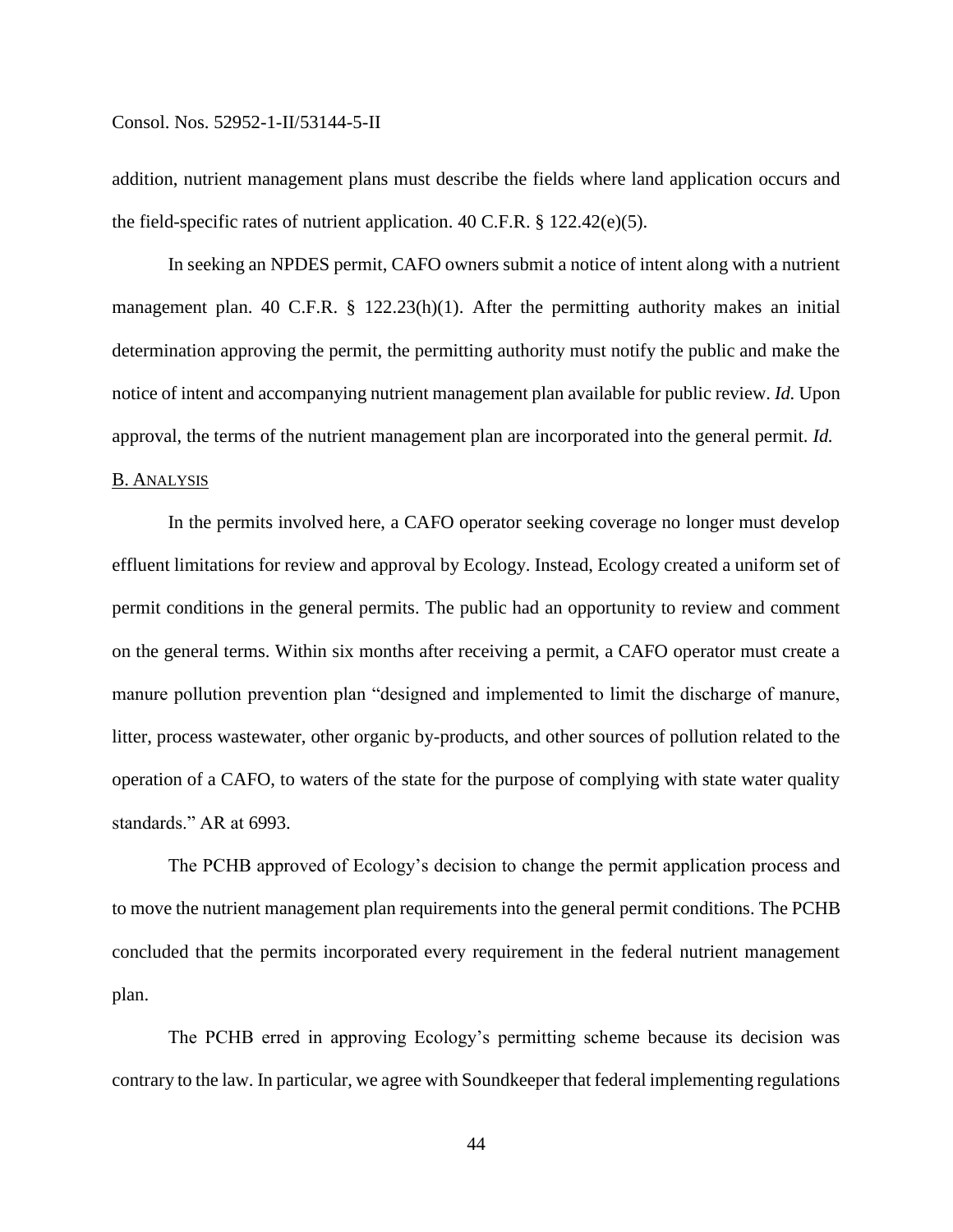of the CWA unambiguously provide that site specific information must be included in a nutrient management plan subject to public comment and review.

Although nutrient management plans must include site specific information, and the nutrient management plans must be submitted for public review and comment, Ecology has reimagined the permitting process such that the public does not have an opportunity to comment on site-specific issues. 40 C.F.R. § 122.42(e)(1)(viii),122.42(e)(1)(vi), 122.42(e)(5). Ecology maintains that it amended the permitting scheme as a matter of practicality and efficiency, but it provides no legal support for its decision to depart from the federal regulations.

In *Waterkeeper*, the court held that nutrient management plans must be subject to public review because the public has a "'right to assist in the "development, revision, and enforcement of . . . [an] *effluent limitation*.'" 399 F.3d at 503 (emphasis in original) (quoting 33 U.S.C. § 1251(e)). Here, the conditions incorporated into the general permits subject to public review are effluent limitations; the manure pollution prevention plan addresses how an individual CAFO will implement the effluent limitations at its facility.

However, the court in *Waterkeeper* was also deliberate in stating that public participation must not be limited to a nutrient management plan's effluent limitations. *Id.* at 504. The court explained that, "[s]ince nutrient management plans embody all the relevant 'site specific nutrient management practices,' it is clear that . . . nutrient management plans are a *sine qua non* of the 'regulation, standard, plan, or program' [the EPA] established to regulate land application discharges." 399 F.3d at 504. The court stated that it would have required public comment on the nutrient management plan even if there were no effluent limitations included within the plan. *Id.*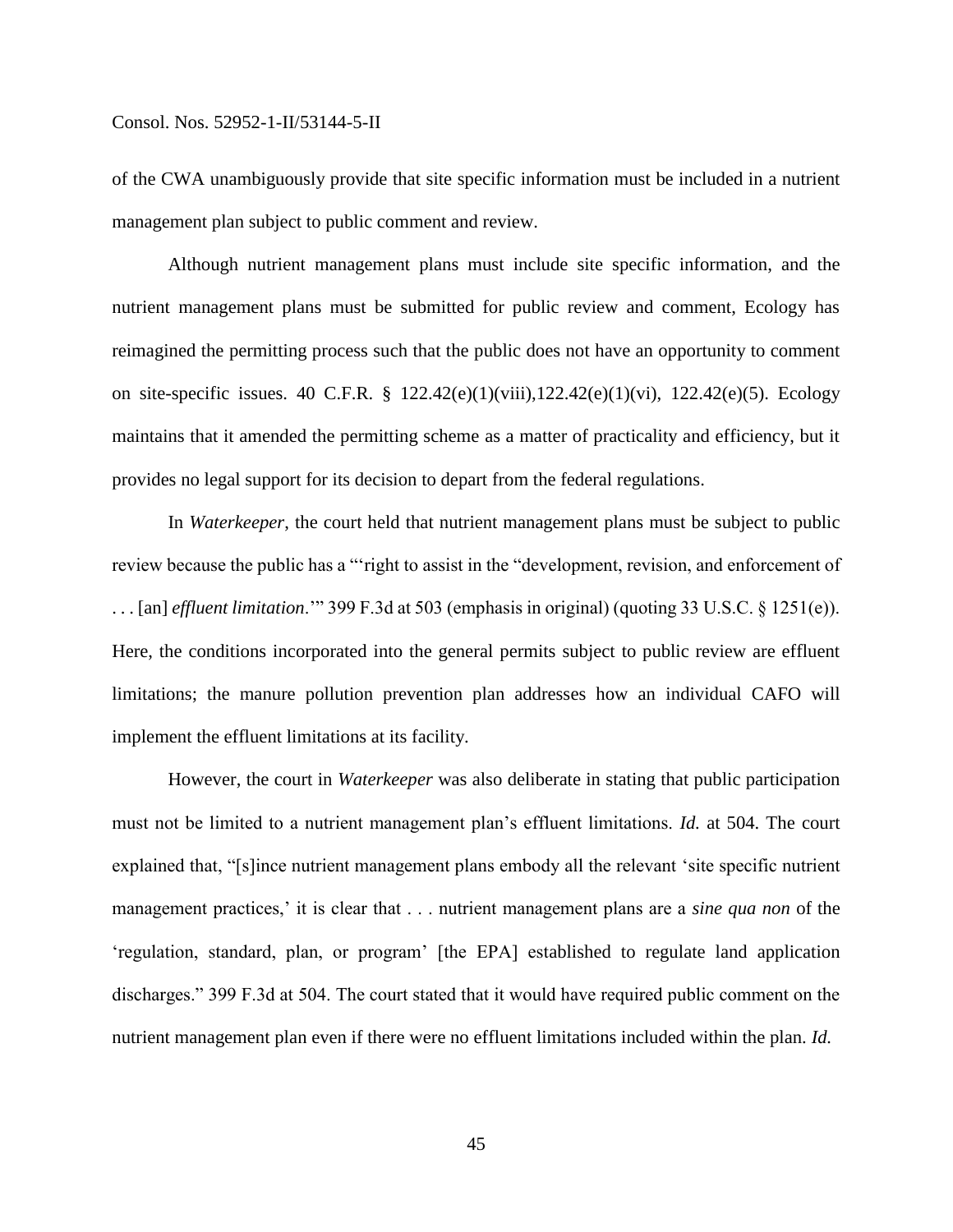Here, the manure pollution management plans are the sole source of the site-specific information required under the federal WCA regulations. *See* 40 C.F.R. § 122.42(e)(1)(viii),  $122.42(e)(1)(vi)$ ,  $122.42(e)(5)$ . The public has no opportunity to comment on these managerial provisions before they become an integrated and enforceable part of a CAFO's operations. Arranging the permit application in this manner contravenes the policy objective in the CWA that aims to encourage "public participation in the development and enforcement of nutrient management plans." *Waterkeeper*, 399 F.3d at 509. Consequently, the PCHB's decision with regard to this permitting scheme is contrary to law.

### VI. CLIMATE CHANGE

## A. LEGAL PRINCIPLES

Where, as with regard to this issue, the original administrative action was decided on summary judgment, we must overlay the APA standard of review with the standard of review for a summary judgment motion. *Verizon Nw., Inc.*, 164 Wn.2d at 916. We evaluate the facts in the administrative record de novo and in the light most favorable to the nonmoving party. *Id.* We review the PCHB's legal conclusions under the APA's "error of law" standard, which allows us to substitute our view of the law for that of the Board. *See id.* Summary judgment is appropriate if the undisputed material facts entitle the moving party to judgment as a matter of law. *Id.*

Central to the State Environmental Policy Act (SEPA), RCW 43.21C.030(2)(a) directs that "to the fullest extent possible," all branches of government of this state, including state agencies, "[u]tilize a systematic, interdisciplinary approach which will insure the integrated use of the natural and social sciences and the environmental design arts in planning and in decision making which may have an impact on the environment." In addition, SEPA commands agencies to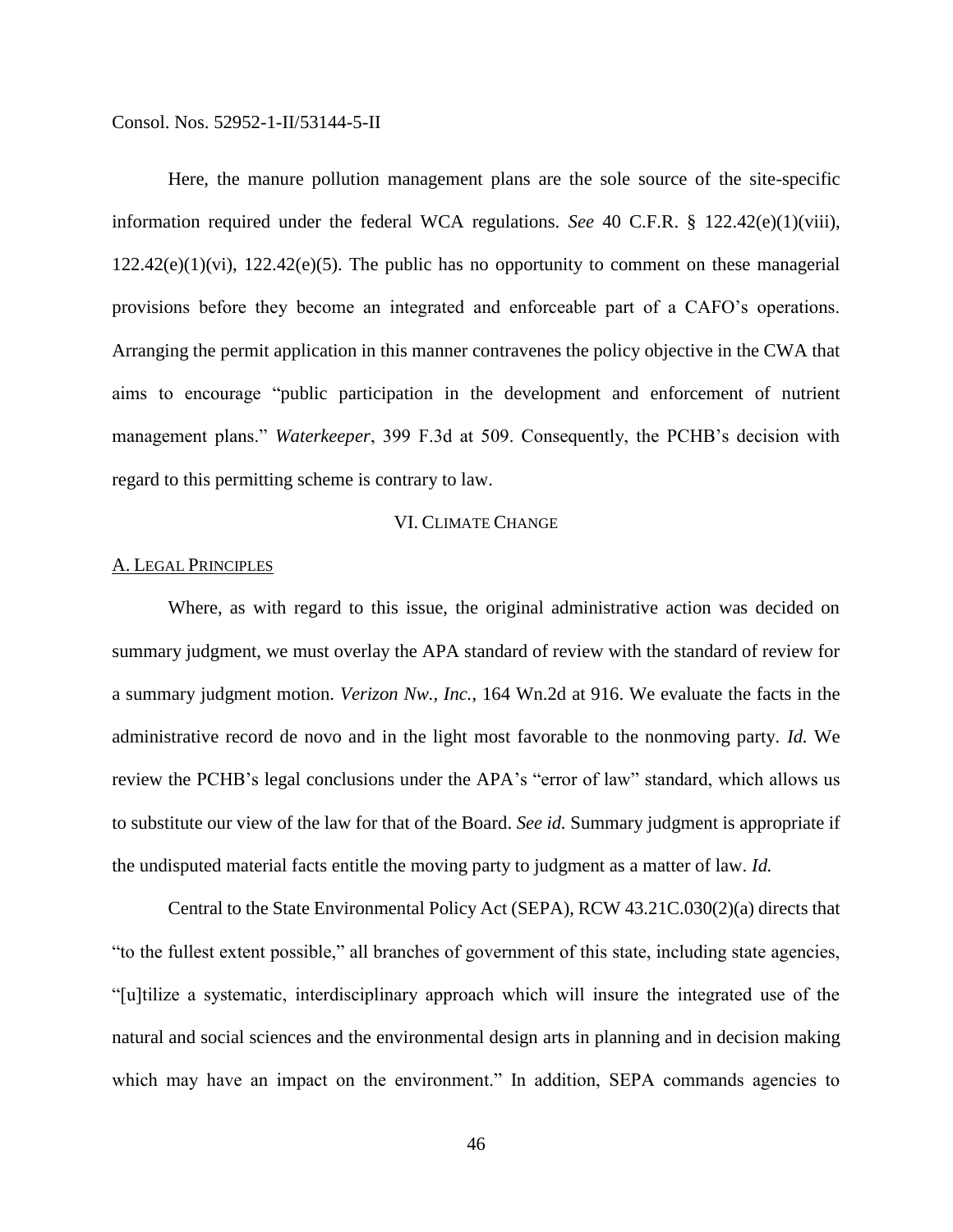"[i]nitiate and utilize ecological information in the planning and development of natural resourceoriented projects." RCW 43.21C.030(2)(h). SEPA is intended to act as a "supplement to or an overlay of other governmental authorization." *Polygon Corp. v. City of Seattle*, 90 Wn.2d 59, 66, 578 P.2d 1309 (1978).

All agencies are tasked with carrying out SEPA's policies, which include "[f]ulfill[ing] the responsibilities of each generation as trustee of the environment for succeeding generations," RCW 43.21C.020(2)(a), as well as "[a]ttain[ing] the widest range of beneficial uses of the environment without degradation, risk to health or safety, or other undesirable and unintended consequences." RCW 43.21C.020(2)(c). While the mandates under SEPA "apply to the State generally, they speak with an insistent voice to the Department of Ecology." *Puget Soundkeeper All.*, 189 Wn. App at 148.

## B. ANALYSIS

The PCHB dismissed Soundkeeper's argument regarding climate change on summary judgment, ruling that "[w]hile PSA makes extensive policy arguments about why Ecology should consider climate change in the Permits, it does not cite to a statutory requirement that Ecology must address climate change in its issuance of the Permits under RCW 90.48." AR at 2602.

Soundkeeper contends that consistent with the policy objectives outlined in SEPA, and the direct command that agencies must act to carry out these policies, Ecology was required to "consider climate change in writing the Permits." Opening Br. of Soundkeeper at 50. Referring to Ecology's statements that Ecology did not review information pertaining to climate change when drafting the permits, Soundkeeper argues that Ecology cannot now insist that it did consider climate change prior to issuance.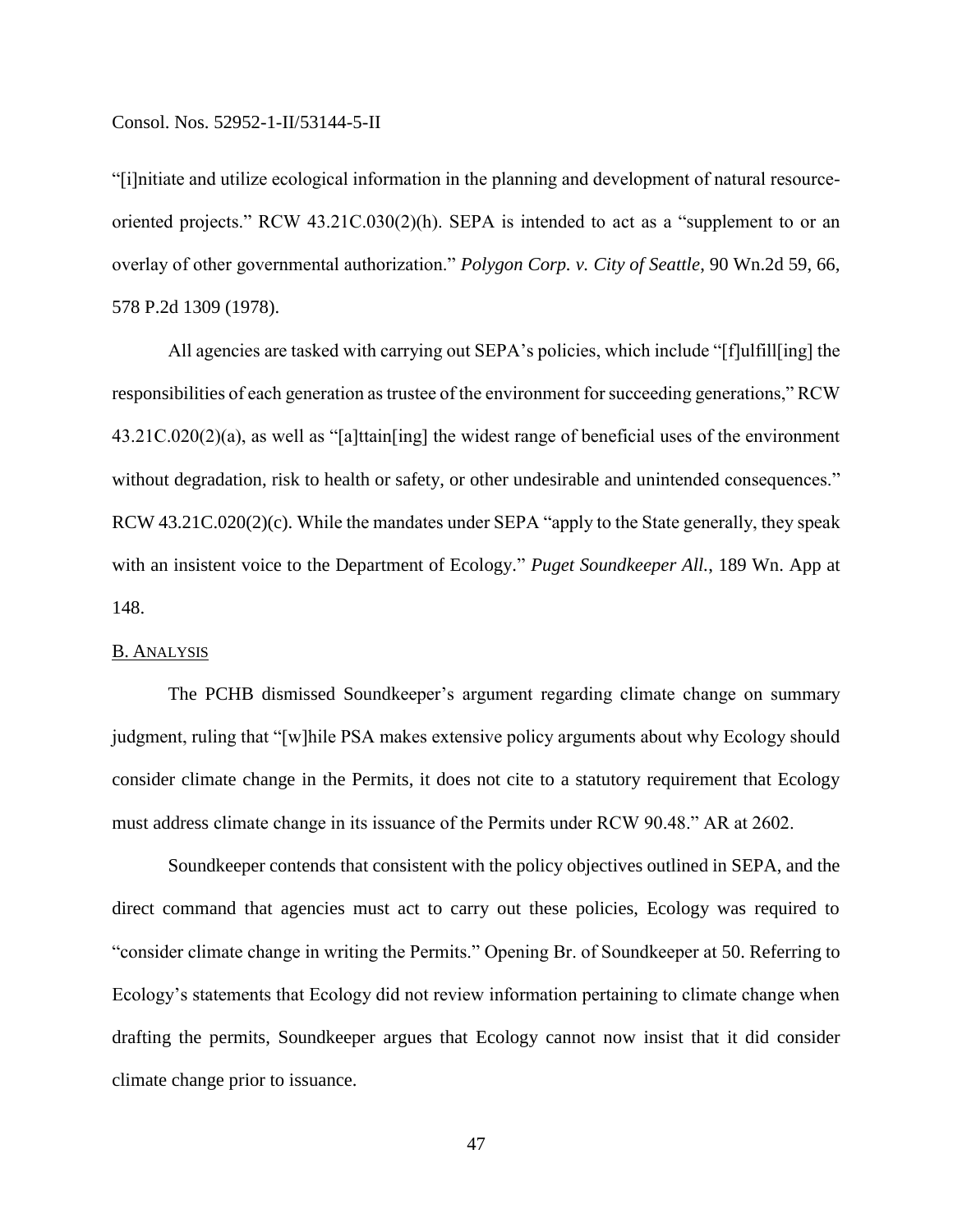Ecology responds that this issue was properly dismissed on summary judgment because there is no provision within ch. 90.48 RCW or the CWA compelling it to consider climate change while drafting waste discharge permits. Ecology asserts that although Soundkeeper relied on Ecology's reports in arguing that Ecology was required to consider the permits' toll on climate change, these reports were produced pursuant to its responsibility under the Washington Clean Air Act and are not relevant here.

We agree with Soundkeeper that Ecology maintains a responsibility to consider the impacts of climate change under SEPA to the extent that it must interpret its rules and statutes consistently with SEPA's mandates. *See Puget Soundkeeper All*.*,* 189 Wn. App at 148. We have explained that Ecology has a particular obligation under SEPA to act in accord with SEPA's policies by ensuring that it does not "condon[e] violations of its own standards" in issuing waste discharge permits. *Id.*

Here, insofar as the above discussion shows that Ecology did not act consistently with its implementing regulations under the CWA and WPCA, it also failed to act in accord with SEPA's underlying policies. *See id.* Accordingly, the PCHB's decision was contrary to law when it dismissed this issue on summary judgment because climate change must be considered to some extent. *Id.*

## VII. T-SUM 200

The Dairy Federation argues that the PCHB erred in affirming T-SUM 200 as the spring application standard. Specifically, the Dairy Federation contends that the PCHB's findings that the Dairy Federation initially recommended T-SUM 200 and that T-SUM 200 is appropriate for colder Eastern Washington climates were not supported by substantial evidence. In addition, the Dairy Federation asserts that T-SUM 200 does not meet AKART requirements as applied to Eastern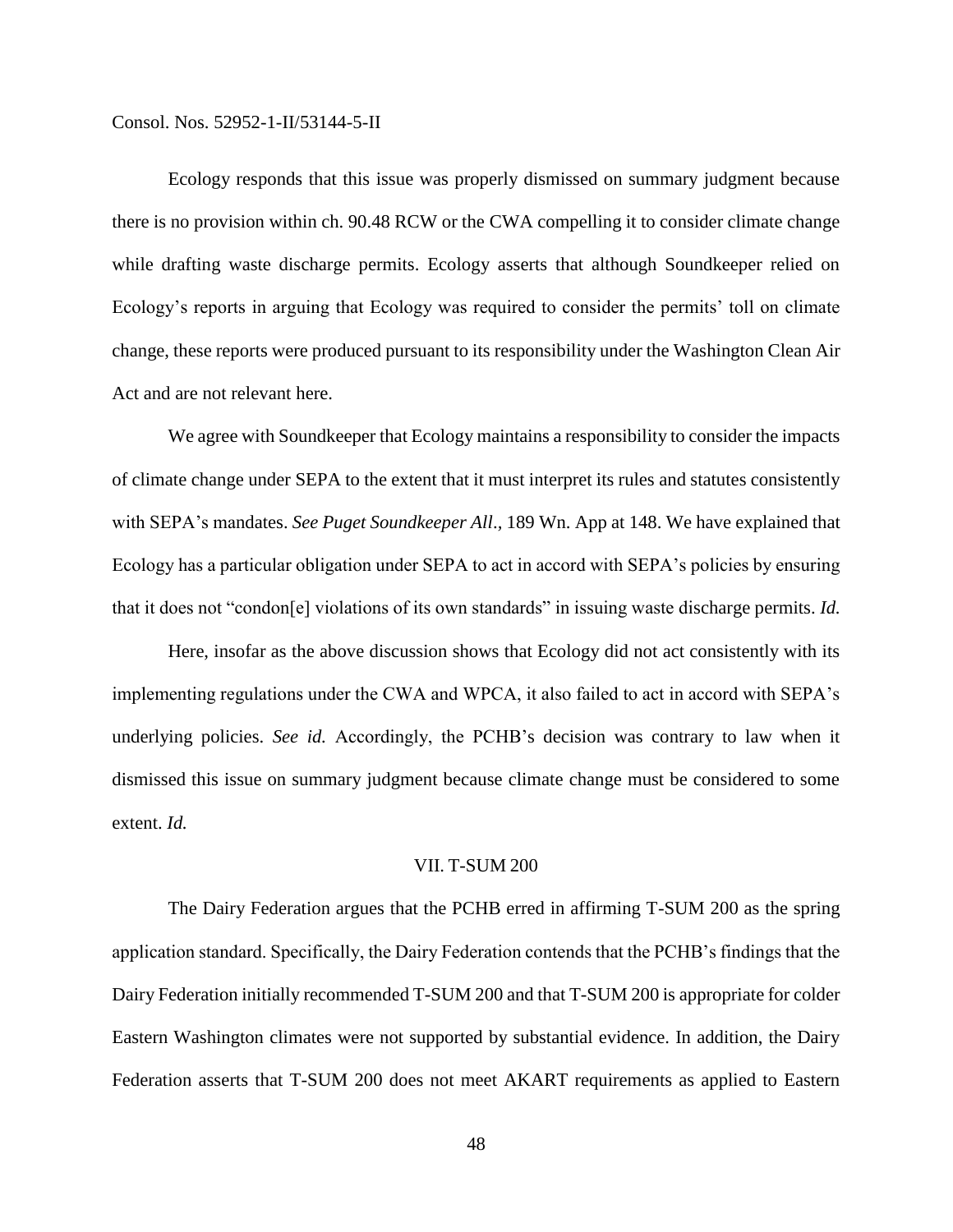Washington because that standard has not been tested in such climates and evidence suggests that it does not yield earlier crop production.

Ecology responds that the PCHB's finding that the Dairy Federation initially recommended the use of T-SUM 200 as a standard method for determining crop application was supported by substantial evidence. Moreover, because the purpose of AKART is to prevent discharge of pollutants and not to ensure maximum crop yield, Ecology argues that T-SUM 200 satisfies AKART regardless of whether it is the most successful tool to ensure crop productivity.

We agree with Ecology that the PCHB's finding that the Dairy Federation had initially recommended the use of T-SUM 200 is supported by substantial evidence. In addition, the Dairy Federation has not met its of burden of demonstrating that the PCHB's decision to affirm Ecology's use of the T-SUM standard was unsupported by substantial evidence or contrary to law.

## A. SUBSTANTIAL EVIDENCE SUPPORTS THE PCHB'S FINDING

With regard to the PCHB's contention that it did not request use of T-SUM 200, the record reflects that during public comment on preliminary draft permits, the Dairy Federation objected to use of "Spring green up" as the term defining when spring nutrient application can begin. AR at 7874. Explaining that spring green up is "not a term [the Dairy Federation] understand[s]," the Dairy Federation stated that "T-Sum 200 is one standard timing guideline." *Id.* The Dairy Federation asked that Ecology revise the spring green up language "to include understandable terms that are consistent with the guidelines of NRCS, WSDA, CDs, and other recently developed guidelines." *Id.* The comment provided by the Dairy Federation also provided a weblink to a study discussing T-SUM 200.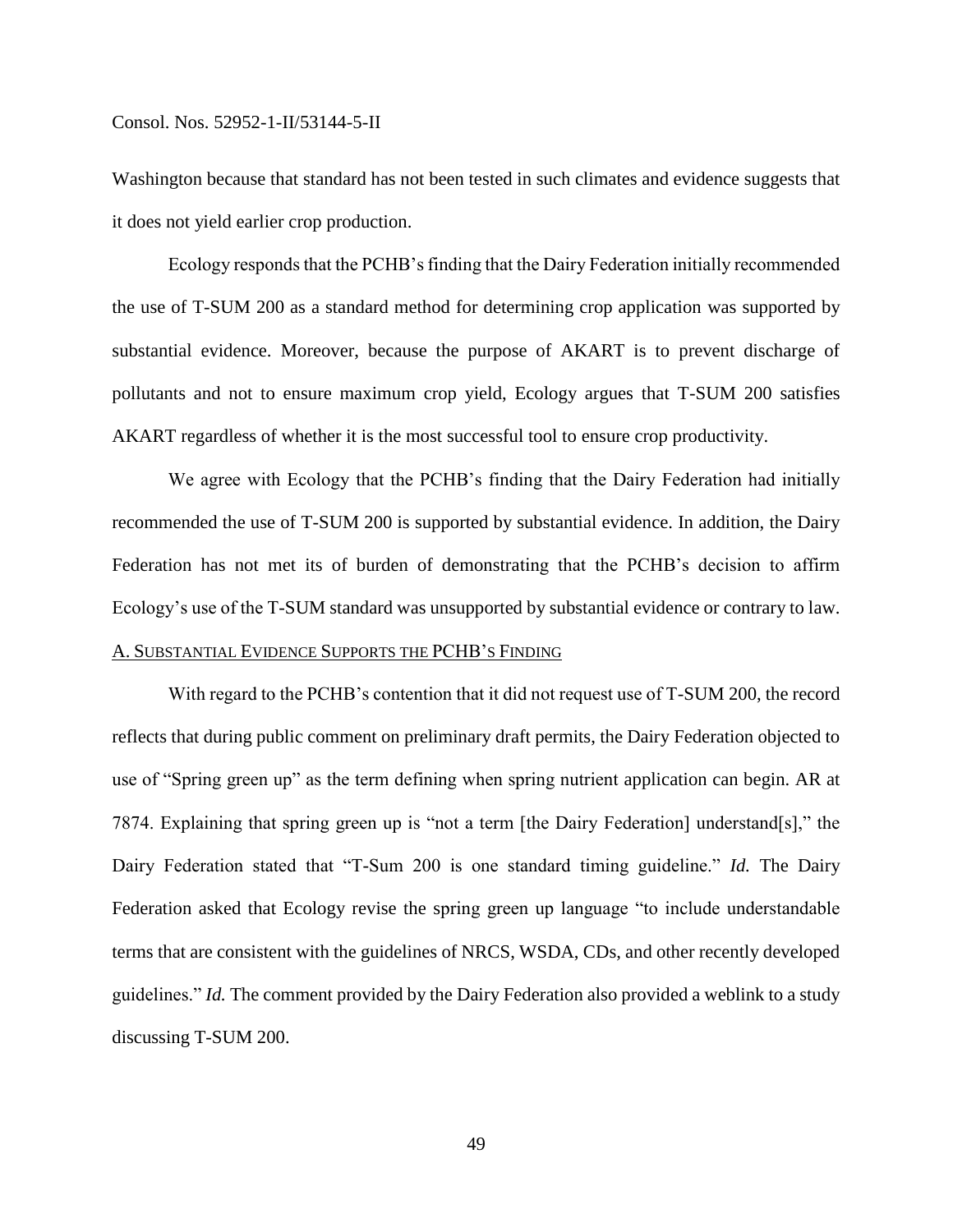Dan Wood, the executive director of the Washington State Dairy Federation, described the nature of the Dairy Federation's concern when it commented on the proposed spring green up term during the hearing before the PCHB. Wood explained that spring green up "was a very fuzzy phrase and that there are other options out there that are more specific, and T-sum 200 was an example of that, but it is certainly not the only example." *Id.* at 5127.

The Dairy Federation contends that its comment does not amount to a request that the permits incorporate T-SUM 200 as a universal standard for spring application of nutrients but rather a suggestion of one of type of standard. However, a fair-minded person would be persuaded that the Dairy Federation's discrete reference to T-SUM 200 in the comment, its inclusion of a weblink to a study addressing T-SUM 200, and its lack of citation to any alternate standards, amount to a request to use T-SUM 200 in place of the former "spring green up" language. *See Port of Seattle*, 151 Wn.2d at 588. The PCHB's finding was thus not "clearly erroneous." *Id.*

Even if the PCHB erred in making this finding, the Dairy Federation has not provided any argument or support demonstrating that the PCHB was precluded from incorporating T-SUM 200 into the permits for this reason. "Where no authorities are cited in support of a proposition, the court is not required to search out authorities, but may assume that counsel, after diligent search, has found none." *DeHeer v. Seattle Post-Intelligencer*, 60 Wn.2d 122, 126, 372 P.2d 193 (1962).

## B. T-SUM 200 SATISFIES AKART AS APPLIED TO EASTERN WASHINGTON

The Dairy Federation assigns error to the PCHB's finding that T-SUM 200 was an appropriate limitation for Eastern Washington climates. However, the PCHB did not make an explicit finding that T-SUM 200 was appropriate for Eastern Washington. Instead, the PCHB more broadly approved the permits as written, and the permits included the T-SUM 200 standard.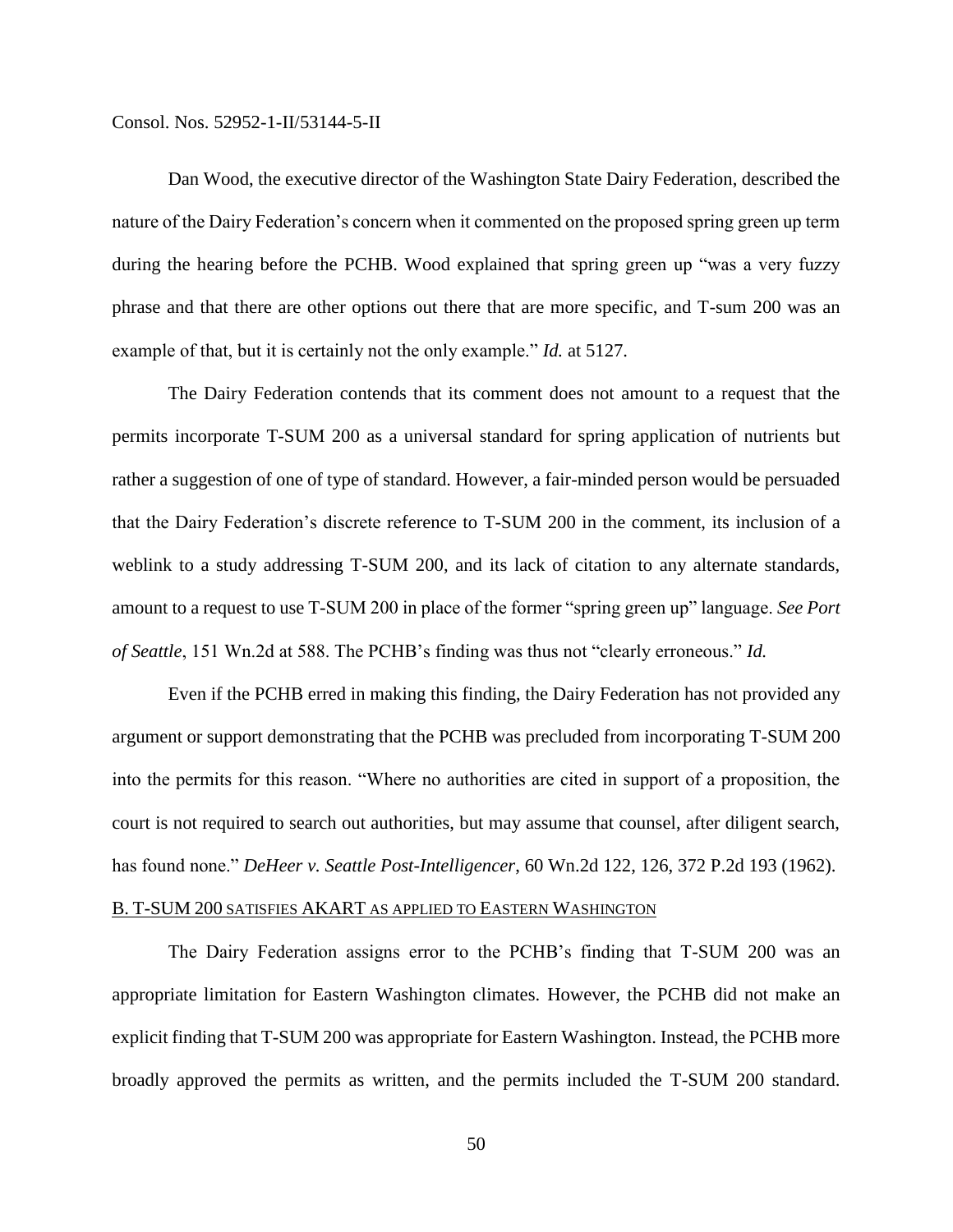Therefore, the Dairy Federation's argument can be more properly construed as a challenge to the PCHB's decision to approve permit conditions including the T-SUM 200 standard. The Dairy Federation's argument that T-SUM 200 does not satisfy AKART as applied in Eastern Washington forms the legal basis for this claim.

Here, the Dairy Federation has not met its burden of demonstrating that the PCHB order affirming the use of T-SUM 200 is contrary to the law, unsupported by substantial evidence, or arbitrary and capricious. *See Snohomish County*, 187 Wn.2d at 357. The T-SUM 200 standard for determining when to begin spring manure application satisfies AKART requirements because it reflects "the most current methodology that can be reasonably required for preventing, controlling, or abating the pollutants associated with a discharge." WAC 173-201A-020.

The Dairy Federation has not provided any support for its assertion that use of T-SUM 200 in Eastern Washington "prevents the application of nutrients when crops start growing, thereby limiting the ability to grow a productive crop that optimizes the use (and treatment) of nutrients." Reply Br. of Dairy Federation at 8-9. Although the record supports the Dairy Federation's assertion that healthier crops will absorb greater quantities of nutrients, the Dairy Federation has not identified any evidence that application of T-SUM 200 would necessarily inhibit crop growth in Eastern Washington.

In support of its claim that T-SUM is an inappropriate standard as applied to Eastern Washington, the Dairy Federation cites the following testimony from its expert, David Haggith:

Q: I want to return to T-sum 200 briefly. Just to be clear, does T-sum 200—was it designed to work in Eastern Washington? A: No. Q: And does it work in Eastern Washington?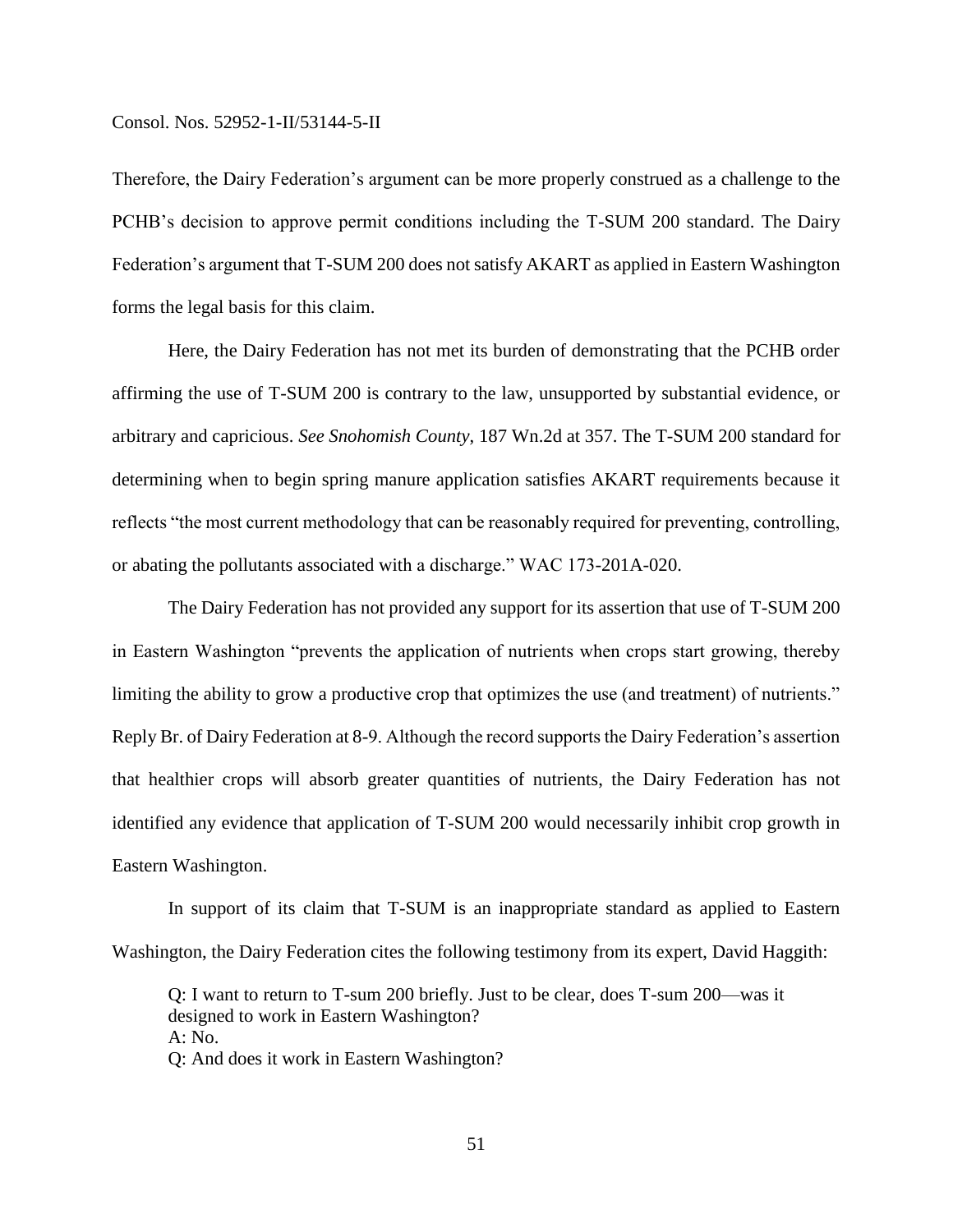A: Not that I've seen. The climate is just so different. I mean, talking about high desert versus a temperate coastal zone. And also the crops like alfalfa that are just it was never designed for that sort of crop.

AR 5020. Haggith's testimony is ambiguous; it is unclear what he meant when he said that T-SUM 200 does not "work" in Eastern Washington. *See id.* In his expert report, Haggith excerpted a passage from a study which stated that use of T-SUM 200 in western Oregon, "produces feed 1 to 3 weeks earlier," but in "colder, drier climates such as eastern Oregon, a consistent economic increase in early forage production has not been realized from T-Sum application." *Id.* at 5469.

To the extent that Haggith meant T-SUM 200 does not "work" because it does not support "early forage production," that fact does not establish a deleterious effect on nutrient uptake from application of T-SUM in colder climates. *See id.* at 5020, 5469. In addition, the fact that T-SUM 200 is not *as* productive at promoting early crop growth in Eastern Washington as it is in western Washington does not undermine its viability as a useful, standardized tool to determine when to begin spring application of nutrients. The AKART standard is a tool designed to prevent, control, or abate discharges that result in pollution. WAC 173-201A-020. It does not require promotion of the greatest crop yields.

In addition, taking the Dairy Federation's argument to its logical conclusion would require us to determine that imposition of a universal standard such as T-SUM 200 in the scope of a general permit cannot satisfy AKART unless it has been tested in every microclimate. We decline to take such a position, especially given the lack of evidence that use of T-SUM 200 is ineffective at preventing discharge of pollutants when applied in Eastern Washington.

Ecology evaluated three standards, including T-SUM 200, in its literature review. Redding testified that during drafting discussions, the permit team selected T-SUM because it takes "into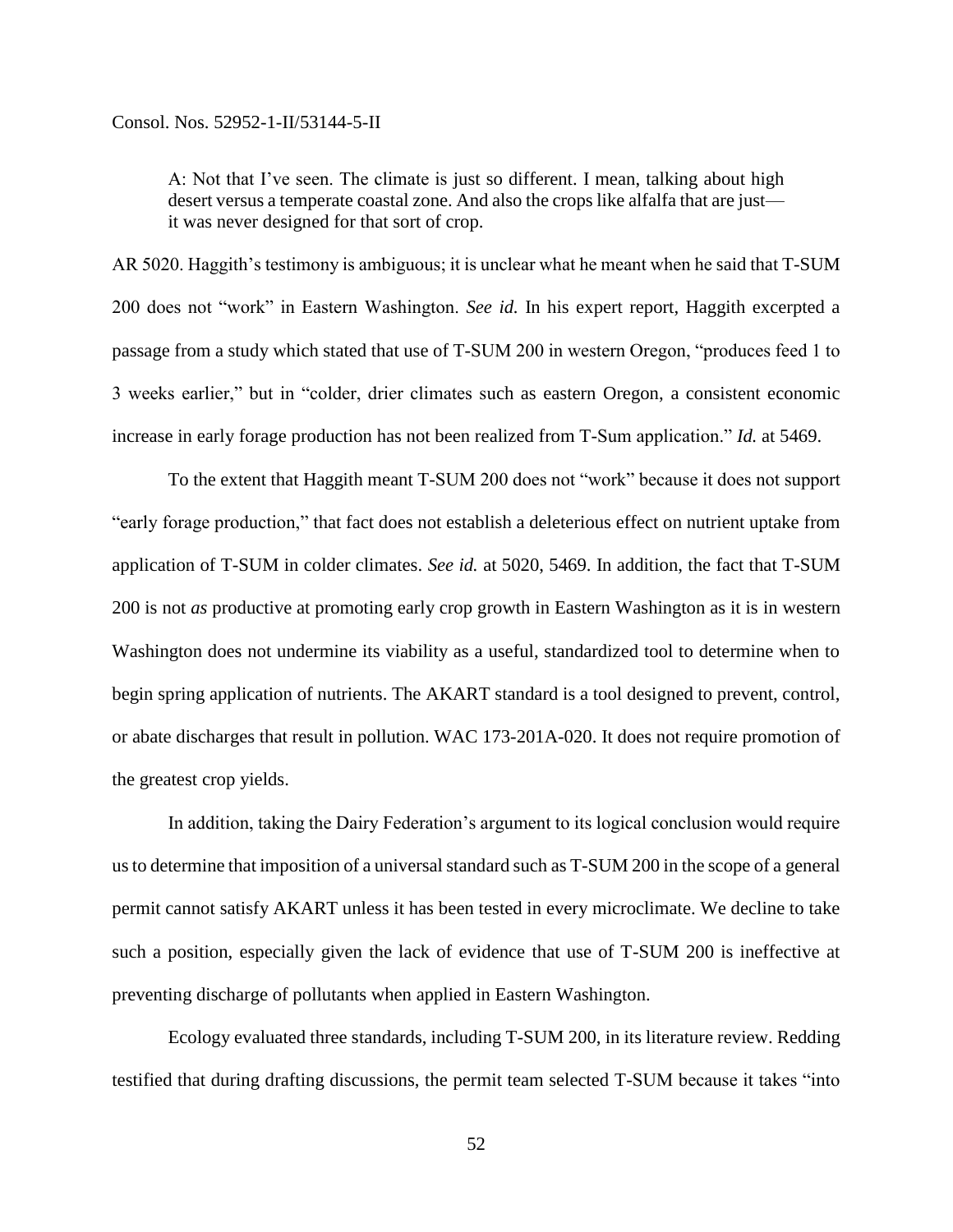account site-specific conditions" based on local temperature variations. AR at 4270. Because the Dairy Federation has failed to present any evidence demonstrating that use of T-SUM 200 would inhibit plant uptake of nutrients or that T-SUM 200 would otherwise fail to prevent pollutant discharge from land application, we defer to the agency's decision on this technical, factual dispute. *See Puget Sound Harvesters Ass'n*, 182 Wn. App. at 867.

## **CONCLUSION**

We hold that the PCHB erred in approving the permits as written for the following reasons. First, although the permit conditions satisfy AKART requirements for animal pens and corrals, they do not meet this standard for existing manure lagoons or composting areas. Second, while the effluent limitations in the form of best management practices prevent violations of surface water quality standards for tile drains in the combined permit, and for emergency winter land applications in both permits, they do not provide adequate protection for tile drains in the state only permit. In addition, the permits do not provide adequate protection of groundwater quality for composting areas and existing manure lagoons. Third, soil sampling and visual inspections are insufficient monitoring methods to ensure compliance with the permits. Fourth, the combined permit fails to provide for public participation in development of the site-specific portions of the nutrient management plan as required under the CWA. Fifth, Ecology was required to consider climate change in drafting its permits to the extent that it could not contradict its own standards promulgated pursuant to the CWA and WPCA. Finally, the T-SUM 200 standard for field application satisfies AKART requirements as applied to Eastern Washington.

Accordingly, we affirm in part and reverse in part and remand the permits to Ecology for rewriting consistent with this opinion.